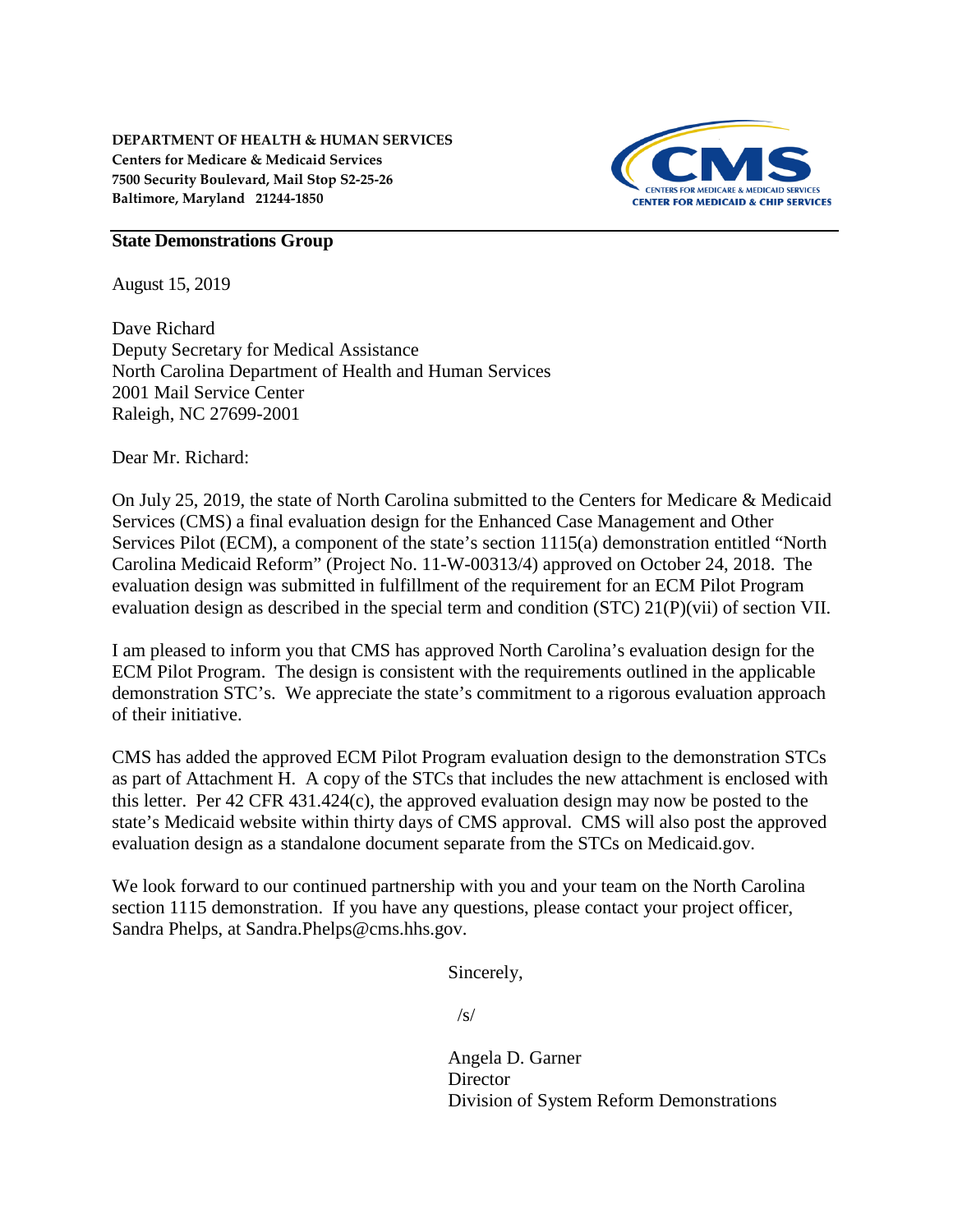Page 2 – Mr. Dave Richard

Enclosure

cc: Bill Brooks, Director of Field Operations South Shantrina Roberts, Deputy Director of Field Operations South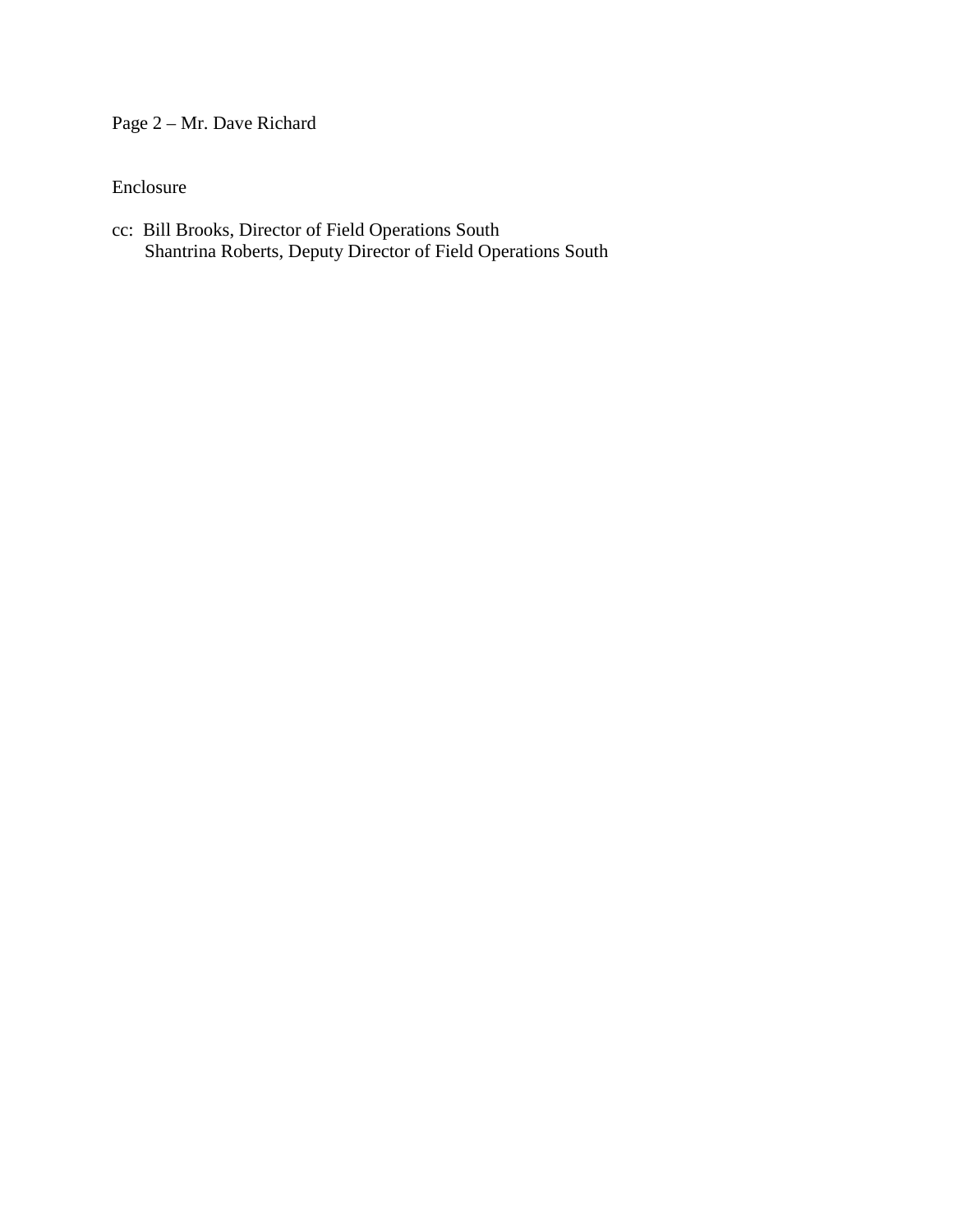

# **Enhanced Case Management and Other Services Pilots**

# **Evaluation Design**

# **North Carolina Department of Health and Human Services**

**June 24, 2019**

*This program is operated under an 1115 Demonstration that was approved by the Centers for* 

*Medicare & Medicaid Services on October 24, 2018.*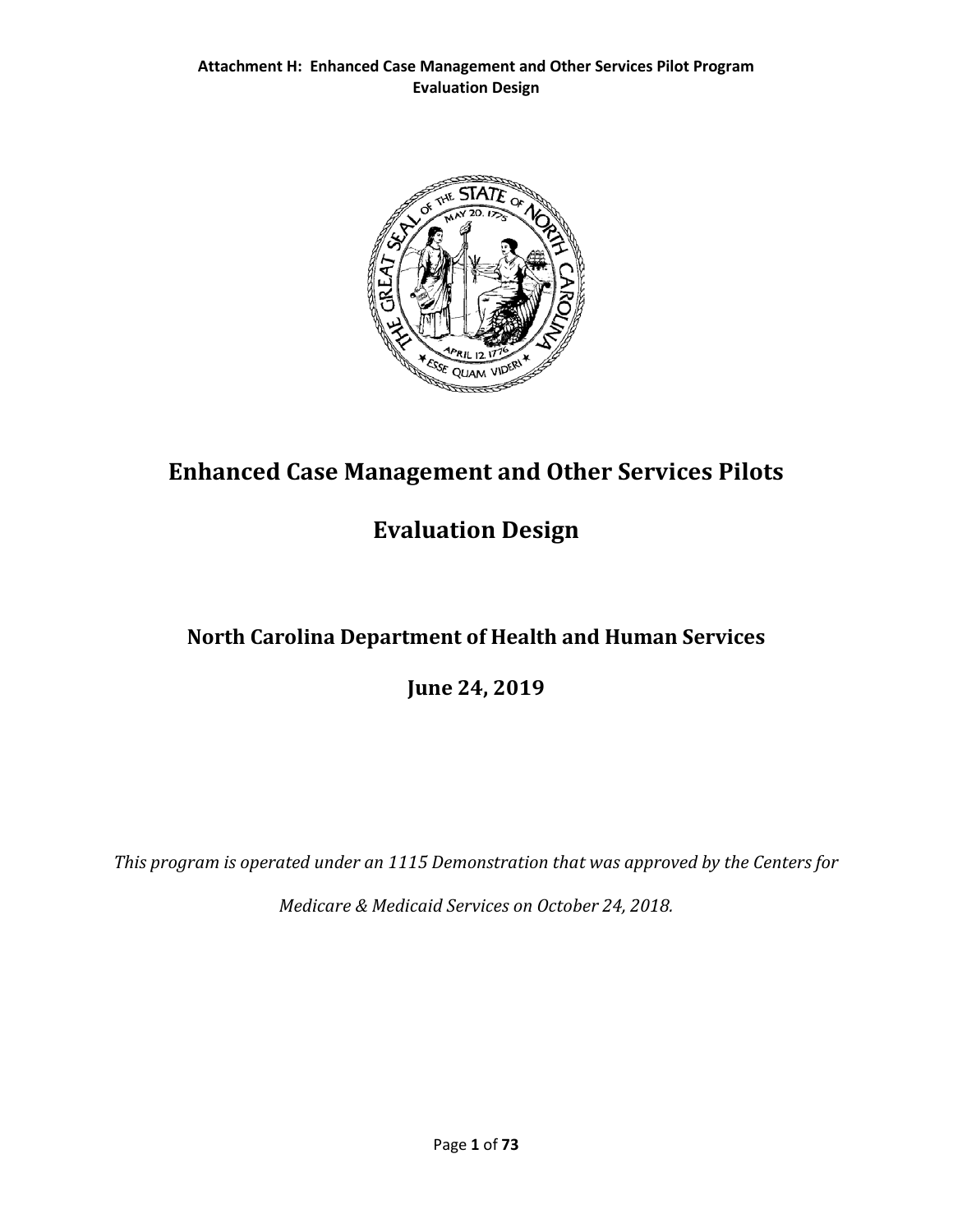# **Table of Contents 1. General Background Information…………………………………………………………….……..3 2. Hypotheses and Evaluation Questions…………………………………………….….…………..7 3. Methodology………………………………………………………………………………………….……...25 a. Evaluation Design…………………………………………………………………….…..........26 b. Target and Comparison Samples………………………………………………………...37 c. Evaluation Period………………………………………………………………………...……..40 d. Evaluation Measures ………………………………………………………………….….…...42 e. Data Sources………………………………………………………………………………….…...54**

## **4. Evaluation Challenges, Methodological Limitations, and Plans to Address**

**f. Analytic Methods…………………………………………………………………………..……57**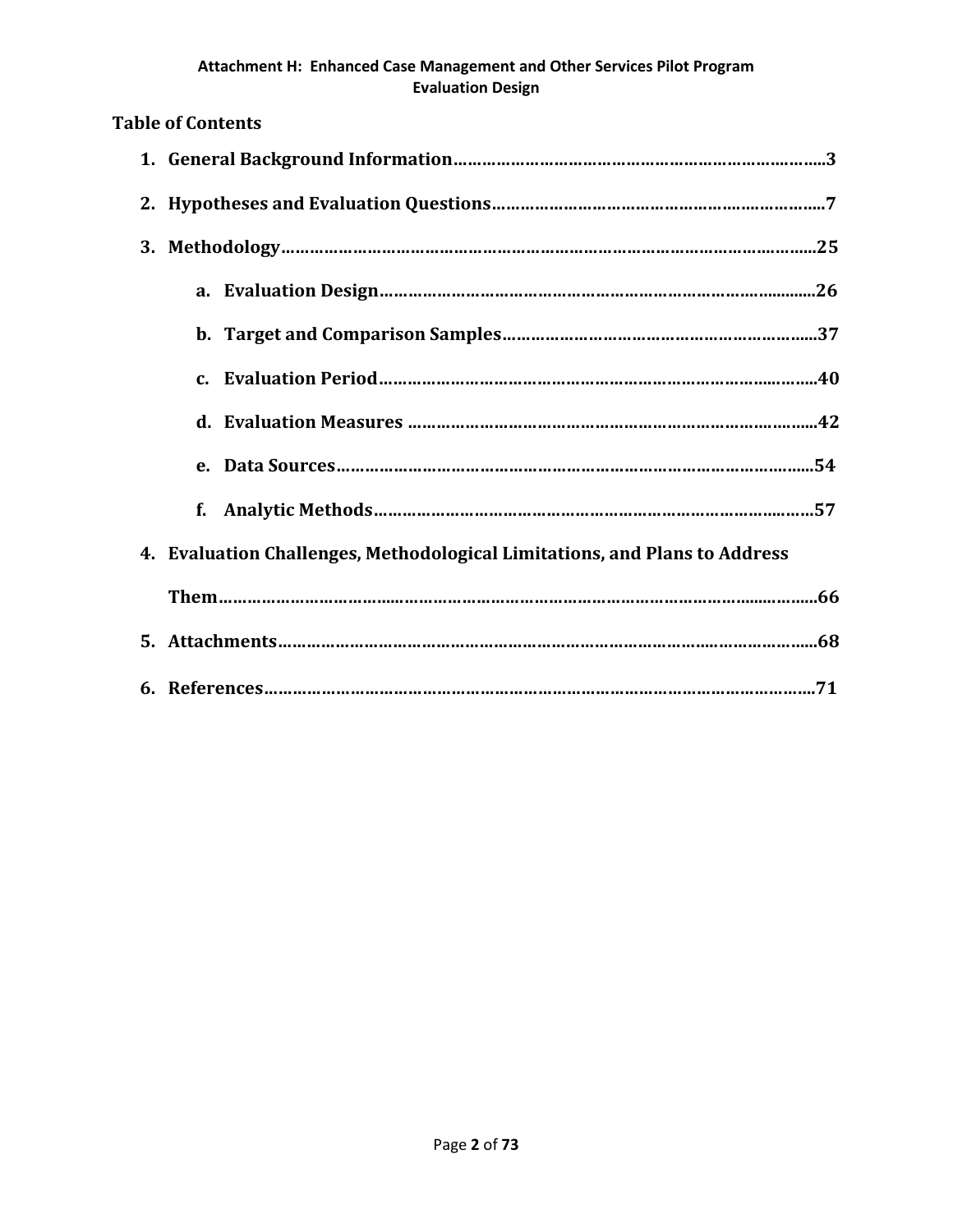## **General Background Information**

Health is affected by many factors beyond the medical care provided within the walls of a hospital or clinic. While access to high-quality medical care is critical, research shows that up to 80 percent of a person's health is determined by social and environmental factors and the behaviors that emerge as a result.<sup>1,2</sup> A substantial body of research has established that having an unmet resource need—including experiencing housing instability<sup>3</sup>, food insecurity<sup>4</sup>, unmet transportation needs<sup>5</sup>, and interpersonal violence or toxic stress<sup>6,7</sup>—can significantly and negatively impact health and well-being, as well as increase healthcare utilization and costs. $1,8-11$  On the other hand, addressing those needs can potentially improve health and healthcare utilization, which in turn can lower healthcare costs. For example, research indicates that providing housing assistance to adults who have physical and/or behavioral co-morbidities and are experiencing homelessness decreases unnecessary use of hospital care and associated healthcare costs.12–14 Similarly, reducing the presence of asthma triggers (such as moldy carpets and broken air conditioners) in a child's home can reduce hospital visits and related costs<sup>15,16</sup>, and nutritional assistance interventions have been associated with lower healthcare costs for food insecure individuals.17,18 Notably, however, much of the research conducted to date has evaluated discrete interventions for specific, high-need populations, leaving unanswered critical questions regarding whether— and how—to scale and sustainably fund the integration of non-medical services into the healthcare system on a population-wide basis.

As such, North Carolina has designed the Enhanced Case Management and Other Services Pilots (the 'Pilots') to test evidence-based non-medical interventions for their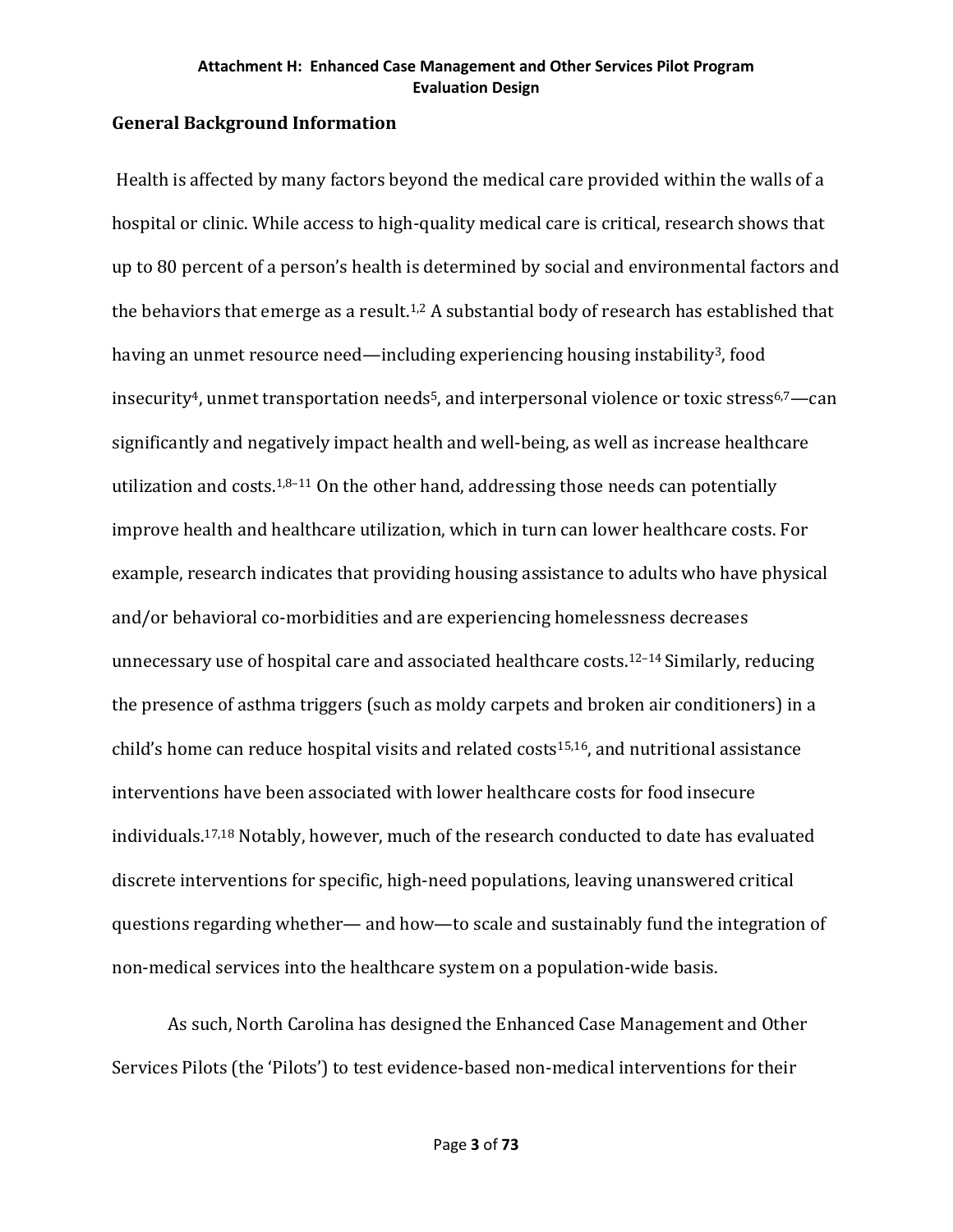direct impact on North Carolina's Medicaid beneficiaries' health outcomes and healthcare costs, and then incorporate findings into the Medicaid program through various potential means, including changes to State Plan benefits, payment models including value-based payments, risk adjustment based on social needs, or other methods.

The Pilots were approved as one component of the North Carolina Medicaid Reform Demonstration and will cover the period November 1, 2019 through October 31, 2024. This evaluation design is specific to the Enhanced Case Management and Other Services Pilots and does not cover other elements of the 1115 demonstration, which will be the subject of a separate evaluation design.

The Pilots will be described in more detail below, but in brief they require Prepaid Health Plans (PHPs) to cover evidence-based interventions that address housing instability, transportation insecurity, food insecurity, and interpersonal violence/toxic stress for a subset of Medicaid beneficiaries. PHPs and their care managers will be responsible for determining who is eligible to receive the services and which services they will receive. A network of community-based organizations and social services agencies (collectively called 'human service organizations' [HSOs]) will deliver pilot services and will be established, managed and overseen by Lead Pilot Entities (LPEs), organizations that will serve as the essential connection between PHPs and HSOs, along with the beneficiaries clinical care team when appropriate. The coordination among these entities, and infrastructure necessary to support it, will help to address beneficiaries' non-medical needs in a way that conventional healthcare has not been able to do.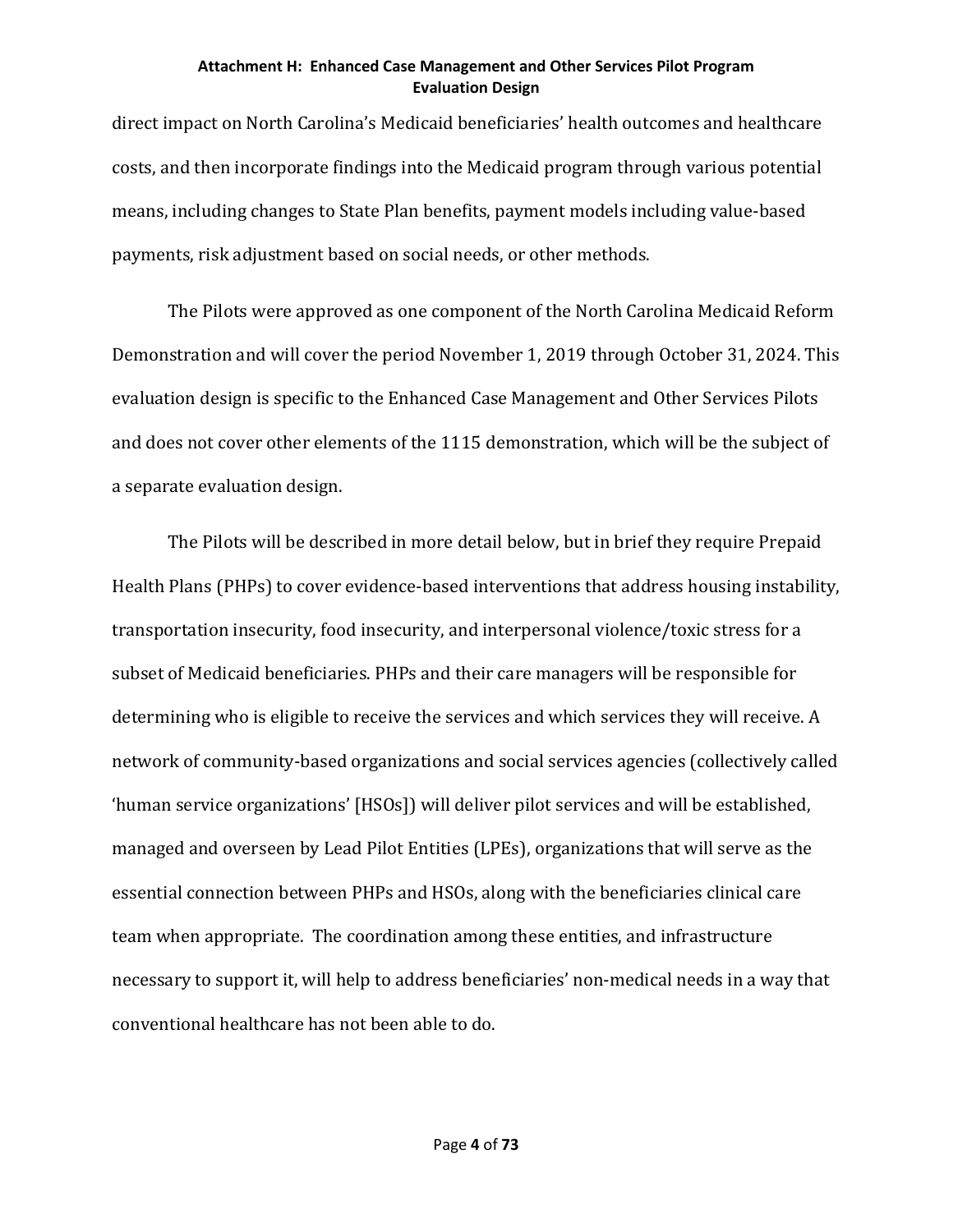Evaluation of the pilots will utilize rapid cycle assessment, "a process by which practical problems are identified and addressed using analysis methods that are incremental and contextually informed"19 — in order to efficiently ascertain which interventions are most promising, and which are not— which will be synthesized into an interim evaluation. This will then lead into a rigorous summative evaluation that will test the effectiveness of these programs using the strongest study design available, a randomized evaluation. This will provide not only evidence regarding effectiveness but will also provide a pathway to take what has been learned and operationalize it for state-wide implementation. This pathway will provide guidance using both health economic methodology in order to develop strategies to embed findings into the Medicaid benefit package and delivery and payment system, and implementation science methodology to codify best practices that will enable implementation and dissemination of effective interventions to scale statewide.

The Pilots have not yet been implemented and this evaluation design will apply to the initial implementation of the Enhanced Case Management and Other Services Pilots.

The Enhanced Case Management and Other Services Pilots will focus on certain high-risk, high-need individuals who meet both physical/behavioral health needs (**Table 1**) and risk factor (**Table 2**) criteria.

| <b>Eligibility Category</b> | Age       | Needs-Based Criteria (at least one, per eligibility category)                                                                                                                                                                                                                                                                                                                                                                                                                                             |
|-----------------------------|-----------|-----------------------------------------------------------------------------------------------------------------------------------------------------------------------------------------------------------------------------------------------------------------------------------------------------------------------------------------------------------------------------------------------------------------------------------------------------------------------------------------------------------|
| <b>Adults</b>               | $\geq$ 21 | 2 or more chronic conditions. Chronic conditions that qualify an<br>individual for pilot enrollment include: BMI over 25, blindness, chronic<br>cardiovascular disease, chronic pulmonary disease, congenital<br>anomalies, chronic disease of the alimentary system, substance use<br>disorder, chronic endocrine and cognitive conditions, chronic<br>musculoskeletal conditions, chronic neurological disease and chronic<br>renal failure, in accordance with Social Security Act section 1945(h)(2). |

**Table 1: Physical/Behavioral Health Needs-Based Criteria**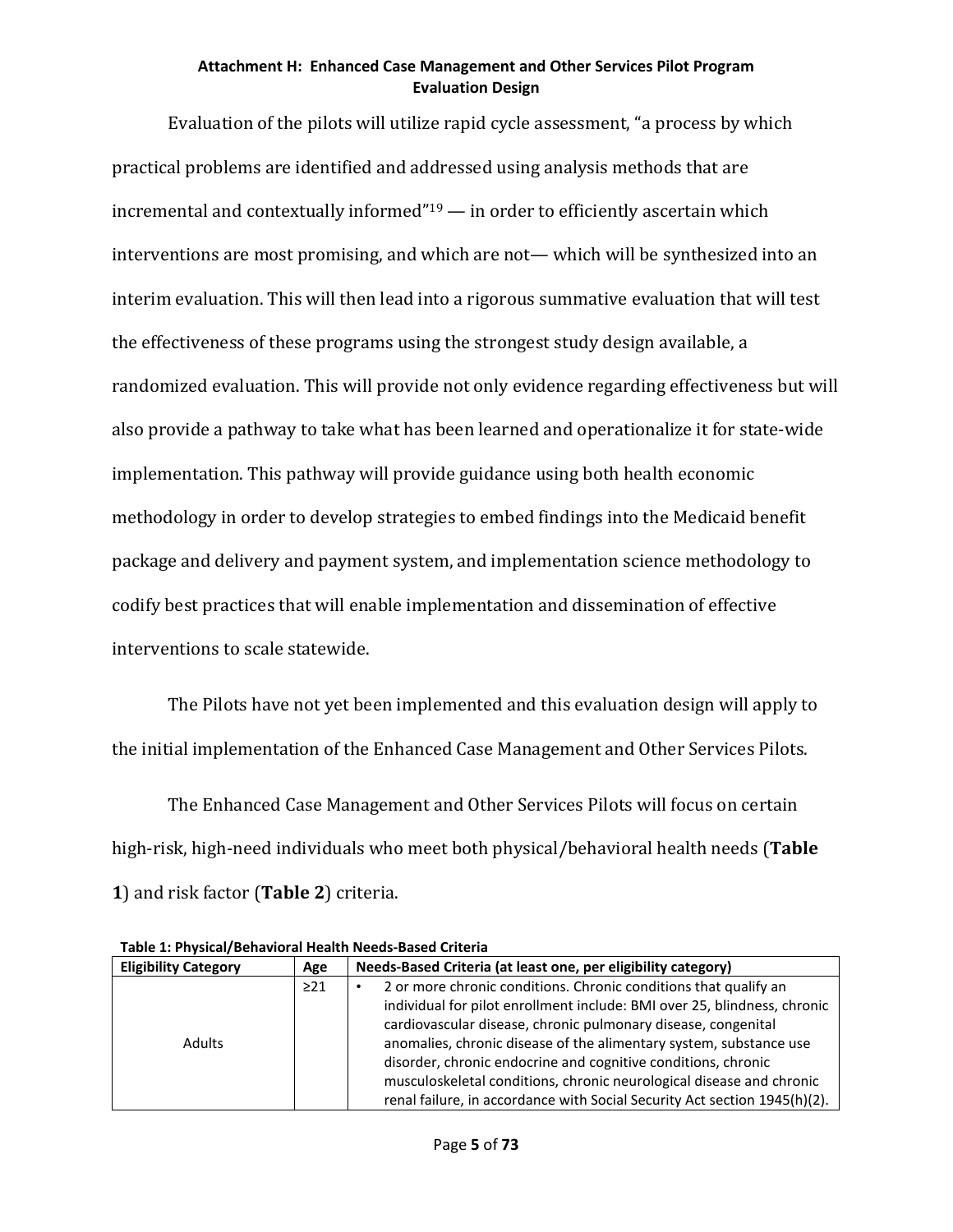|                |          | Repeated incidents of emergency department use (defined as more<br>$\bullet$<br>than four visits per year) or hospital admissions ( $\geq 1$ in past year). |
|----------------|----------|-------------------------------------------------------------------------------------------------------------------------------------------------------------|
|                |          |                                                                                                                                                             |
|                | Any      | Multifetal gestation<br>$\bullet$                                                                                                                           |
|                |          | Chronic condition likely to complicate pregnancy, including<br>$\bullet$                                                                                    |
|                |          | hypertension and mental illness                                                                                                                             |
|                |          | Current or recent (month prior to learning of pregnancy) use of drugs<br>$\bullet$                                                                          |
| Pregnant Women |          | or heavy alcohol                                                                                                                                            |
|                |          | Adolescent $\leq$ 15 years of age<br>$\bullet$                                                                                                              |
|                |          | Advanced maternal age, ≥40 years of age<br>$\bullet$                                                                                                        |
|                |          | Less than one year since last delivery<br>$\bullet$                                                                                                         |
|                |          | History of poor birth outcome including: preterm birth, low birth<br>$\bullet$                                                                              |
|                |          | weight, fetal death, neonatal death                                                                                                                         |
|                | $0 - 3$  | Neonatal intensive care unit graduate<br>$\bullet$                                                                                                          |
|                |          | Neonatal Abstinence Syndrome<br>$\bullet$                                                                                                                   |
|                |          | Prematurity, defined by births that occur at or before 36 completed<br>$\bullet$                                                                            |
|                |          | weeks gestation                                                                                                                                             |
|                |          | Low birth weight, defined as weighing less than 2500 grams or 5<br>$\bullet$                                                                                |
|                |          | pounds 8 ounces upon birth                                                                                                                                  |
|                |          | Positive maternal depression screen at an infant well-visit<br>$\bullet$                                                                                    |
|                | $0 - 21$ | One or more significant uncontrolled chronic conditions or one or<br>$\bullet$                                                                              |
|                |          | more controlled chronic conditions that have a high risk of becoming                                                                                        |
|                |          | uncontrolled due to unmet social need, including: asthma, diabetes,                                                                                         |
| Children       |          | underweight or overweight/obesity as defined by having a BMI of                                                                                             |
|                |          | <5th or >85th %ile for age and gender, developmental delay, cognitive                                                                                       |
|                |          | impairment, substance use disorder, behavioral/mental health                                                                                                |
|                |          | diagnosis (including a diagnosis under DC: 0-5), attention-                                                                                                 |
|                |          | deficit/hyperactivity disorder, and learning disorders                                                                                                      |
|                |          | Experiencing three or more categories of adverse childhood<br>$\bullet$                                                                                     |
|                |          | experiences (e.g. Psychological, Physical, or Sexual Abuse, or                                                                                              |
|                |          |                                                                                                                                                             |
|                |          | Household dysfunction related to substance abuse, mental illness,                                                                                           |
|                |          | parental violence, criminal behavioral in household)                                                                                                        |
|                |          | Enrolled in North Carolina's foster care or kinship placement system<br>$\bullet$                                                                           |

#### **Table 2: Social Risk Factors**

| <b>Risk Factor</b>         | <b>Definition</b>                                                                    |
|----------------------------|--------------------------------------------------------------------------------------|
| Homelessness and Housing   | Homelessness, as defined in 42 C.F.R. $\S$ 254b(h)(5)(A), and housing insecurity, as |
| Insecurity                 | defined based on questions used to establish housing insecurity in the               |
|                            | Accountable Health Communities Health Related Screening Tool.                        |
| Food Insecurity            | As defined by the US Department of Agriculture commissioned report on Food           |
|                            | Insecurity in America:                                                               |
|                            | . Low Food Security: reports of reduced quality, variety, or desirability of diet.   |
|                            | Little or no indication of reduced food intake.                                      |
|                            | • Very low food security: Reports of multiple indications of disrupted eating        |
|                            | patterns and reduced food intake                                                     |
| Transportation Insecurity  | Defined based on questions used to establish transportation insecurities in the      |
|                            | Accountable Health Communities Health Related Screening Tool.                        |
| At risk of, witnessing, or | Defined based on questions used to establish interpersonal violence in the           |
| experiencing interpersonal | Accountable Health Communities Health Related Screening Tool.                        |
| violence                   |                                                                                      |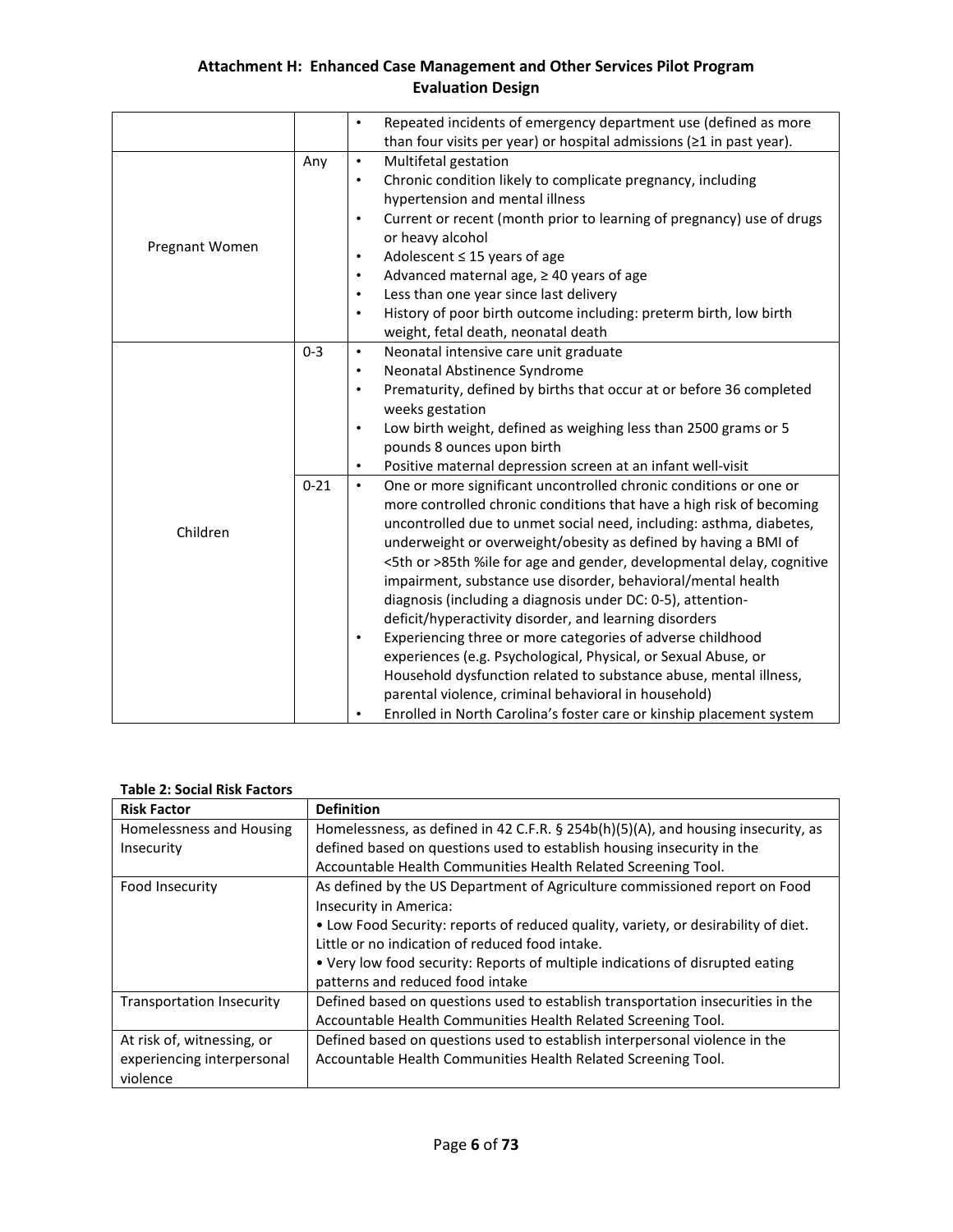## **Hypotheses and Evaluation Questions**

The overarching goal of the Enhanced Case Management and Other Services Pilots is to improve health, healthcare utilization, and/or healthcare costs. They do this by making available services that are *in addition to* the physical, behavioral and non-medical services and care management that will be available to all North Carolina Medicaid Beneficiaries enrolled in Managed Care via the overall 1115 demonstration. North Carolina recognizes the impact of social risk factors, particularly those related to food, housing, transportation, and interpersonal violence, on health outcomes, and is interested in rigorously evaluating innovative strategies to help address these issues. As such, the goal of the pilots is directly in keeping with the overall goals of the Medicaid program, particular to provide medical assistance to vulnerable populations.

To meet these goals, North Carolina has a created a program whereby a Lead Pilot Entity (LPE) will serve a critical role in bridging the gap between health and human service organizations, contracting with the prepaid health plans (PHP) to develop, manage and oversee a network of HSOs providing pilot services to their eligible enrollees. It is critical that a Lead Pilot Entity be rooted in its community, understand its community dynamics, and be able to pull together a range of organizations with disparate expertise and experience to build partnerships and create a smooth experience for Pilot participants. By harnessing local strengths and knowledge, LPEs are well positioned to ensure effective, efficient service provision to eligible beneficiaries.

The evaluation of the Enhanced Case Management and Other Services Pilots will assess both the LPE's role in the Pilots and the effectiveness of the services provided.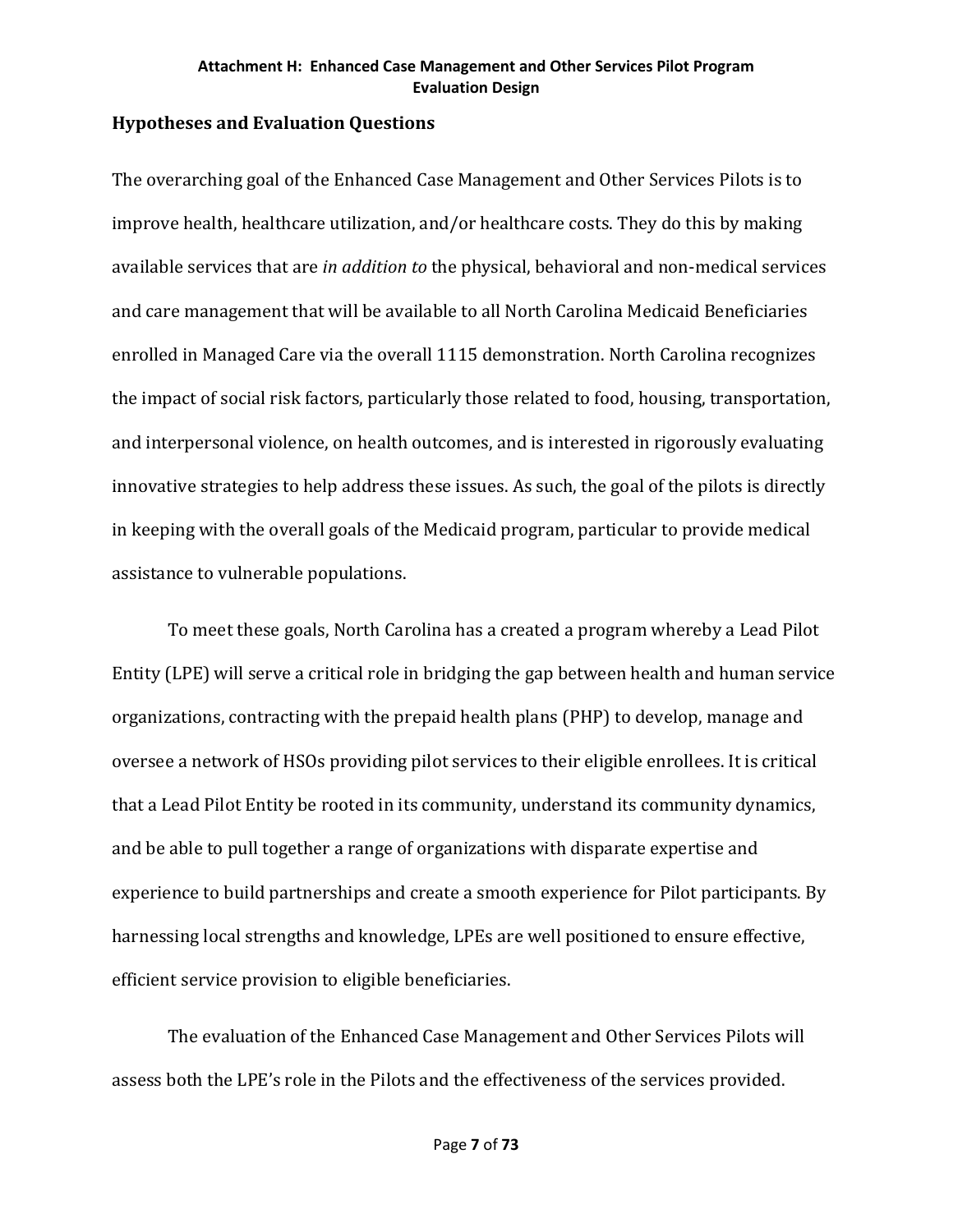Ultimately, North Carolina plans to incorporate what is learned from the pilot evaluation into a state-wide scale up of effective programs in order to improve health for Medicaid beneficiaries across the state of North Carolina.

This section of the evaluation design details the hypotheses that will be tested and the evaluation questions that will be answered to help support North Carolina's aims. Further, the evaluation design table **(Table 3)** provides an overview of the measures used, methods, and timeframe of the hypothesis testing, with more detail provided in the *Methodology* section that immediately follows. For the first two evaluation questions, an overall (non-population specific) assessment will be made. For the remaining questions, the evaluation will consider effects in eligibility categories (adults, pregnant women, children 0-3 [with additional needs-based criteria], and children/adolescents 0-21 [with [a](#page-9-0)dditional needs-based criteria]).<sup>a</sup> As we discuss further in the *Methodology* section, for Hypothesis 6, which involves cost of care, we will focus our examination on the adult population. A brief description of analytic methods used is presented in the Table 3 footnote, with extensive detail in the *Methodology* section.

Following this, a driver diagram (**Figure 1**) depicts the rationale for the evaluation plan. In this view, the necessary secondary drivers are effective identification of eligible beneficiaries, enrollment and retention of beneficiaries in a Pilot that can make use of a robust network of resources to meet individuals' need(s), tailoring of services to individual's need(s), and fostering close collaboration between the individual, their health

<span id="page-9-0"></span>e<br>a <sup>a</sup>As short-hand, we refer to these eligibility categories by age or pregnancy status, but we note that there are additional criteria that further define these categories, and thus the categories are not fully defined by age/pregnancy status.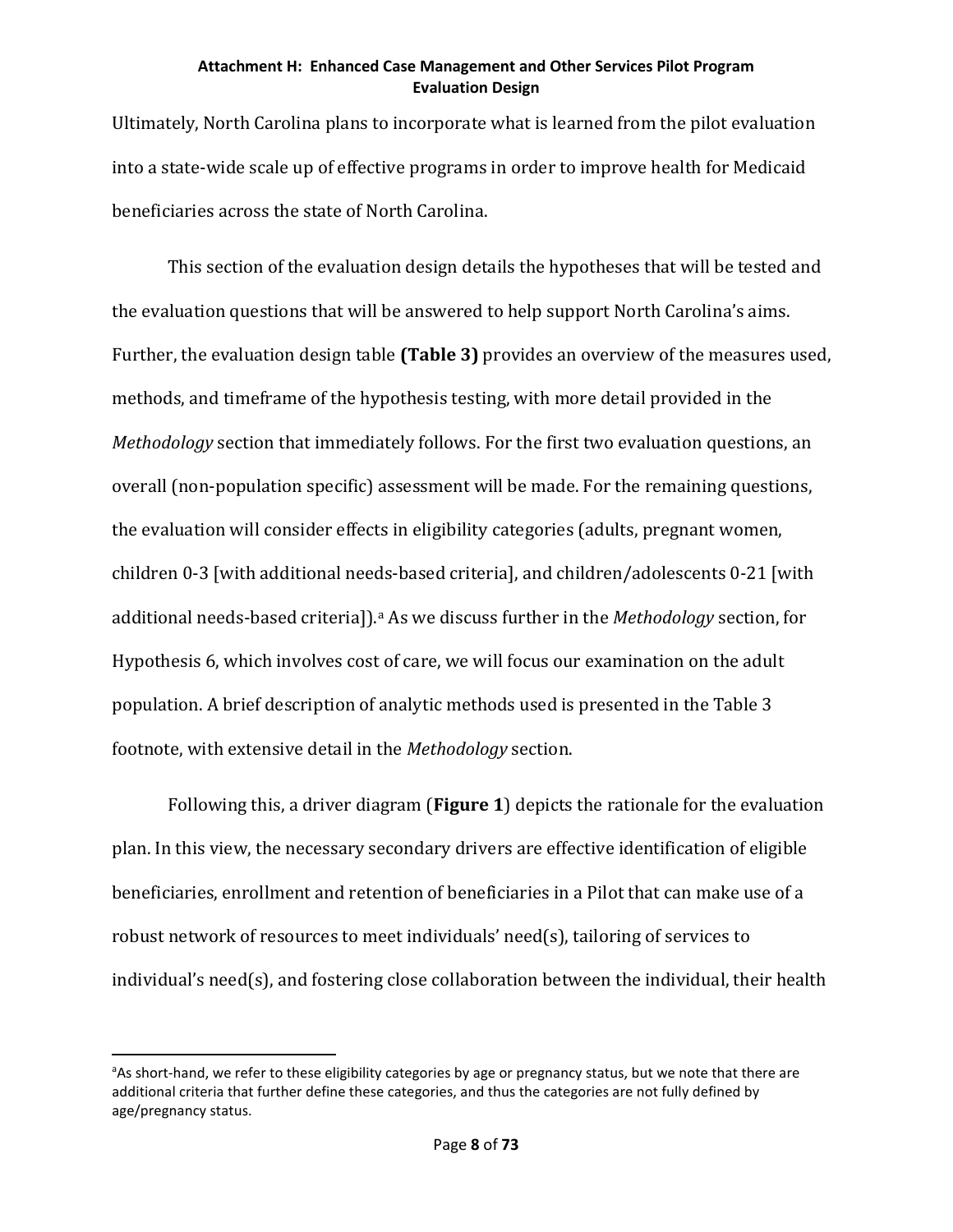plan, the lead pilot entity, and service providers. This allows for reduction of social risk and improved clinical care, which in turn will promote the aim of the pilot, improvements in health, healthcare utilization, and healthcare cost. In determining whether the Enhanced Case Management and Other Services Pilots have met their aims, we believe it is important to take a nuanced approach that combines different outcome domains, including quantitative data on health outcomes and quality metrics, qualitative data on patientreported outcomes, utilization data, and cost of care data. Interpreting findings from one domain in isolation is less important than understanding the cross-domain impact of the Pilots. For example, a component of the Pilots that produces smaller improvements in quality metrics while substantially increasing the patient experience of care and at low cost may be more in keeping with the overarching goals of the pilots than a component that produces slightly larger improvements in quality metrics but has no effect on patientreported outcomes and is more expensive. The driver diagram offers a high-level, qualitative depiction. For specific, measurable goals related to the key outcome domains, further discussion is offered in the *Evaluation Measures* section, below.

## Hypotheses and Evaluation Questions

Hypothesis 1: LPEs will enable effective delivery of Pilot services.

Evaluation Question 1a: How do LPEs establish the necessary infrastructure, workforce, and data systems needed to effectively contract with and build the capacity of a network of HSOs?

Evaluation Question 1b: How do LPEs oversee and maintain the ability of a network of HSOs to deliver pilot services, once established?

Hypothesis 2: The Enhanced Case Management and Other Services Pilot program will increase rates of Medicaid enrollees screened for social risk factors and connected to services that address these risk factors.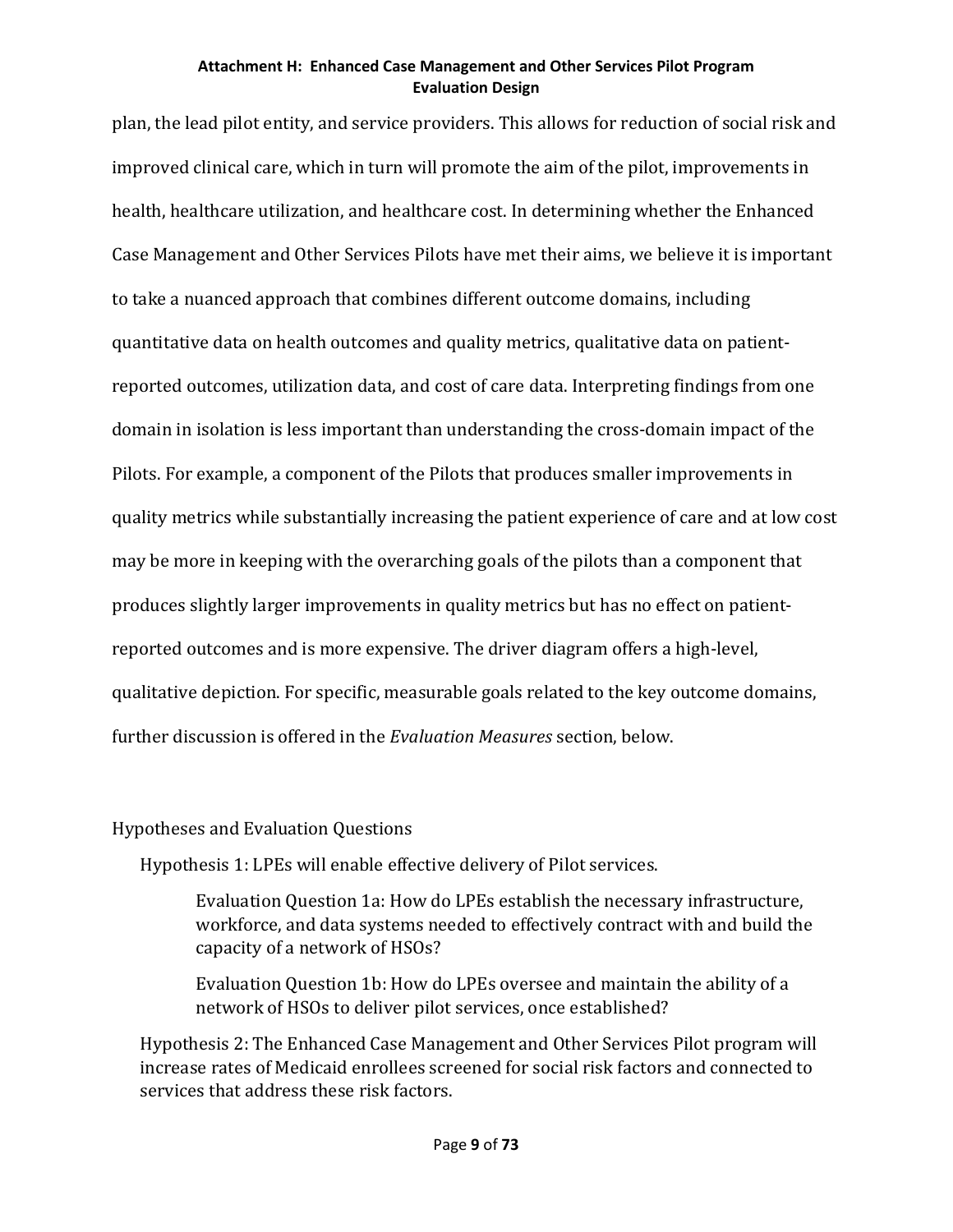Evaluation Question 2a: Do the PHPs and care management entities participating in the Enhanced Case Management and Other Services Pilot in some regions of the state screen a higher proportion of Medicaid beneficiaries for their social risk factors, compared with PHPs and care management entities in areas of North Carolina not participating in the Enhanced Case Management and Other Services Pilot programs?

Evaluation Question 2b: Do PHPs and care management entities participating in the Enhanced Case Management and Other Services Pilots programs connect a higher proportion of Medicaid beneficiaries identified to have social risk factors to services that address these risk factors, compared with PHPs and care management entities not participating in an Enhanced Case Management and Other Services Pilots program?

Hypothesis 3: The Enhanced Case Management and Other Services Pilot program will measurably improve the qualifying social risk factors in participants.

Evaluation Question 3a: Do Pilot services improve social risk factors in qualifying adults (age  $\geq$  22 years)?

Evaluation Question 3b: Do Pilot services improve social risk factors in qualifying pregnant women?

Evaluation Question 3c: Do Pilot services improve social risk factors in qualifying young children (age 0-3 years)?

Evaluation Question 3d: Do Pilot services improve social risk factors in qualifying children/adolescents (age 0-21 years)?

Hypothesis 4: The Enhanced Case Management and Other Services Pilot program will measurably improve health outcomes in participants.

Evaluation Question 4a: Do Pilot services improve health outcomes, including patient-reported outcomes (PRO), experience of care, and quality of care metrics, in adults (age  $\geq$  22 years) with qualifying health and social risk factors?

Evaluation Question 4b: Do Pilot services improve health outcomes, including patient-reported outcomes (PRO), experience of care, and quality of care metrics, in pregnant women with qualifying health and social risk factors?

Evaluation Question 4c: Do Pilot services improve health outcomes, including PRO for parents and as reported by proxy, and quality of care metrics, in young children (age 0-3 years) with qualifying health and social risk factors?

Evaluation Question 4d: Do Pilot services improve health outcomes, including patient-reported outcomes (PRO), experience of care, and quality of care metrics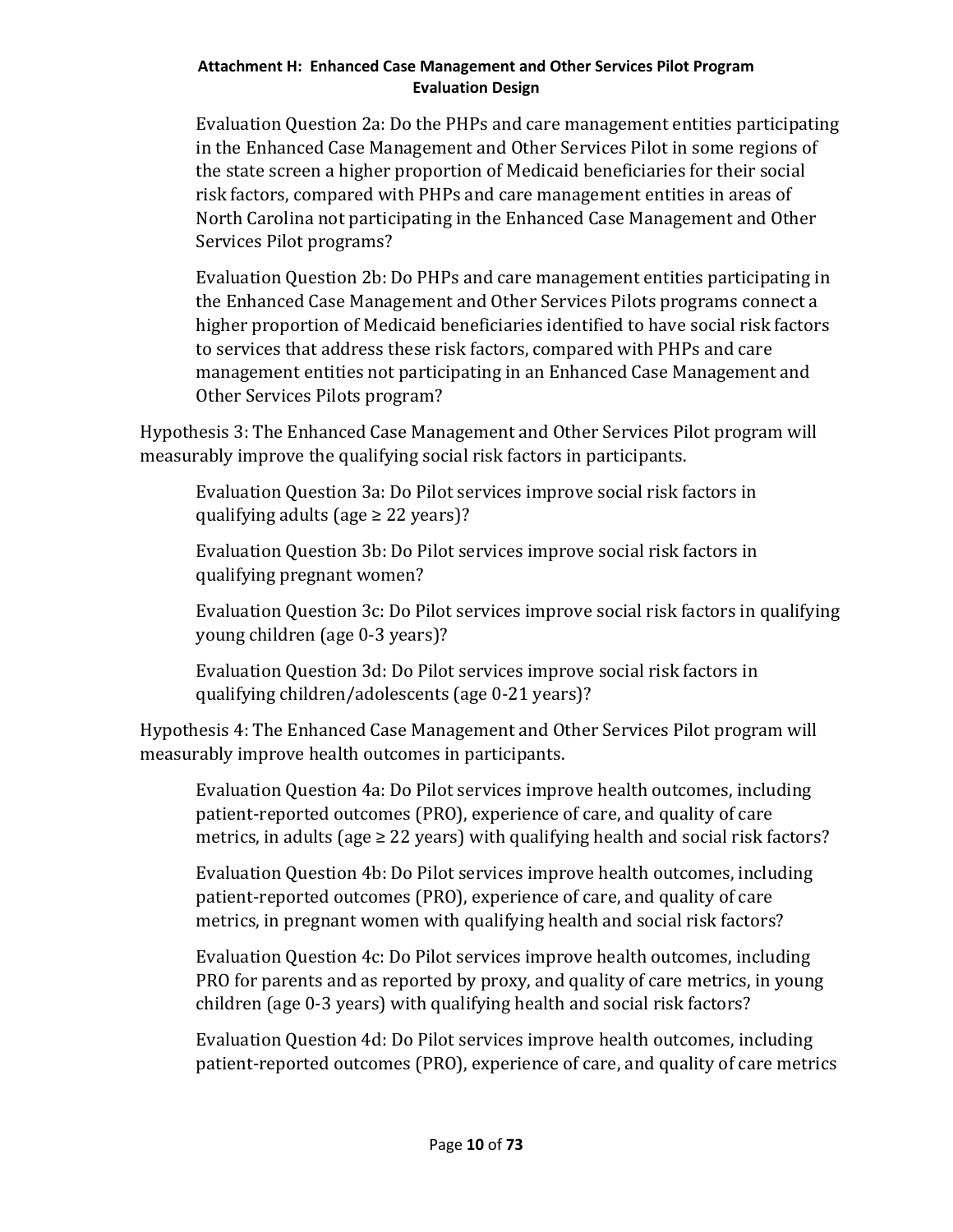in children/adolescents (age 0-21 years) with qualifying health and social risk factors?

Hypothesis 5: The Enhanced Case Management and Other Services Pilot program will measurably improve healthcare utilization in participants.

Evaluation Question 5a: Do Pilot services improve healthcare utilization, including increasing primary care and preventive services/wellness utilization, and decreasing hospitalization and emergency department visits, in adults (age > 22 years) with qualifying health and social risk factors?

Evaluation Question 5b: Do Pilot services improve healthcare utilization, including increasing prenatal and postnatal care, in pregnant women with qualifying health and social risk factors?

Evaluation Question 5c: Do Pilot services improve healthcare utilization, including increasing primary care and preventive services/wellness utilization, and decreasing emergency department visits and hospitalizations, in young children (age 0-3 years) with qualifying health and social risk factors?

Evaluation Question 5d: Do Pilot services improve healthcare utilization, including increasing primary care and preventive services/wellness utilization, and decreasing emergency department visits and hospitalizations, in children/adolescents (age 0-21 years) with qualifying health and social risk factors?

Hypothesis 6: Enhanced Case Management and Other Services Pilot services will measurably improve healthcare costs.

Evaluation Question 6a: Do Pilot services improve total per beneficiary Medicaid expenditure in adults (age > 22 years) with qualifying health and social risk factors?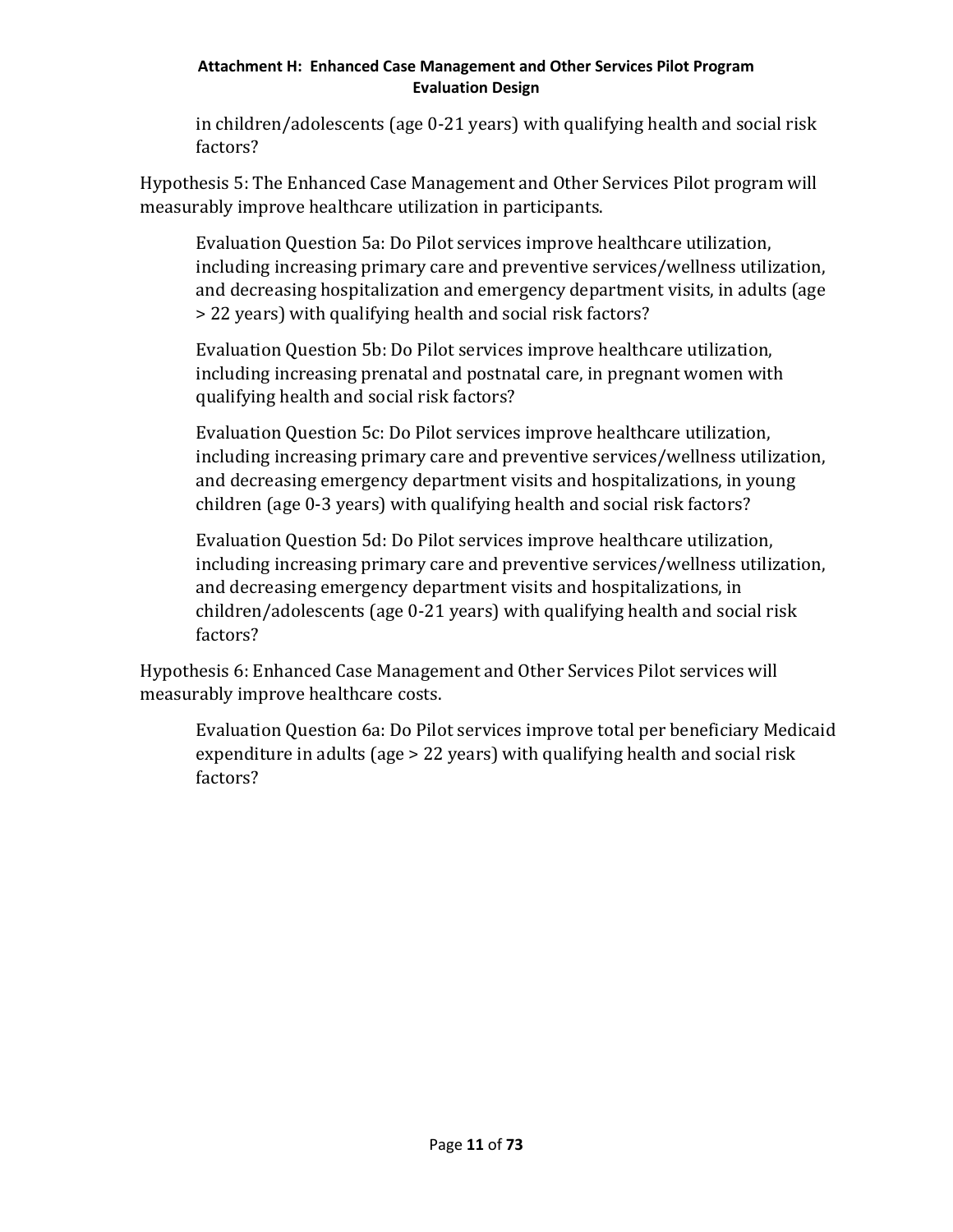| Goal(s)<br>Addressed                        | <b>Hypothesis</b>                                                                                                                                                                                                                                         | Evaluation<br>Question,<br>Abbreviated                                 | Pilot<br>Pop. | Health-<br><b>Based Risk</b><br>Factor | Process<br>Measure(s) | <b>Outcome Measure(s)</b>                                                                                                                                             | Sample or.<br>subgroups to be<br>compared                     | <b>Analytic Methods</b>                    | Data<br>Source                                            | Approximate Time<br>Period of<br>Assessment                                              |
|---------------------------------------------|-----------------------------------------------------------------------------------------------------------------------------------------------------------------------------------------------------------------------------------------------------------|------------------------------------------------------------------------|---------------|----------------------------------------|-----------------------|-----------------------------------------------------------------------------------------------------------------------------------------------------------------------|---------------------------------------------------------------|--------------------------------------------|-----------------------------------------------------------|------------------------------------------------------------------------------------------|
| Health<br>Outcomes,<br>Utilization,<br>Cost | H1 - LPEs will<br>enable<br>effective<br>delivery of<br>Pilot services                                                                                                                                                                                    | $1a - LPE$<br>infrastructur<br>e,<br>workforce,<br>and data<br>systems | All           | All                                    | n/a                   | Start date of service<br>provision                                                                                                                                    | All pilot<br>programs                                         | Descriptive<br>statistics                  | Enhanced<br>Care<br>Manage<br>ment<br>Pilot<br>Report     | Begin: Nov 2019<br>End of Pilot<br>Services: Oct 2024<br>Final Assessment:<br>April 2026 |
| Health<br>Outcomes,<br>Utilization,<br>Cost | H1 - LPEs will<br>enable<br>effective<br>delivery of<br>Pilot services                                                                                                                                                                                    | $1a - LPE$<br>infrastructur<br>e,<br>workforce,<br>and data<br>systems | All           | All                                    | n/a                   | Case Studies of LPEs                                                                                                                                                  | All pilot<br>programs                                         | Qualitative/Imple<br>mentation<br>analysis | Primary<br>Data<br>Collectio<br>n                         | Begin: Nov 2019<br>End of Pilot<br>Services: Oct 2024<br>Final Assessment:<br>April 2026 |
| Health<br>Outcomes,<br>Utilization,<br>Cost | H1 - LPEs will<br>enable<br>effective<br>delivery of<br>Pilot services                                                                                                                                                                                    | $1b - LPE$<br>service<br>delivery                                      | All           | All                                    | n/a                   | Case Studies of LPEs                                                                                                                                                  | All pilot<br>programs                                         | Qualitative/Imple<br>mentation<br>analysis | Primary<br>Data<br>Collectio<br>n                         | Begin: Nov 2019<br>End of Pilot<br>Services: Oct 2024<br>Final Assessment:<br>April 2026 |
| Health<br>Outcomes,<br>Utilization,<br>Cost | $H2 - The$<br>Enhanced<br>Case<br>Management<br>and Other<br>Services Pilot<br>program will<br>increase rates<br>of Medicaid<br>enrollees<br>screened for<br>social risk<br>factors and<br>connected to<br>services that<br>address these<br>risk factors | 2a - Social<br>risk                                                    | All           | All                                    | n/a                   | Rate of Screening for<br><b>Unmet Social Needs</b>                                                                                                                    | All pilot<br>participants<br>compared with<br>non-pilot areas | Chi-squared tests                          | Care<br><b>Needs</b><br>Screening<br>Report               | Begin: Nov 2020<br>End of Pilot<br>Services: Oct 2024<br>Final Assessment:<br>April 2026 |
| Health<br>Outcomes,<br>Utilization,<br>Cost | $H2$ - The<br>Enhanced<br>Case<br>Management<br>and Other<br>Services Pilot                                                                                                                                                                               | $2b -$<br>Connection<br>to services                                    | All           | All                                    | n/a                   | Positive Screens for<br><b>Unmet Social Needs;</b><br><b>Proportion Connected</b><br>to Services; Number of<br><b>Beneficiaries Served;</b><br>Number Lost to Follow- | All pilot<br>participants<br>compared with<br>non-pilot areas | Chi-squared tests                          | Care<br>Needs<br>Screening<br>Report,<br>Enhanced<br>Care | Begin: Nov 2020<br>End of Pilot<br>Services: Oct 2024<br>Final Assessment:<br>April 2026 |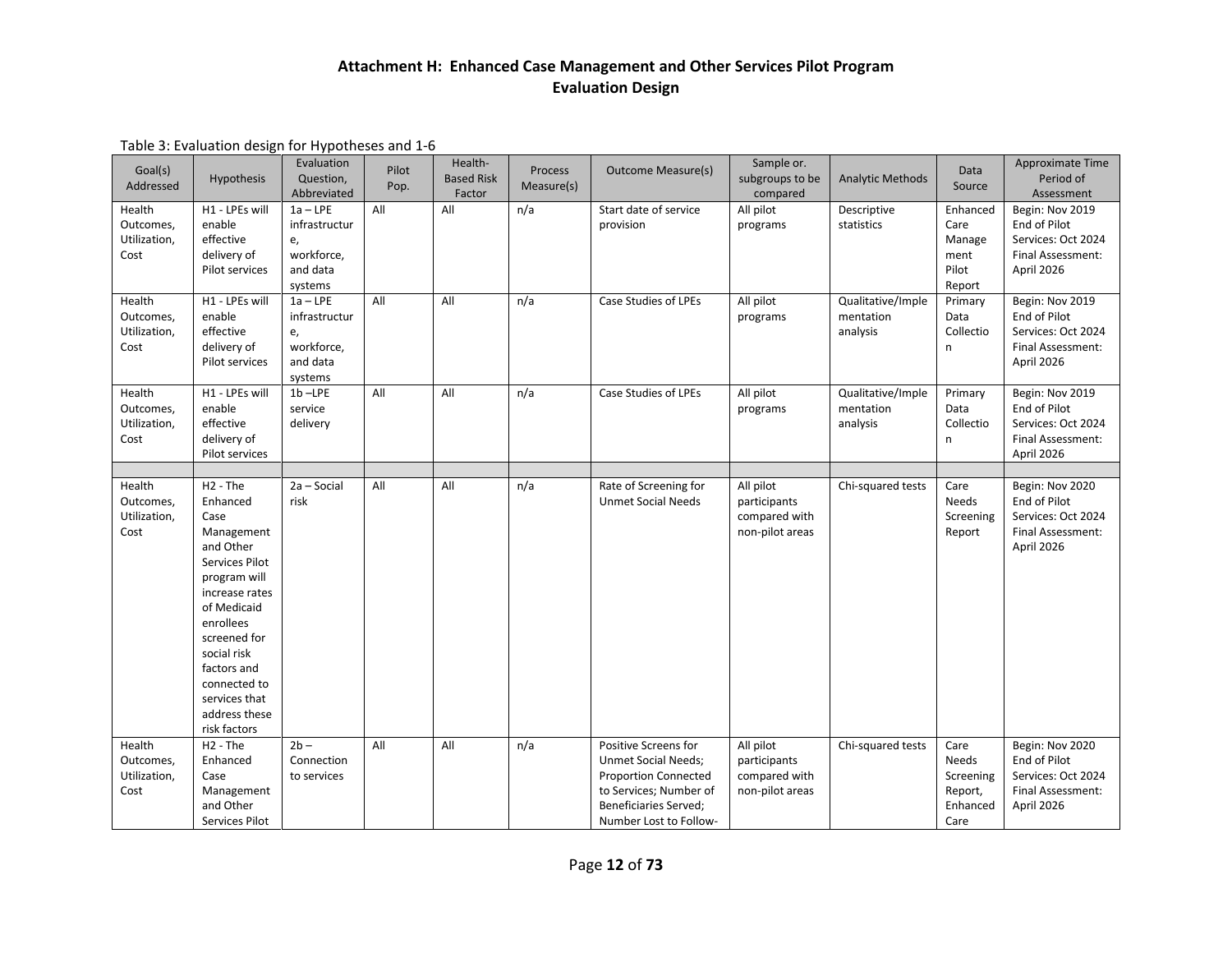| Goal(s)<br>Addressed                        | <b>Hypothesis</b>                                                                                                                                                                   | Evaluation<br>Question,<br>Abbreviated                                                                  | Pilot<br>Pop. | Health-<br><b>Based Risk</b><br>Factor                                                                                                                                       | <b>Process</b><br>Measure(s)                                                                         | <b>Outcome Measure(s)</b>                    | Sample or.<br>subgroups to be<br>compared                                                                                  | <b>Analytic Methods</b>                                                                                                                  | Data<br>Source                                                                                        | Approximate Time<br>Period of<br>Assessment                                              |
|---------------------------------------------|-------------------------------------------------------------------------------------------------------------------------------------------------------------------------------------|---------------------------------------------------------------------------------------------------------|---------------|------------------------------------------------------------------------------------------------------------------------------------------------------------------------------|------------------------------------------------------------------------------------------------------|----------------------------------------------|----------------------------------------------------------------------------------------------------------------------------|------------------------------------------------------------------------------------------------------------------------------------------|-------------------------------------------------------------------------------------------------------|------------------------------------------------------------------------------------------|
|                                             | program will<br>increase rates<br>of Medicaid<br>enrollees<br>screened for<br>social risk<br>factors and<br>connected to<br>services that<br>address these<br>risk factors          |                                                                                                         |               |                                                                                                                                                                              |                                                                                                      | Up; Number<br>Withdrawn; Number<br>Completed |                                                                                                                            |                                                                                                                                          | Manage<br>ment<br>Pilot<br>Report                                                                     |                                                                                          |
| Health<br>Outcomes,<br>Utilization,<br>Cost | $H3 - The$<br>Enhanced<br>Case<br>Management<br>and Other<br>Services Pilot<br>program will<br>measurably<br>improve the<br>qualifying<br>social risk<br>factors in<br>participants | 3a - Do Pilot<br>services<br>improve<br>social risk<br>factors in<br>qualifying<br>adults?              | <b>Adults</b> | All Pilot<br>Participant<br>s                                                                                                                                                | Number of<br>pilot<br>participants;<br>Pilot<br>services<br>utilization<br>and<br>retention<br>rates | Improved social risk<br>factors              | All pilot<br>participants<br>compared with<br>pre-intervention<br>measurements,<br>and compared<br>with non-pilot<br>areas | Interrupted time<br>series, regression<br>with generalized<br>estimating<br>equations (GEE),<br>difference-in-<br>difference<br>analysis | Care<br><b>Needs</b><br>Screening<br>Report,<br>Enhanced<br>Care<br>Manage<br>ment<br>Pilot<br>Report | Begin: Feb 2021<br>End of Pilot<br>Services: Oct 2024<br>Final Assessment:<br>April 2026 |
| Health<br>Outcomes,<br>Utilization,<br>Cost | $H3 - The$<br>Enhanced<br>Case<br>Management<br>and Other<br>Services Pilot<br>program will<br>measurably<br>improve the<br>qualifying<br>social risk<br>factors in<br>participants | 3a - Do Pilot<br>services<br>improve<br>social risk<br>factors in<br>qualifying<br>adults (over<br>22)? | Adults        | High<br>healthcare<br>utilization<br>(22)<br>inpatient<br>admissions<br>or $\geq 4$<br>emergency<br>departmen<br>t visits in<br>12 months<br>prior to<br>pilot<br>enrollment | Number of<br>pilot<br>participants;<br>Pilot<br>services<br>utilization<br>and<br>retention<br>rates | Improved social risk<br>factors              | All pilot<br>participants<br>compared with<br>pre-intervention<br>measurements,<br>and compared<br>with non-pilot<br>areas | Interrupted time<br>series, regression<br>with generalized<br>estimating<br>equations (GEE),<br>difference-in-<br>difference<br>analysis | Care<br>Needs<br>Screening<br>Report,<br>Enhanced<br>Care<br>Manage<br>ment<br>Pilot<br>Report        | Begin: Feb 2021<br>End of Pilot<br>Services: Oct 2024<br>Final Assessment:<br>April 2026 |
| Health<br>Outcomes,                         | $H3 - The$<br>Enhanced<br>Case                                                                                                                                                      | 3a - Do Pilot<br>services<br>improve                                                                    | Adults        | Hypertensi<br>on                                                                                                                                                             | Number of<br>pilot<br>participants;                                                                  | Improved social risk<br>factors              | All pilot<br>participants<br>compared with                                                                                 | Interrupted time<br>series, regression<br>with generalized                                                                               | Care<br>Needs<br>Screening                                                                            | Begin: Feb 2021<br>End of Pilot<br>Services: Oct 2024                                    |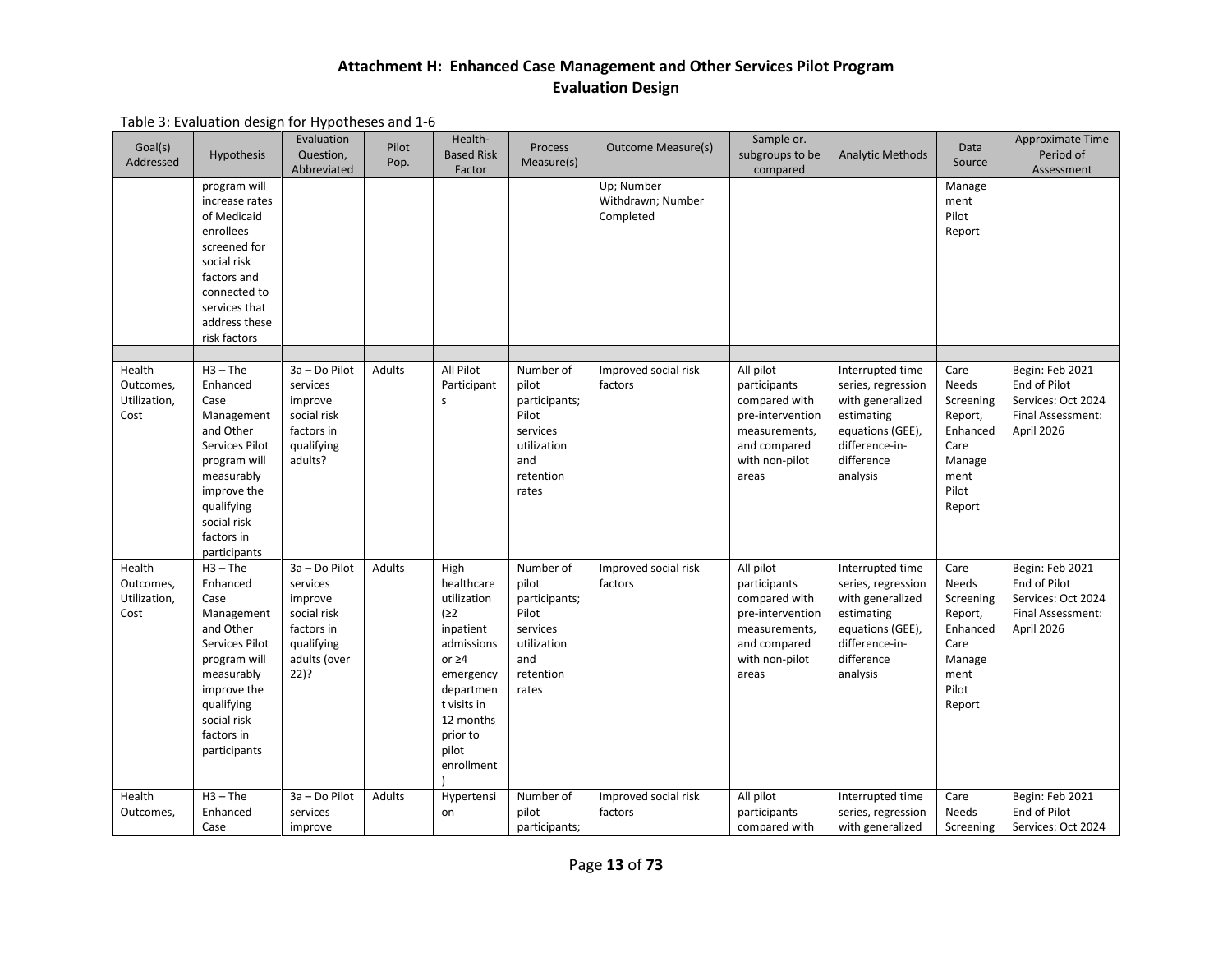| Goal(s)<br>Addressed                        | <b>Hypothesis</b>                                                                                                                                                                   | Evaluation<br>Question,<br>Abbreviated                                                                     | Pilot<br>Pop.     | Health-<br><b>Based Risk</b><br>Factor | Process<br>Measure(s)                                                                                | <b>Outcome Measure(s)</b>       | Sample or.<br>subgroups to be<br>compared                                                                                  | <b>Analytic Methods</b>                                                                                                                  | Data<br>Source                                                                                 | Approximate Time<br>Period of<br>Assessment                                              |
|---------------------------------------------|-------------------------------------------------------------------------------------------------------------------------------------------------------------------------------------|------------------------------------------------------------------------------------------------------------|-------------------|----------------------------------------|------------------------------------------------------------------------------------------------------|---------------------------------|----------------------------------------------------------------------------------------------------------------------------|------------------------------------------------------------------------------------------------------------------------------------------|------------------------------------------------------------------------------------------------|------------------------------------------------------------------------------------------|
| Utilization,<br>Cost                        | Management<br>and Other<br>Services Pilot<br>program will<br>measurably<br>improve the<br>qualifying<br>social risk<br>factors in<br>participants                                   | social risk<br>factors in<br>qualifying<br>adults (over<br>$22$ )?                                         |                   |                                        | Pilot<br>services<br>utilization<br>and<br>retention<br>rates                                        |                                 | pre-intervention<br>measurements,<br>and compared<br>with non-pilot<br>areas                                               | estimating<br>equations (GEE),<br>difference-in-<br>difference<br>analysis                                                               | Report,<br>Enhanced<br>Care<br>Manage<br>ment<br>Pilot<br>Report                               | Final Assessment:<br>April 2026                                                          |
| Health<br>Outcomes,<br>Utilization,<br>Cost | $H3 - The$<br>Enhanced<br>Case<br>Management<br>and Other<br>Services Pilot<br>program will<br>measurably<br>improve the<br>qualifying<br>social risk<br>factors in<br>participants | 3a - Do Pilot<br>services<br>improve<br>social risk<br>factors in<br>qualifying<br>adults (over<br>$22)$ ? | Adults            | <b>Diabetes</b><br>Mellitus            | Number of<br>pilot<br>participants;<br>Pilot<br>services<br>utilization<br>and<br>retention<br>rates | Improved social risk<br>factors | All pilot<br>participants<br>compared with<br>pre-intervention<br>measurements,<br>and compared<br>with non-pilot<br>areas | Interrupted time<br>series, regression<br>with generalized<br>estimating<br>equations (GEE),<br>difference-in-<br>difference<br>analysis | Care<br>Needs<br>Screening<br>Report,<br>Enhanced<br>Care<br>Manage<br>ment<br>Pilot<br>Report | Begin: Feb 2021<br>End of Pilot<br>Services: Oct 2024<br>Final Assessment:<br>April 2026 |
| Health<br>Outcomes,<br>Utilization,<br>Cost | $H3 - The$<br>Enhanced<br>Case<br>Management<br>and Other<br>Services Pilot<br>program will<br>measurably<br>improve the<br>qualifying<br>social risk<br>factors in<br>participants | 3b - Do Pilot<br>services<br>improve<br>social risk<br>factors in<br>qualifying<br>pregnant<br>women?      | Pregnant<br>Women | History of<br>poor birth<br>outcome    | Number of<br>pilot<br>participants;<br>Pilot<br>services<br>utilization<br>and<br>retention<br>rates | Improved social risk<br>factors | All pilot<br>participants<br>compared with<br>pre-intervention<br>measurements,<br>and compared<br>with non-pilot<br>areas | Interrupted time<br>series, regression<br>with generalized<br>estimating<br>equations (GEE),<br>difference-in-<br>difference<br>analysis | Care<br>Needs<br>Screening<br>Report,<br>Enhanced<br>Care<br>Manage<br>ment<br>Pilot<br>Report | Begin: Feb 2021<br>End of Pilot<br>Services: Oct 2024<br>Final Assessment:<br>April 2026 |
| Health<br>Outcomes,<br>Utilization,<br>Cost | $H3 - The$<br>Enhanced<br>Case<br>Management<br>and Other<br>Services Pilot<br>program will                                                                                         | 3b - Do Pilot<br>services<br>improve<br>social risk<br>factors in<br>qualifying                            | Pregnant<br>Women | Gives birth<br>while<br>enrolled       | Number of<br>pilot<br>participants;<br>Pilot<br>services<br>utilization<br>and                       | Improved social risk<br>factors | All pilot<br>participants<br>compared with<br>pre-intervention<br>measurements,<br>and compared                            | Interrupted time<br>series, regression<br>with generalized<br>estimating<br>equations (GEE),<br>difference-in-                           | Care<br>Needs<br>Screening<br>Report,<br>Enhanced<br>Care<br>Manage                            | Begin: Feb 2021<br>End of Pilot<br>Services: Oct 2024<br>Final Assessment:<br>April 2026 |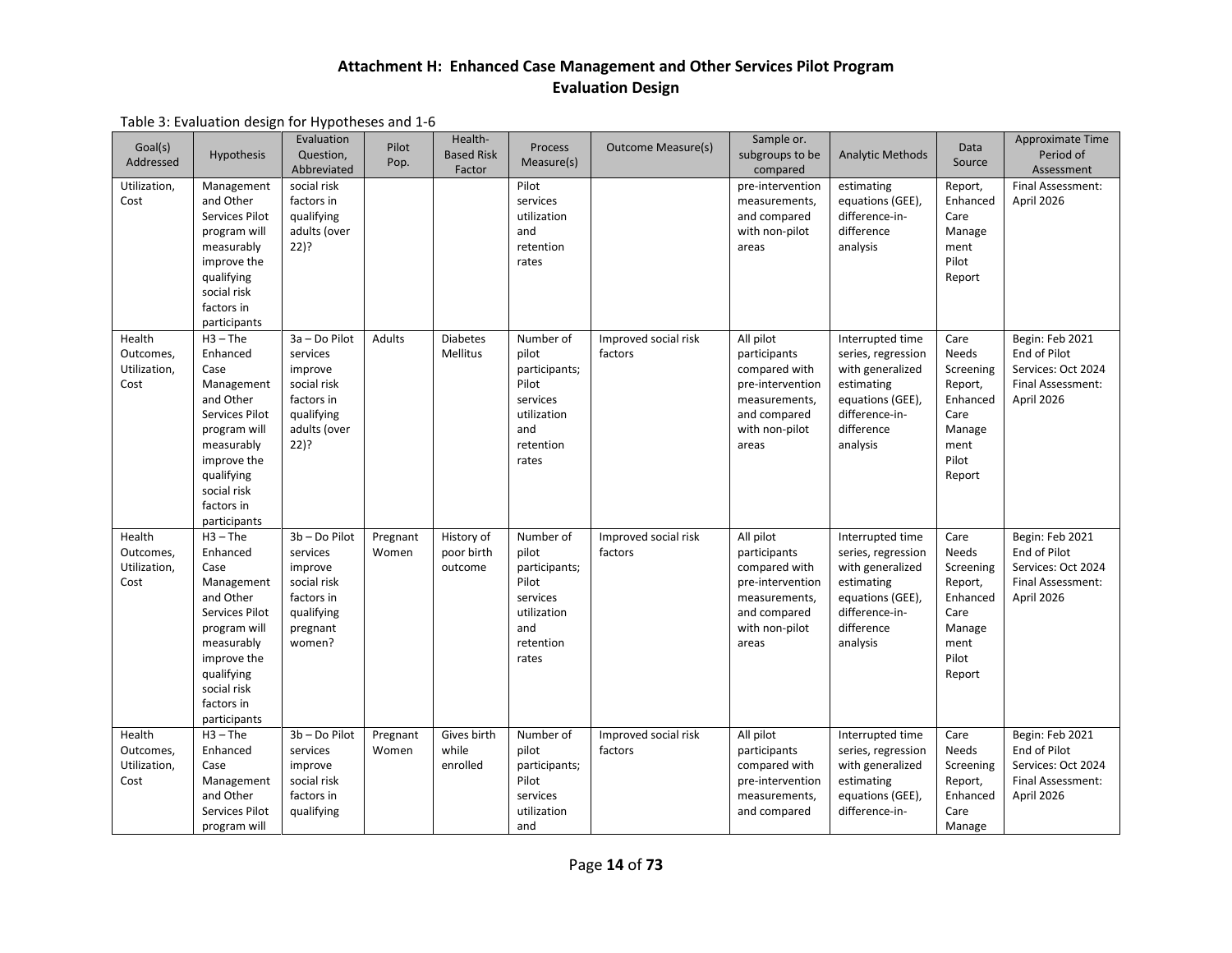| Goal(s)<br>Addressed                        | <b>Hypothesis</b>                                                                                                                                                                   | Evaluation<br>Question,<br>Abbreviated                                                                                      | Pilot<br>Pop.                                 | Health-<br><b>Based Risk</b><br>Factor       | <b>Process</b><br>Measure(s)                                                                         | <b>Outcome Measure(s)</b>       | Sample or.<br>subgroups to be<br>compared                                                                                  | <b>Analytic Methods</b>                                                                                                                  | Data<br>Source                                                                                 | Approximate Time<br>Period of<br>Assessment                                              |
|---------------------------------------------|-------------------------------------------------------------------------------------------------------------------------------------------------------------------------------------|-----------------------------------------------------------------------------------------------------------------------------|-----------------------------------------------|----------------------------------------------|------------------------------------------------------------------------------------------------------|---------------------------------|----------------------------------------------------------------------------------------------------------------------------|------------------------------------------------------------------------------------------------------------------------------------------|------------------------------------------------------------------------------------------------|------------------------------------------------------------------------------------------|
|                                             | measurably<br>improve the<br>qualifying<br>social risk<br>factors in<br>participants                                                                                                | pregnant<br>women?                                                                                                          |                                               |                                              | retention<br>rates                                                                                   |                                 | with non-pilot<br>areas                                                                                                    | difference<br>analysis                                                                                                                   | ment<br>Pilot<br>Report                                                                        |                                                                                          |
| Health<br>Outcomes,<br>Utilization,<br>Cost | $H3 - The$<br>Enhanced<br>Case<br>Management<br>and Other<br>Services Pilot<br>program will<br>measurably<br>improve the<br>qualifying<br>social risk<br>factors in<br>participants | 3c-Do Pilot<br>services<br>improve<br>social risk<br>factors in<br>qualifying<br>young<br>children<br>(age $0-3$<br>years)? | Children<br>aged<br>$0 - 3$                   | NICU grad                                    | Number of<br>pilot<br>participants;<br>Pilot<br>services<br>utilization<br>and<br>retention<br>rates | Improved social risk<br>factors | All pilot<br>participants<br>compared with<br>pre-intervention<br>measurements,<br>and compared<br>with non-pilot<br>areas | Interrupted time<br>series, regression<br>with generalized<br>estimating<br>equations (GEE),<br>difference-in-<br>difference<br>analysis | Care<br>Needs<br>Screening<br>Report,<br>Enhanced<br>Care<br>Manage<br>ment<br>Pilot<br>Report | Begin: Feb 2021<br>End of Pilot<br>Services: Oct 2024<br>Final Assessment:<br>April 2026 |
| Health<br>Outcomes,<br>Utilization,<br>Cost | $H3 - The$<br>Enhanced<br>Case<br>Management<br>and Other<br>Services Pilot<br>program will<br>measurably<br>improve the<br>qualifying<br>social risk<br>factors in<br>participants | 3c-Do Pilot<br>services<br>improve<br>social risk<br>factors in<br>qualifying<br>young<br>children<br>(age 0-3<br>years)?   | Children<br>aged<br>$0 - 3$                   | Positive<br>maternal<br>depression<br>screen | Number of<br>pilot<br>participants;<br>Pilot<br>services<br>utilization<br>and<br>retention<br>rates | Improved social risk<br>factors | All pilot<br>participants<br>compared with<br>pre-intervention<br>measurements,<br>and compared<br>with non-pilot<br>areas | Interrupted time<br>series, regression<br>with generalized<br>estimating<br>equations (GEE),<br>difference-in-<br>difference<br>analysis | Care<br>Needs<br>Screening<br>Report,<br>Enhanced<br>Care<br>Manage<br>ment<br>Pilot<br>Report | Begin: Feb 2021<br>End of Pilot<br>Services: Oct 2024<br>Final Assessment:<br>April 2026 |
| Health<br>Outcomes,<br>Utilization,<br>Cost | $H3 - The$<br>Enhanced<br>Case<br>Management<br>and Other<br>Services Pilot<br>program will<br>measurably<br>improve the<br>qualifying                                              | $H3d - Do$<br>Pilot<br>services<br>improve<br>social risk<br>factors in<br>qualifying<br>children/ado<br>lescents           | Children<br>/adolesce<br>nts aged<br>$0 - 21$ | Experiencin<br>g 3 or more<br><b>ACEs</b>    | Number of<br>pilot<br>participants;<br>Pilot<br>services<br>utilization<br>and<br>retention<br>rates | Improved social risk<br>factors | All pilot<br>participants<br>compared with<br>pre-intervention<br>measurements,<br>and compared<br>with non-pilot<br>areas | Interrupted time<br>series, regression<br>with generalized<br>estimating<br>equations (GEE),<br>difference-in-<br>difference<br>analysis | Care<br>Needs<br>Screening<br>Report,<br>Enhanced<br>Care<br>Manage<br>ment<br>Pilot<br>Report | Begin: Feb 2021<br>End of Pilot<br>Services: Oct 2024<br>Final Assessment:<br>April 2026 |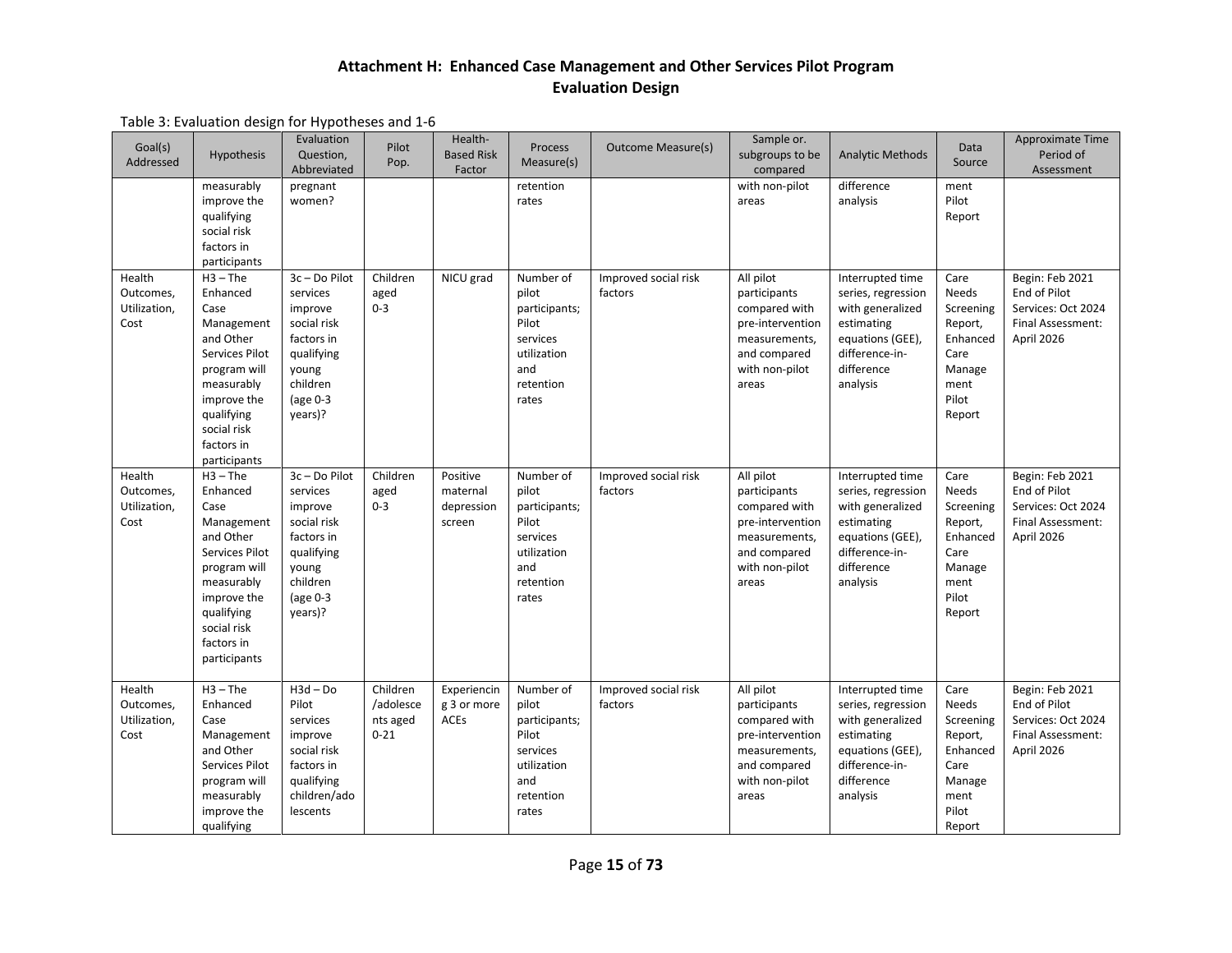| Goal(s)<br>Addressed                        | <b>Hypothesis</b>                                                                                                                                                                   | Evaluation<br>Question,<br>Abbreviated                                                                                                    | Pilot<br>Pop.                                 | Health-<br><b>Based Risk</b><br>Factor                                                                                                               | Process<br>Measure(s)                                                                                | <b>Outcome Measure(s)</b>       | Sample or.<br>subgroups to be<br>compared                                                                                                | <b>Analytic Methods</b>                                                                                                                                                 | Data<br>Source                                                                                 | Approximate Time<br>Period of<br>Assessment                                              |
|---------------------------------------------|-------------------------------------------------------------------------------------------------------------------------------------------------------------------------------------|-------------------------------------------------------------------------------------------------------------------------------------------|-----------------------------------------------|------------------------------------------------------------------------------------------------------------------------------------------------------|------------------------------------------------------------------------------------------------------|---------------------------------|------------------------------------------------------------------------------------------------------------------------------------------|-------------------------------------------------------------------------------------------------------------------------------------------------------------------------|------------------------------------------------------------------------------------------------|------------------------------------------------------------------------------------------|
|                                             | social risk<br>factors in<br>participants                                                                                                                                           | (age 0-21<br>years)?                                                                                                                      |                                               |                                                                                                                                                      |                                                                                                      |                                 |                                                                                                                                          |                                                                                                                                                                         |                                                                                                |                                                                                          |
| Health<br>Outcomes,<br>Utilization,<br>Cost | $H3 - The$<br>Enhanced<br>Case<br>Management<br>and Other<br>Services Pilot<br>program will<br>measurably<br>improve the<br>qualifying<br>social risk<br>factors in<br>participants | $H3d - Do$<br>Pilot<br>services<br>improve<br>social risk<br>factors in<br>qualifying<br>children/ado<br>lescents<br>(age 0-21<br>years)? | Children/<br>adolescen<br>ts aged<br>$0 - 21$ | Asthma                                                                                                                                               | Number of<br>pilot<br>participants;<br>Pilot<br>services<br>utilization<br>and<br>retention<br>rates | Improved social risk<br>factors | All pilot<br>participants<br>compared with<br>pre-intervention<br>measurements,<br>and compared<br>with non-pilot<br>areas               | Interrupted time<br>series, regression<br>with generalized<br>estimating<br>equations (GEE),<br>difference-in-<br>difference<br>analysis                                | Care<br>Needs<br>Screening<br>Report,<br>Enhanced<br>Care<br>Manage<br>ment<br>Pilot<br>Report | Begin: Feb 2021<br>End of Pilot<br>Services: Oct 2024<br>Final Assessment:<br>April 2026 |
| Health<br>Outcomes                          | $H4 - The$<br>Enhanced<br>Case<br>Management<br>and Other<br>Service Pilot<br>program will<br>measurably<br>improve<br>health<br>outcomes in<br>participants                        | 4a - Do Pilot<br>services<br>improve<br>health<br>outcomes in<br>qualifying<br>adults?                                                    | <b>Adults</b>                                 | All Pilot<br>Participant<br>s                                                                                                                        | Number of<br>pilot<br>participants;<br>Pilot<br>services<br>utilization<br>and<br>retention<br>rates | PRO; Experience of care         | All pilot<br>participants<br>compared with<br>pre-intervention<br>measurements;<br>Purposeful<br>sample for<br>qualitative<br>assessment | Interrupted time<br>series,<br>difference-in-<br>difference<br>analysis,<br>regression with<br>generalized<br>estimating<br>equations (GEE);<br>qualitative<br>analysis | Enhanced<br>Care<br>Manage<br>ment<br>Pilot<br>Report,<br>Primary<br>Data<br>Collectio<br>n    | Begin: Nov 2021<br>End of Pilot<br>Services: Oct 2024<br>Final Assessment:<br>April 2026 |
| Health<br>outcomes                          | $H4 - The$<br>Enhanced<br>Case<br>Management<br>and Other<br>Service Pilot<br>program will<br>measurably<br>improve<br>health<br>outcomes in<br>participants                        | 4a - Do Pilot<br>services<br>improve<br>health<br>outcomes in<br>qualifying<br>adults?                                                    | Adults                                        | High<br>healthcare<br>utilization<br>(≥2<br>inpatient<br>admissions<br>or $\geq 4$<br>emergency<br>departmen<br>t visits in<br>12 months<br>prior to | Number of<br>pilot<br>participants;<br>Pilot<br>services<br>utilization<br>and<br>retention<br>rates | PRO; Experience of care         | All pilot<br>participants<br>compared with<br>pre-intervention<br>measurements;<br>Purposeful<br>sample for<br>qualitative<br>assessment | Interrupted time<br>series,<br>difference-in-<br>difference<br>analysis,<br>regression with<br>generalized<br>estimating<br>equations (GEE);<br>qualitative<br>analysis | Enhanced<br>Care<br>Manage<br>ment<br>Pilot<br>Report,<br>Primary<br>Data<br>Collectio<br>n    | Begin: Nov 2021<br>End of Pilot<br>Services: Oct 2024<br>Final Assessment:<br>April 2026 |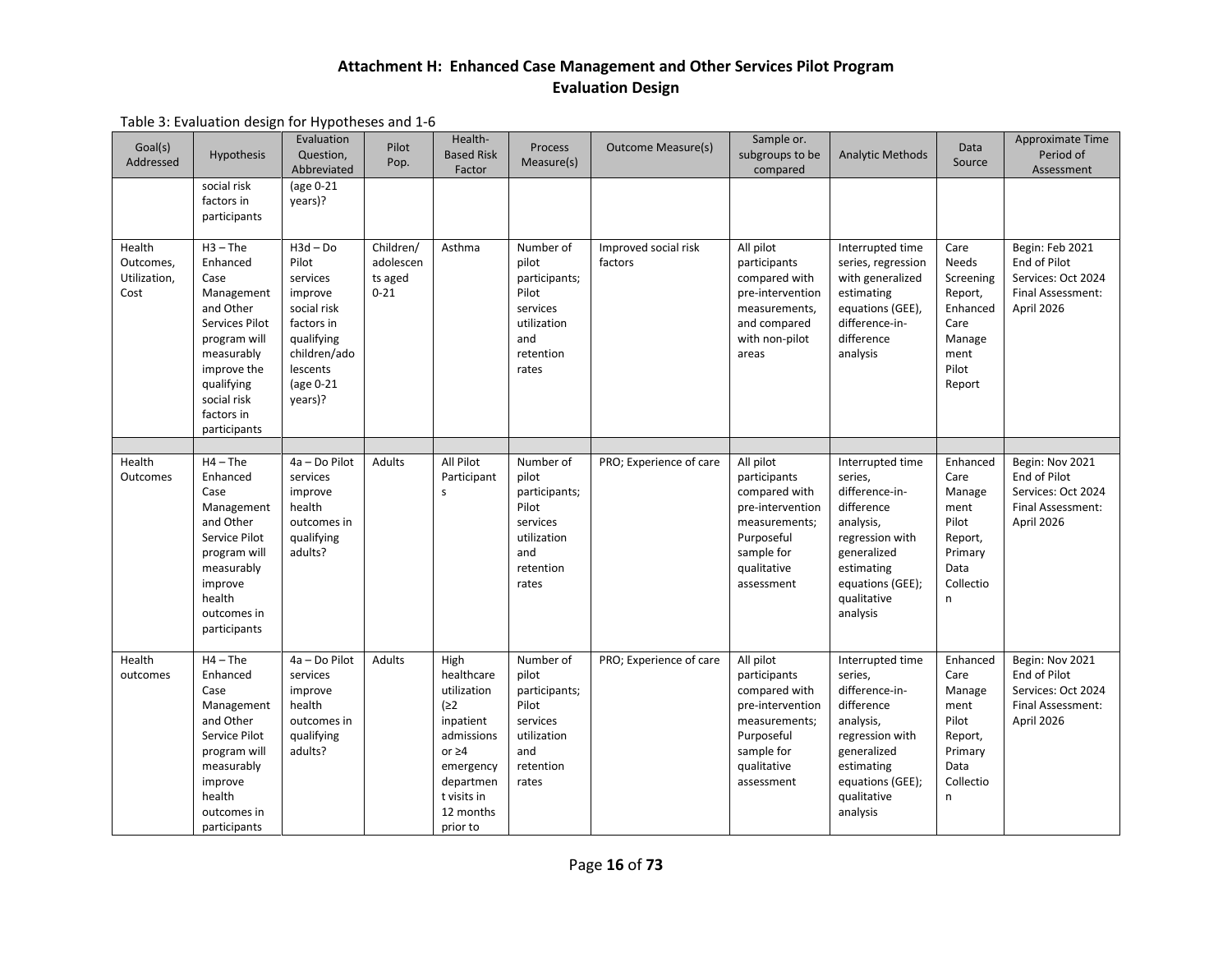| Goal(s)<br>Addressed | Hypothesis                                                                                                                                                   | Evaluation<br>Question,<br>Abbreviated                                                            | Pilot<br>Pop.     | Health-<br><b>Based Risk</b><br>Factor<br>pilot | Process<br>Measure(s)                                                                                | <b>Outcome Measure(s)</b>                                                                                | Sample or.<br>subgroups to be<br>compared                                                                                                | <b>Analytic Methods</b>                                                                                                                                                 | Data<br>Source                                                                                                                   | <b>Approximate Time</b><br>Period of<br>Assessment                                       |
|----------------------|--------------------------------------------------------------------------------------------------------------------------------------------------------------|---------------------------------------------------------------------------------------------------|-------------------|-------------------------------------------------|------------------------------------------------------------------------------------------------------|----------------------------------------------------------------------------------------------------------|------------------------------------------------------------------------------------------------------------------------------------------|-------------------------------------------------------------------------------------------------------------------------------------------------------------------------|----------------------------------------------------------------------------------------------------------------------------------|------------------------------------------------------------------------------------------|
|                      |                                                                                                                                                              |                                                                                                   |                   | enrollment                                      |                                                                                                      |                                                                                                          |                                                                                                                                          |                                                                                                                                                                         |                                                                                                                                  |                                                                                          |
| Health<br>Outcomes   | $H4 - The$<br>Enhanced<br>Case<br>Management<br>and Other<br>Service Pilot<br>program will<br>measurably<br>improve<br>health<br>outcomes in<br>participants | 4a - Do Pilot<br>services<br>improve<br>health<br>outcomes in<br>qualifying<br>adults?            | Adults            | Hypertensi<br>on                                | Number of<br>pilot<br>participants;<br>Pilot<br>services<br>utilization<br>and<br>retention<br>rates | PRO; Experience of<br>care; BP < 140/90<br>(summative)                                                   | All pilot<br>participants<br>compared with<br>pre-intervention<br>measurements;<br>Purposeful<br>sample for<br>qualitative<br>assessment | Interrupted time<br>series,<br>difference-in-<br>difference<br>analysis,<br>regression with<br>generalized<br>estimating<br>equations (GEE);<br>qualitative<br>analysis | Enhanced<br>Care<br>Manage<br>ment<br>Pilot<br>Report,<br>Primary<br>Data<br>Collectio<br>n, Claims<br>and<br>Encounte<br>r Data | Begin: Nov 2021<br>End of Pilot<br>Services: Oct 2024<br>Final Assessment:<br>April 2026 |
| Health<br>outcomes   | $H4 - The$<br>Enhanced<br>Case<br>Management<br>and Other<br>Service Pilot<br>program will<br>measurably<br>improve<br>health<br>outcomes in<br>participants | 4a Do Pilot<br>services<br>improve<br>health<br>outcomes in<br>qualifying<br>adults?              | Adults            | <b>Diabetes</b><br>Mellitus                     | Number of<br>pilot<br>participants;<br>Pilot<br>services<br>utilization<br>and<br>retention<br>rates | PRO; Experience of<br>care; BP < 140/90<br>(summative), HbA1c <<br>9.0% (summative)                      | All pilot<br>participants<br>compared with<br>pre-intervention<br>measurements;<br>Purposeful<br>sample for<br>qualitative<br>assessment | Interrupted time<br>series,<br>difference-in-<br>difference<br>analysis,<br>regression with<br>generalized<br>estimating<br>equations (GEE);<br>qualitative<br>analysis | Enhanced<br>Care<br>Manage<br>ment<br>Pilot<br>Report,<br>Primary<br>Data<br>Collectio<br>n, Claims<br>and<br>Encounte<br>r Data | Begin: Nov 2021<br>End of Pilot<br>Services: Oct 2024<br>Final Assessment:<br>April 2026 |
| Health<br>outcomes   | $H4 - The$<br>Enhanced<br>Case<br>Management<br>and Other<br>Service Pilot<br>program will<br>measurably<br>improve<br>health<br>outcomes in<br>participants | 4b - Do Pilot<br>services<br>improve<br>health<br>outcomes in<br>qualifying<br>pregnant<br>women? | Pregnant<br>Women | History of<br>poor birth<br>outcome             | Number of<br>pilot<br>participants;<br>Pilot<br>services<br>utilization<br>and<br>retention<br>rates | PRO; Experience of<br>care; Reduction in live<br>births weighing less<br>than 2,500 grams<br>(summative) | All pilot<br>participants<br>compared with<br>pre-intervention<br>measurements;<br>Purposeful<br>sample for<br>qualitative<br>assessment | Interrupted time<br>series,<br>difference-in-<br>difference<br>analysis,<br>regression with<br>generalized<br>estimating<br>equations (GEE);<br>qualitative<br>analysis | Enhanced<br>Care<br>Manage<br>ment<br>Pilot<br>Report,<br>Primary<br>Data<br>Collectio<br>n, Claims<br>and<br>Encounte<br>r Data | Begin: Nov 2021<br>End of Pilot<br>Services: Oct 2024<br>Final Assessment:<br>April 2026 |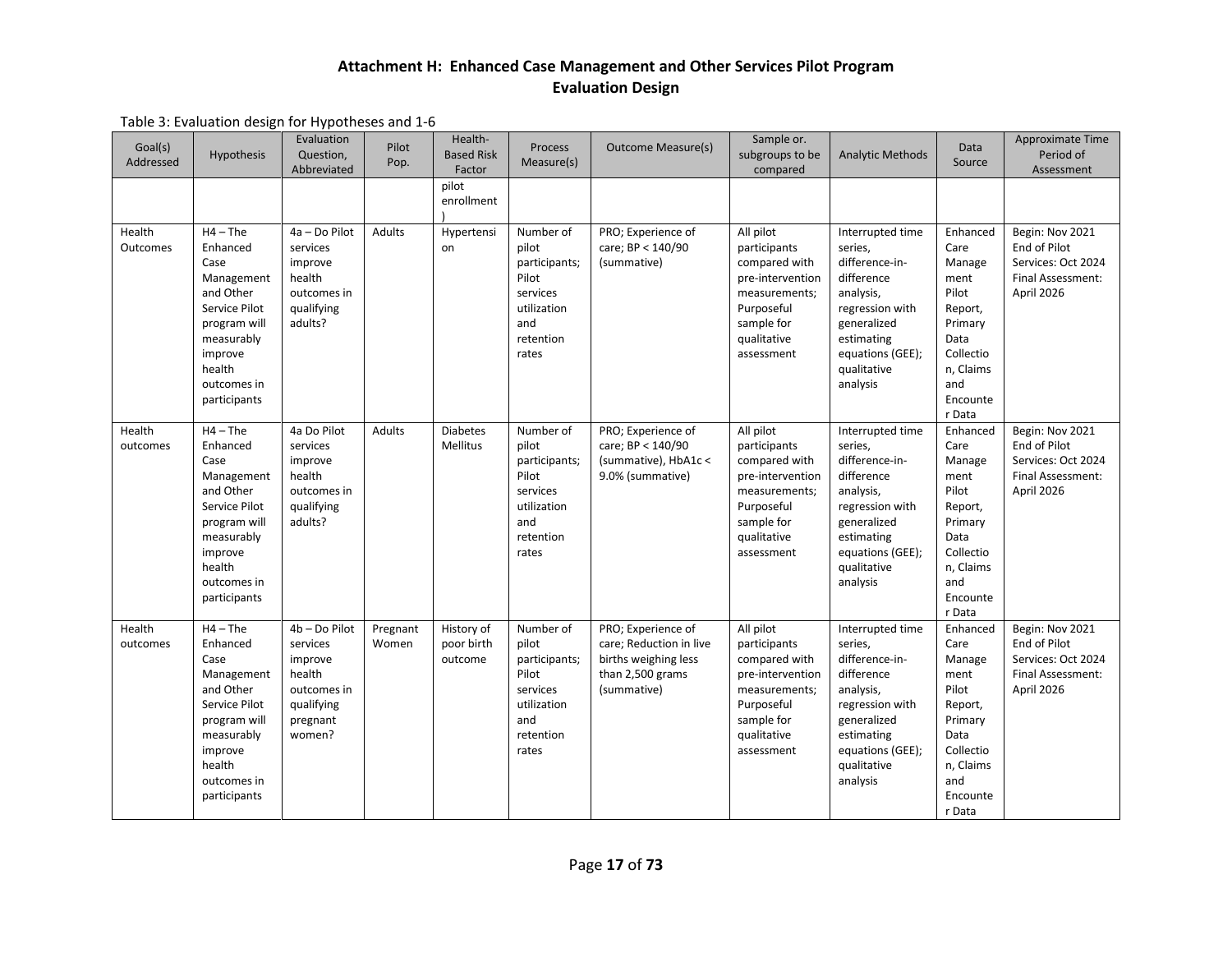| Goal(s)<br>Addressed | Hypothesis                                                                                                                                                   | Evaluation<br>Question,<br>Abbreviated                                                                                                                                                                                                                                   | Pilot<br>Pop.               | Health-<br><b>Based Risk</b><br>Factor       | <b>Process</b><br>Measure(s)                                                                         | <b>Outcome Measure(s)</b>                                                    | Sample or.<br>subgroups to be<br>compared                                                                                                                       | <b>Analytic Methods</b>                                                                                                                                                 | Data<br>Source                                                                                                                                                                            | Approximate Time<br>Period of<br>Assessment                                                     |
|----------------------|--------------------------------------------------------------------------------------------------------------------------------------------------------------|--------------------------------------------------------------------------------------------------------------------------------------------------------------------------------------------------------------------------------------------------------------------------|-----------------------------|----------------------------------------------|------------------------------------------------------------------------------------------------------|------------------------------------------------------------------------------|-----------------------------------------------------------------------------------------------------------------------------------------------------------------|-------------------------------------------------------------------------------------------------------------------------------------------------------------------------|-------------------------------------------------------------------------------------------------------------------------------------------------------------------------------------------|-------------------------------------------------------------------------------------------------|
| Health<br>outcomes   | $H4 - The$<br>Enhanced<br>Case<br>Management<br>and Other<br>Service Pilot<br>program will<br>measurably<br>improve<br>health<br>outcomes in<br>participants | 4b - Do Pilot<br>services<br>improve<br>health<br>outcomes,<br>including<br>patient-<br>reported<br>outcomes<br>(PRO),<br>experience<br>of care, and<br>quality of<br>care metrics,<br>in pregnant<br>women with<br>qualifying<br>health and<br>social risks<br>factors? | Pregnant<br>Women           | Gives birth<br>while<br>enrolled             | Number of<br>pilot<br>participants;<br>Pilot<br>services<br>utilization<br>and<br>retention<br>rates | PRO; Experience of care                                                      | All pilot<br>participants<br>compared with<br>pre-intervention<br>measurements;<br>Purposeful<br>sample for<br>qualitative<br>assessment                        | Interrupted time<br>series,<br>difference-in-<br>difference<br>analysis,<br>regression with<br>generalized<br>estimating<br>equations (GEE);<br>qualitative<br>analysis | Enhanced<br>Care<br>Manage<br>ment<br>Pilot<br>Report,<br>Primary<br>Data<br>Collectio<br>n                                                                                               | Begin: Nov 2021<br>End of Pilot<br>Services: Oct 2024<br>Final Assessment:<br>April 2026        |
| Health<br>outcomes   | $H4 - The$<br>Enhanced<br>Case<br>Management<br>and Other<br>Service Pilot<br>program will<br>measurably<br>improve<br>health<br>outcomes in<br>participants | 4c - Do Pilot<br>services<br>improve<br>health<br>outcomes in<br>quality of<br>care metrics,<br>in qualifying<br>children<br>(age $0-3$<br>years)?                                                                                                                       | Children<br>aged<br>$0 - 3$ | NICU grad                                    | Number of<br>pilot<br>participants;<br>Pilot<br>services<br>utilization<br>and<br>retention<br>rates | PRO for parent; Child<br><b>Health Measures (Life</b><br>Skills Progression) | All pilot<br>participants<br>compared with<br>pre-intervention<br>measurements;<br>Purposeful<br>sample for<br>qualitative<br>assessment for<br>parent/guardian | Interrupted time<br>series,<br>difference-in-<br>difference<br>analysis,<br>regression with<br>generalized<br>estimating<br>equations (GEE);<br>qualitative<br>analysis | Enhanced<br>Care<br>Manage<br>ment<br>Pilot<br>Report,<br>Primary<br>Data<br>Collectio<br>n, Claims<br>and<br>Encounte<br>r Data,<br><b>NC</b><br>Division<br>of Public<br>Health<br>Data | Begin: Nov 2021<br>End of Pilot<br>Services: Oct 2024<br>Final Assessment:<br>April 2026        |
| Health<br>outcomes   | $H4 - The$<br>Enhanced<br>Case<br>Management<br>and Other                                                                                                    | 4c - Do Pilot<br>services<br>improve<br>health<br>outcomes in                                                                                                                                                                                                            | Children<br>aged<br>$0 - 3$ | Positive<br>maternal<br>depression<br>screen | Number of<br>pilot<br>participants;<br>Pilot<br>services                                             | PRO for parent; Child<br><b>Health Measures (Life</b><br>Skills Progression) | All pilot<br>participants<br>compared with<br>pre-intervention<br>measurements;                                                                                 | Interrupted time<br>series,<br>difference-in-<br>difference<br>analysis,                                                                                                | Enhanced<br>Care<br>Manage<br>ment<br>Pilot                                                                                                                                               | Begin: Nov 2021<br><b>End of Pilot</b><br>Services: Oct 2024<br>Final Assessment:<br>April 2026 |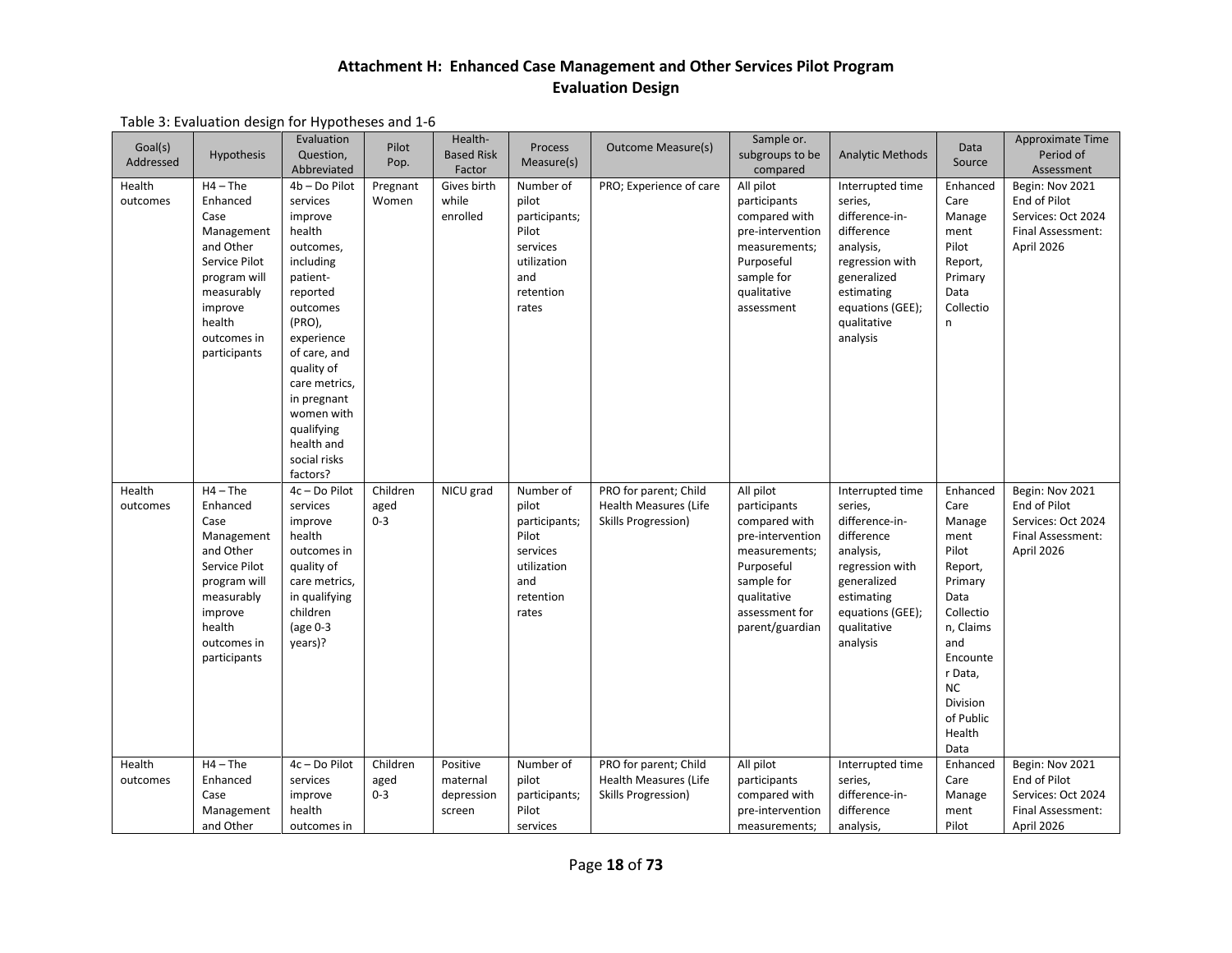|  | Table 3: Evaluation design for Hypotheses and 1-6 |
|--|---------------------------------------------------|
|--|---------------------------------------------------|

| Goal(s)<br>Addressed | <b>Hypothesis</b>                                                                                                                                            | Evaluation<br>Question,<br>Abbreviated                                                                                                | Pilot<br>Pop.                                 | Health-<br><b>Based Risk</b><br>Factor    | <b>Process</b><br>Measure(s)                                                                         | <b>Outcome Measure(s)</b>                                                                            | Sample or.<br>subgroups to be<br>compared                                                                                                                       | <b>Analytic Methods</b>                                                                                                                                                 | Data<br>Source                                                                                                                                                                                   | Approximate Time<br>Period of<br>Assessment                                              |
|----------------------|--------------------------------------------------------------------------------------------------------------------------------------------------------------|---------------------------------------------------------------------------------------------------------------------------------------|-----------------------------------------------|-------------------------------------------|------------------------------------------------------------------------------------------------------|------------------------------------------------------------------------------------------------------|-----------------------------------------------------------------------------------------------------------------------------------------------------------------|-------------------------------------------------------------------------------------------------------------------------------------------------------------------------|--------------------------------------------------------------------------------------------------------------------------------------------------------------------------------------------------|------------------------------------------------------------------------------------------|
|                      | Service Pilot<br>program will<br>measurably<br>improve<br>health<br>outcomes in<br>participants                                                              | qualifying<br>young<br>children<br>(age $0-3$<br>years)?                                                                              |                                               |                                           | utilization<br>and<br>retention<br>rates                                                             |                                                                                                      | Purposeful<br>sample for<br>qualitative<br>assessment for<br>parent/guardian                                                                                    | regression with<br>generalized<br>estimating<br>equations (GEE);<br>qualitative<br>analysis                                                                             | Report,<br>Primary<br>Data<br>Collectio<br>n, Claims<br>and<br>Encounte<br>r Data,<br><b>NC</b><br><b>Division</b><br>of Public<br>Health<br>Data                                                |                                                                                          |
| Health<br>outcomes   | $H4 - The$<br>Enhanced<br>Case<br>Management<br>and Other<br>Service Pilot<br>program will<br>measurably<br>improve<br>health<br>outcomes in<br>participants | $H4d - Do$<br>Pilot<br>services<br>improve<br>health<br>outcomes in<br>qualifying<br>children/ado<br>lescents<br>(age 0-21<br>years)? | Children<br>/adolesce<br>nts aged<br>$0 - 21$ | Experiencin<br>g 3 or more<br><b>ACEs</b> | Number of<br>pilot<br>participants;<br>Pilot<br>services<br>utilization<br>and<br>retention<br>rates | PRO for parent and<br>child; Child Health<br>Measures (Life Skills<br>Progression) (Age 0-5<br>only) | All pilot<br>participants<br>compared with<br>pre-intervention<br>measurements;<br>Purposeful<br>sample for<br>qualitative<br>assessment for<br>parent/guardian | Interrupted time<br>series,<br>difference-in-<br>difference<br>analysis,<br>regression with<br>generalized<br>estimating<br>equations (GEE);<br>qualitative<br>analysis | Enhanced<br>Care<br>Manage<br>ment<br>Pilot<br>Report,<br>Primary<br>Data<br>Collectio<br>n, Claims<br>and<br>Encounte<br>r Data,<br><b>NC</b><br><b>Division</b><br>of Public<br>Health<br>Data | Begin: Nov 2021<br>End of Pilot<br>Services: Oct 2024<br>Final Assessment:<br>April 2026 |
| Health<br>outcomes   | $H4 - The$<br>Enhanced<br>Case<br>Management<br>and Other<br>Service Pilot<br>program will<br>measurably<br>improve<br>health<br>outcomes in<br>participants | $H4d - Do$<br>Pilot<br>services<br>improve<br>health<br>outcomes in<br>qualifying<br>children/ado<br>lescents<br>(age 0-21<br>years?  | Children/<br>adolescen<br>ts aged<br>$0 - 21$ | Asthma                                    | Number of<br>pilot<br>participants;<br>Pilot<br>services<br>utilization<br>and<br>retention<br>rates | PRO for parent and<br>child                                                                          | All pilot<br>participants<br>compared with<br>pre-intervention<br>measurements;<br>Purposeful<br>sample for<br>qualitative<br>assessment for<br>parent/guardian | Interrupted time<br>series,<br>difference-in-<br>difference<br>analysis,<br>regression with<br>generalized<br>estimating<br>equations (GEE);<br>qualitative<br>analysis | Enhanced<br>Care<br>Manage<br>ment<br>Pilot<br>Report,<br>Primary<br>Data<br>Collectio<br>n, Claims<br>and                                                                                       | Begin: Nov 2021<br>End of Pilot<br>Services: Oct 2024<br>Final Assessment:<br>April 2026 |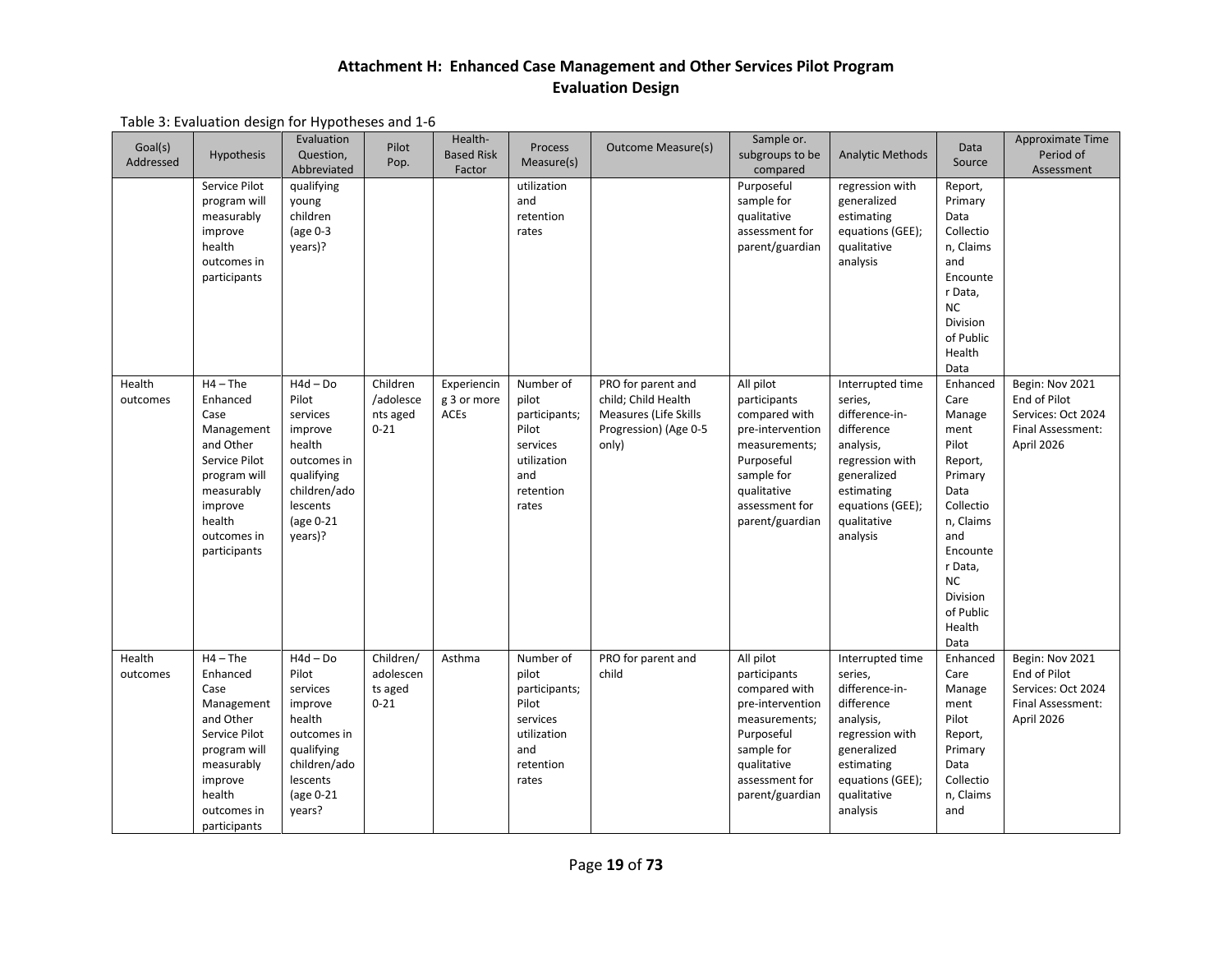| Goal(s)<br>Addressed | Hypothesis                                                                                                                                                 | Evaluation<br>Question,<br>Abbreviated                                                                                    | Pilot<br>Pop.     | Health-<br><b>Based Risk</b><br>Factor                                                                                                                                       | Process<br>Measure(s)                                                                                | <b>Outcome Measure(s)</b>                                                                                                                                                                                  | Sample or.<br>subgroups to be<br>compared                                                                                  | <b>Analytic Methods</b>                                                                                                                  | Data<br>Source<br>Encounte                                                                    | Approximate Time<br>Period of<br>Assessment                                              |
|----------------------|------------------------------------------------------------------------------------------------------------------------------------------------------------|---------------------------------------------------------------------------------------------------------------------------|-------------------|------------------------------------------------------------------------------------------------------------------------------------------------------------------------------|------------------------------------------------------------------------------------------------------|------------------------------------------------------------------------------------------------------------------------------------------------------------------------------------------------------------|----------------------------------------------------------------------------------------------------------------------------|------------------------------------------------------------------------------------------------------------------------------------------|-----------------------------------------------------------------------------------------------|------------------------------------------------------------------------------------------|
|                      |                                                                                                                                                            |                                                                                                                           |                   |                                                                                                                                                                              |                                                                                                      |                                                                                                                                                                                                            |                                                                                                                            |                                                                                                                                          | r Data                                                                                        |                                                                                          |
| Utilization          | H5 - The<br>Enhanced<br>Case<br>Management<br>and Other<br>Services Pilot<br>will<br>measurably<br>improve<br>healthcare<br>utilization in<br>participants | 5a - Do Pilot<br>services<br>improve<br>health<br>outcomes in<br>qualifying<br>adults?                                    | Adults            | All Pilot<br>Participant<br>s                                                                                                                                                | Number of<br>pilot<br>participants;<br>Pilot<br>services<br>utilization<br>and<br>retention<br>rates | <b>Ambulatory Care</b><br>Utilization; Impatient<br>Utilization, Emergency<br><b>Department Utilization</b>                                                                                                | All pilot<br>participants<br>compared with<br>pre-intervention<br>measurements,<br>and compared<br>with non-pilot<br>areas | Interrupted time<br>series, regression<br>with generalized<br>estimating<br>equations (GEE),<br>difference-in-<br>difference<br>analysis | Enhanced<br>Care<br>Manage<br>ment<br>Pilot<br>Report,<br>Claims<br>and<br>Encounte<br>r Data | Begin: Nov 2022<br>End of Pilot<br>Services: Oct 2024<br>Final Assessment:<br>April 2026 |
| Utilization          | H5 - The<br>Enhanced<br>Case<br>Management<br>and Other<br>Services Pilot<br>will<br>measurably<br>improve<br>healthcare<br>utilization in<br>participants | 5a - Do Pilot<br>services<br>improve<br>health<br>outcomes in<br>qualifying<br>adults?                                    | Adults            | High<br>healthcare<br>utilization<br>(22)<br>inpatient<br>admissions<br>or $\geq 4$<br>emergency<br>departmen<br>t visits in<br>12 months<br>prior to<br>pilot<br>enrollment | Number of<br>pilot<br>participants;<br>Pilot<br>services<br>utilization<br>and<br>retention<br>rates | <b>Ambulatory Care</b><br>Utilization; Impatient<br><b>Utilization, Emergency</b><br><b>Department Utilization</b>                                                                                         | All pilot<br>participants<br>compared with<br>pre-intervention<br>measurements,<br>and compared<br>with non-pilot<br>areas | Interrupted time<br>series, regression<br>with generalized<br>estimating<br>equations (GEE),<br>difference-in-<br>difference<br>analysis | Enhanced<br>Care<br>Manage<br>ment<br>Pilot<br>Report,<br>Claims<br>and<br>Encounte<br>r Data | Begin: Nov 2022<br>End of Pilot<br>Services: Oct 2024<br>Final Assessment:<br>April 2026 |
| Utilization          | H5 - The<br>Enhanced<br>Case<br>Management<br>and Other<br>Services Pilot<br>will<br>measurably<br>improve<br>healthcare                                   | 5b - Do Pilot<br>services<br>improve<br>healthcare<br>utilization,<br>outcomes<br>for<br>qualifying<br>pregnant<br>women? | Pregnant<br>Women | Gives birth<br>while<br>enrolled                                                                                                                                             | Number of<br>pilot<br>participants;<br>Pilot<br>services<br>utilization<br>and<br>retention<br>rates | Attended prenatal visit<br>(rapid cycle/interim)<br>Percentage of deliveries<br>with postpartum visit at<br>appropriate time<br>(summative)<br>Attended >81% of<br>expected prenatal visits<br>(summative) | All pilot<br>participants<br>compared with<br>pre-intervention<br>measurements,<br>and compared<br>with non-pilot<br>areas | Interrupted time<br>series, regression<br>with generalized<br>estimating<br>equations (GEE),<br>difference-in-<br>difference<br>analysis | Enhanced<br>Care<br>Manage<br>ment<br>Pilot<br>Report,<br>Claims<br>and<br>Encounte<br>r Data | Begin: Nov 2021<br>End of Pilot<br>Services: Oct 2024<br>Final Assessment:<br>April 2026 |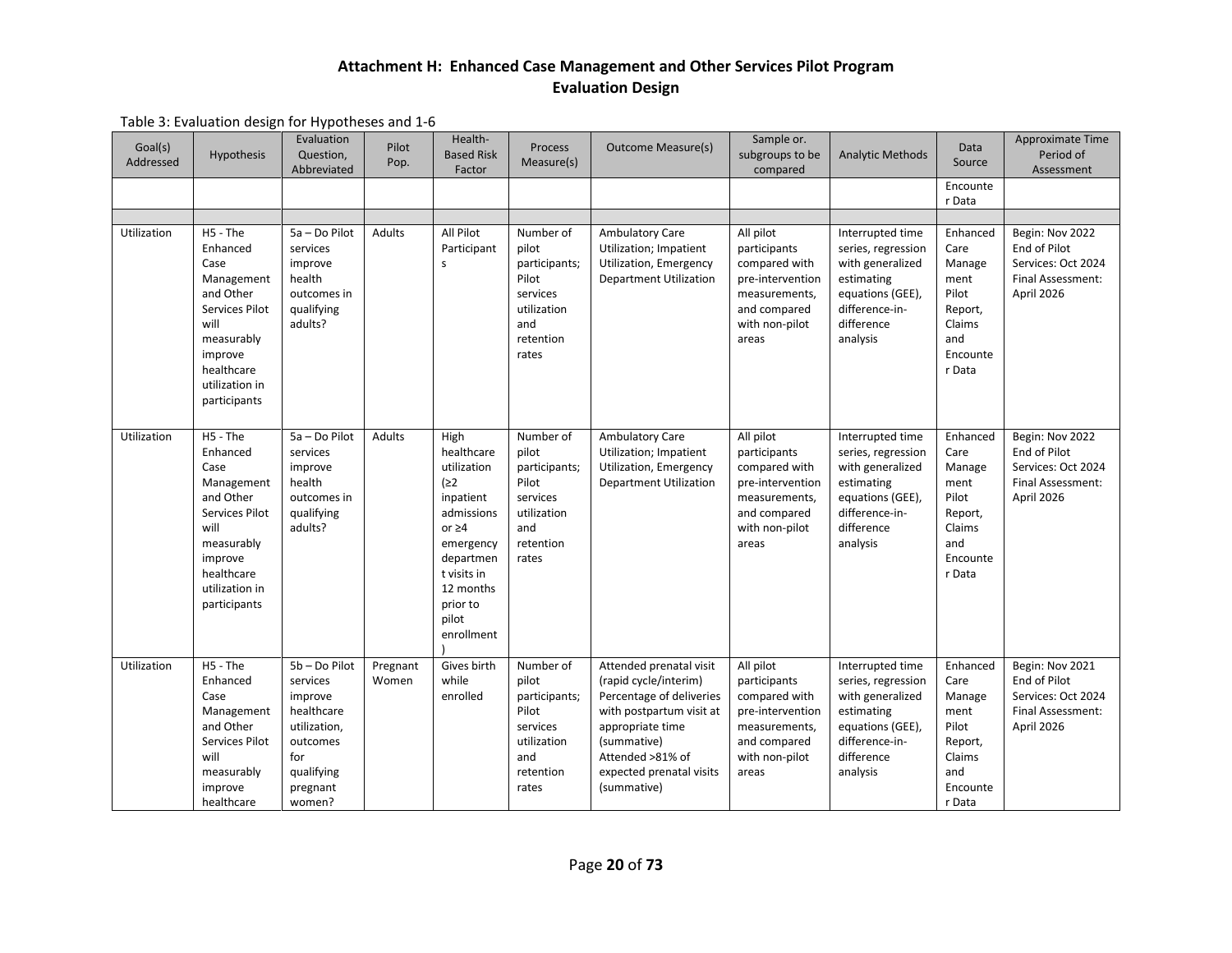| Goal(s)<br>Addressed | Hypothesis<br>utilization in                                                                                                                                 | Evaluation<br>Question,<br>Abbreviated                                                                                                     | Pilot<br>Pop.                                 | Health-<br><b>Based Risk</b><br>Factor       | Process<br>Measure(s)                                                                                | <b>Outcome Measure(s)</b>                                                                                                                                                                                                                                                      | Sample or.<br>subgroups to be<br>compared                                                                                  | <b>Analytic Methods</b>                                                                                                                  | Data<br>Source                                                                                | Approximate Time<br>Period of<br>Assessment                                              |
|----------------------|--------------------------------------------------------------------------------------------------------------------------------------------------------------|--------------------------------------------------------------------------------------------------------------------------------------------|-----------------------------------------------|----------------------------------------------|------------------------------------------------------------------------------------------------------|--------------------------------------------------------------------------------------------------------------------------------------------------------------------------------------------------------------------------------------------------------------------------------|----------------------------------------------------------------------------------------------------------------------------|------------------------------------------------------------------------------------------------------------------------------------------|-----------------------------------------------------------------------------------------------|------------------------------------------------------------------------------------------|
|                      | participants                                                                                                                                                 |                                                                                                                                            |                                               |                                              |                                                                                                      |                                                                                                                                                                                                                                                                                |                                                                                                                            |                                                                                                                                          |                                                                                               |                                                                                          |
| Utilization          | H5 - The<br>Enhanced<br>Case<br>Management<br>and Other<br>Services Pilot<br>will<br>measurably<br>improve<br>healthcare<br>utilization in<br>participants   | $H5c - Do$<br>Pilot<br>services<br>improve<br>healthcare<br>utilization in<br>qualifying<br>young<br>children<br>(age $0-3$<br>years)?     | Children<br>aged<br>$0 - 3$                   | NICU grad                                    | Number of<br>pilot<br>participants;<br>Pilot<br>services<br>utilization<br>and<br>retention<br>rates | Recommended well-<br>child visits completed<br>within first 15 months<br>of life (Both Rapid Cycle<br>Assessment/Interim<br>Evaluation and<br>Summative Evaluation)<br>Number of<br>hospitalizations<br>(summative)<br>Number of emergency<br>department visits<br>(summative) | All pilot<br>participants<br>compared with<br>pre-intervention<br>measurements,<br>and compared<br>with non-pilot<br>areas | Interrupted time<br>series, regression<br>with generalized<br>estimating<br>equations (GEE),<br>difference-in-<br>difference<br>analysis | Enhanced<br>Care<br>Manage<br>ment<br>Pilot<br>Report,<br>Claims<br>and<br>Encounte<br>r Data | Begin: Nov 2021<br>End of Pilot<br>Services: Oct 2024<br>Final Assessment:<br>April 2026 |
| Utilization          | H5 - The<br>Enhanced<br>Case<br>Management<br>and Other<br>Services Pilot<br>will<br>measurably<br>improve<br>healthcare<br>utilization in<br>participants   | $H5c - Do$<br>Pilot<br>services<br>improve<br>healthcare<br>utilization in<br>qualifying<br>young<br>children<br>(age $0-3$<br>years)?     | Children<br>aged<br>$0 - 3$                   | Positive<br>maternal<br>depression<br>screen | Number of<br>pilot<br>participants;<br>Pilot<br>services<br>utilization<br>and<br>retention<br>rates | Recommended well-<br>child visits completed<br>within first 15 months<br>of life (Both Rapid Cycle<br>Assessment/Interim<br>Evaluation and                                                                                                                                     | All pilot<br>participants<br>compared with<br>pre-intervention<br>measurements,<br>and compared<br>with non-pilot<br>areas | Interrupted time<br>series, regression<br>with generalized<br>estimating<br>equations (GEE),<br>difference-in-<br>difference<br>analysis | Enhanced<br>Care<br>Manage<br>ment<br>Pilot<br>Report,<br>Claims<br>and<br>Encounte<br>r Data | Begin: Nov 2021<br>End of Pilot<br>Services: Oct 2024<br>Final Assessment:<br>April 2026 |
| Utilization          | $H5 - The$<br>Enhanced<br>Case<br>Management<br>and Other<br>Services Pilot<br>will<br>measurably<br>improve<br>healthcare<br>utilization in<br>participants | H5d - Do<br>Pilot<br>services<br>improve<br>healthcare<br>utilization in<br>qualifying<br>children<br>/adolescents<br>(age 0-21<br>years)? | Children<br>/adolesce<br>nts aged<br>$0 - 21$ | Experiencin<br>g 3 or more<br><b>ACEs</b>    | Number of<br>pilot<br>participants;<br>Pilot<br>services<br>utilization<br>and<br>retention<br>rates | Recommended well-<br>child visits completed<br>within first 15 months<br>of life                                                                                                                                                                                               | All pilot<br>participants<br>compared with<br>pre-intervention<br>measurements,<br>and compared<br>with non-pilot<br>areas | Interrupted time<br>series, regression<br>with generalized<br>estimating<br>equations (GEE),<br>difference-in-<br>difference<br>analysis | Enhanced<br>Care<br>Manage<br>ment<br>Pilot<br>Report,<br>Claims<br>and<br>Encounte<br>r Data | Begin: Nov 2021<br>End of Pilot<br>Services: Oct 2024<br>Final Assessment:<br>April 2026 |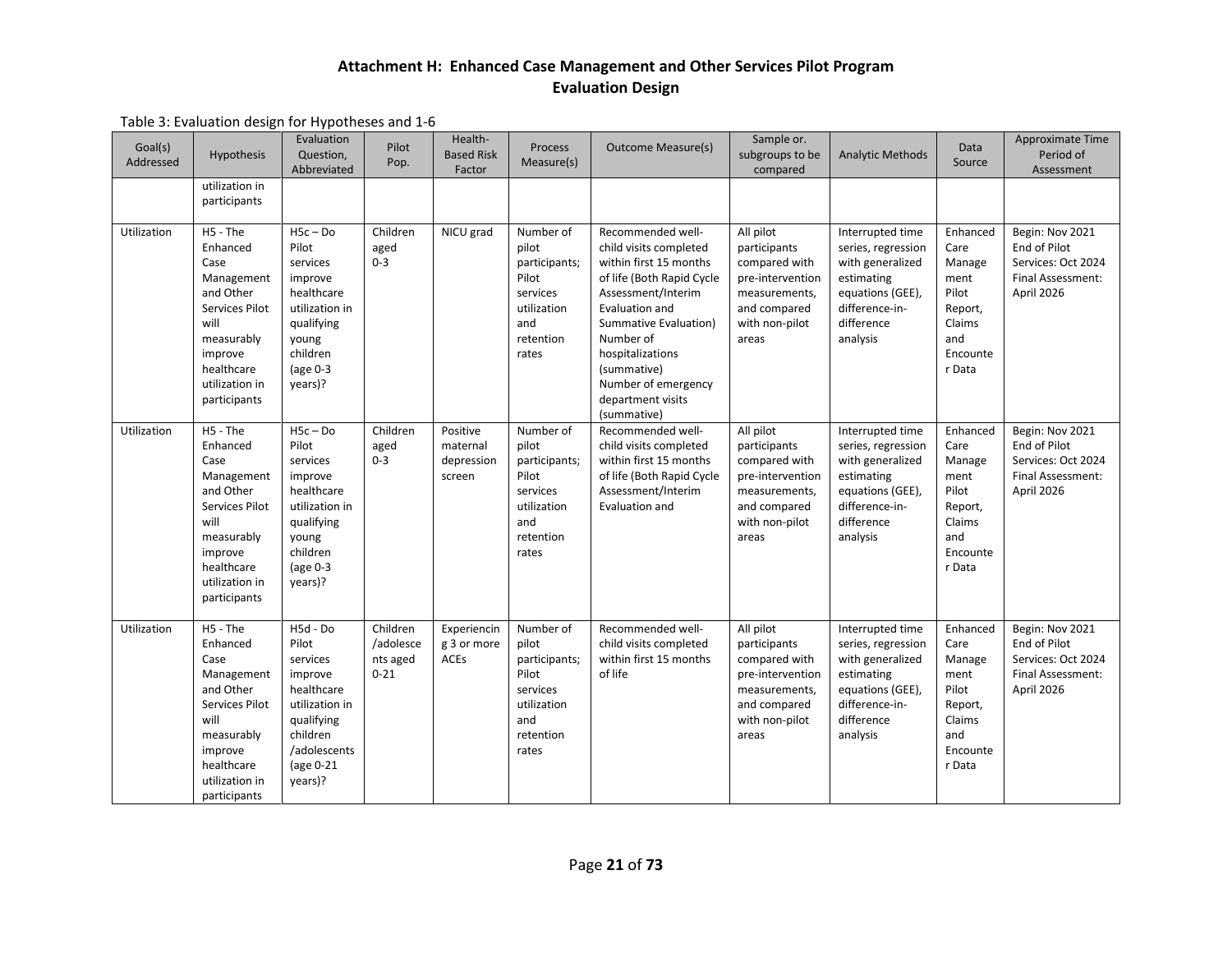#### Table 3: Evaluation design for Hypotheses and 1-6

| Goal(s)<br>Addressed | Hypothesis                                                                                                                                                 | Evaluation<br>Question,<br>Abbreviated                                                                                                       | Pilot<br>Pop.                                 | Health-<br><b>Based Risk</b><br>Factor                                                                                                                                       | Process<br>Measure(s)                                                                                | <b>Outcome Measure(s)</b>                                                                                                                                                                                                                                                      | Sample or.<br>subgroups to be<br>compared                                                                                  | <b>Analytic Methods</b>                                                                                                                  | Data<br>Source                                                                                | Approximate Time<br>Period of<br>Assessment                                              |
|----------------------|------------------------------------------------------------------------------------------------------------------------------------------------------------|----------------------------------------------------------------------------------------------------------------------------------------------|-----------------------------------------------|------------------------------------------------------------------------------------------------------------------------------------------------------------------------------|------------------------------------------------------------------------------------------------------|--------------------------------------------------------------------------------------------------------------------------------------------------------------------------------------------------------------------------------------------------------------------------------|----------------------------------------------------------------------------------------------------------------------------|------------------------------------------------------------------------------------------------------------------------------------------|-----------------------------------------------------------------------------------------------|------------------------------------------------------------------------------------------|
| Utilization          | H5 - The<br>Enhanced<br>Case<br>Management<br>and Other<br>Services Pilot<br>will<br>measurably<br>improve<br>healthcare<br>utilization in<br>participants | $H5d - Do$<br>Pilot<br>services<br>improve<br>healthcare<br>utilization in<br>qualifying<br>children<br>/adolescents<br>(age 0-21<br>years)? | Children/<br>adolescen<br>ts aged<br>$0 - 21$ | Asthma                                                                                                                                                                       | Number of<br>pilot<br>participants;<br>Pilot<br>services<br>utilization<br>and<br>retention<br>rates | Recommended well-<br>child visits completed<br>within first 15 months<br>of life (Both Rapid Cycle<br>Assessment/Interim<br>Evaluation and<br>Summative Evaluation)<br>Number of<br>hospitalizations<br>(summative)<br>Number of emergency<br>department visits<br>(summative) | All pilot<br>participants<br>compared with<br>pre-intervention<br>measurements,<br>and compared<br>with non-pilot<br>areas | Interrupted time<br>series, regression<br>with generalized<br>estimating<br>equations (GEE),<br>difference-in-<br>difference<br>analysis | Enhanced<br>Care<br>Manage<br>ment<br>Pilot<br>Report,<br>Claims<br>and<br>Encounte<br>r Data | Begin: Nov 2021<br>End of Pilot<br>Services: Oct 2024<br>Final Assessment:<br>April 2026 |
|                      |                                                                                                                                                            |                                                                                                                                              |                                               |                                                                                                                                                                              |                                                                                                      |                                                                                                                                                                                                                                                                                |                                                                                                                            |                                                                                                                                          |                                                                                               |                                                                                          |
| Costs                | $H6 - The$<br>Enhanced<br>Case<br>Management<br>and Other<br>Services Pilot<br>services will<br>measurable<br>improve<br>healthcare<br>costs               | 6a - Do Pilot<br>services<br>improve<br>health<br>outcomes in<br>qualifying<br>adults?                                                       | Adults                                        | All Pilot<br>Participant<br>$\mathsf{s}$                                                                                                                                     | Number of<br>pilot<br>participants;<br>Pilot<br>services<br>utilization<br>and<br>retention<br>rates | <b>Total Medicaid spend</b><br>per beneficiary; PHP<br>spending,<br>Inpatient/outpatient/e<br>mergency/pharmacy<br>spend (i.e., excluding<br>post-acute, DME, and<br>hospice claims less<br>likely to be influenced<br>by pilot services)                                      | All pilot<br>participants<br>compared with<br>pre-intervention<br>measurements,<br>and compared<br>with non-pilot<br>areas | Regression with<br>generalized<br>estimating<br>equations (GEE),<br>difference-in-<br>difference<br>analysis                             | Enhanced<br>Care<br>Manage<br>ment<br>Pilot<br>Report,<br>Claims<br>and<br>Encounte<br>r Data | Begin: Nov 2022<br>End of Pilot<br>Services: Oct 2024<br>Final Assessment:<br>April 2026 |
| Costs                | $H6 - The$<br>Enhanced<br>Case<br>Management<br>and Other<br>Services Pilot<br>services will<br>measurable<br>improve<br>healthcare<br>costs               | 6a - Do Pilot<br>services<br>improve<br>total per<br>beneficiary<br>Medicaid<br>expenditure<br>in qualifying<br>adults?                      | Adults                                        | High<br>healthcare<br>utilization<br>(22)<br>inpatient<br>admissions<br>or $\geq 4$<br>emergency<br>departmen<br>t visits in<br>12 months<br>prior to<br>pilot<br>enrollment | Number of<br>pilot<br>participants;<br>Pilot<br>services<br>utilization<br>and<br>retention<br>rates | <b>Total Medicaid spend</b><br>per beneficiary;<br>Inpatient/outpatient/e<br>mergency/pharmacy<br>spend (i.e., excluding<br>post-acute, DME, and<br>hospice claims less<br>likely to be influenced<br>by pilot services)                                                       | All pilot<br>participants<br>compared with<br>pre-intervention<br>measurements,<br>and compared<br>with non-pilot<br>areas | Regression with<br>generalized<br>estimating<br>equations (GEE),<br>difference-in-<br>difference<br>analysis                             | Enhanced<br>Care<br>Manage<br>ment<br>Pilot<br>Report,<br>Claims<br>and<br>Encounte<br>r Data | Begin: Nov 2022<br>End of Pilot<br>Services: Oct 2024<br>Final Assessment:<br>April 2026 |

All participants will have at least one health-related social need (food insecurity, housing instability, transportation barrier, or experience interpersonal violence); Parentheses () indicates phase of evaluation: R = Rapid Cycle Assessment, S = Summative Evaluation; B = Both Rapid Cycle Assessment and Summative Evaluation. PRO = patient reported outcomes. The planned instruments used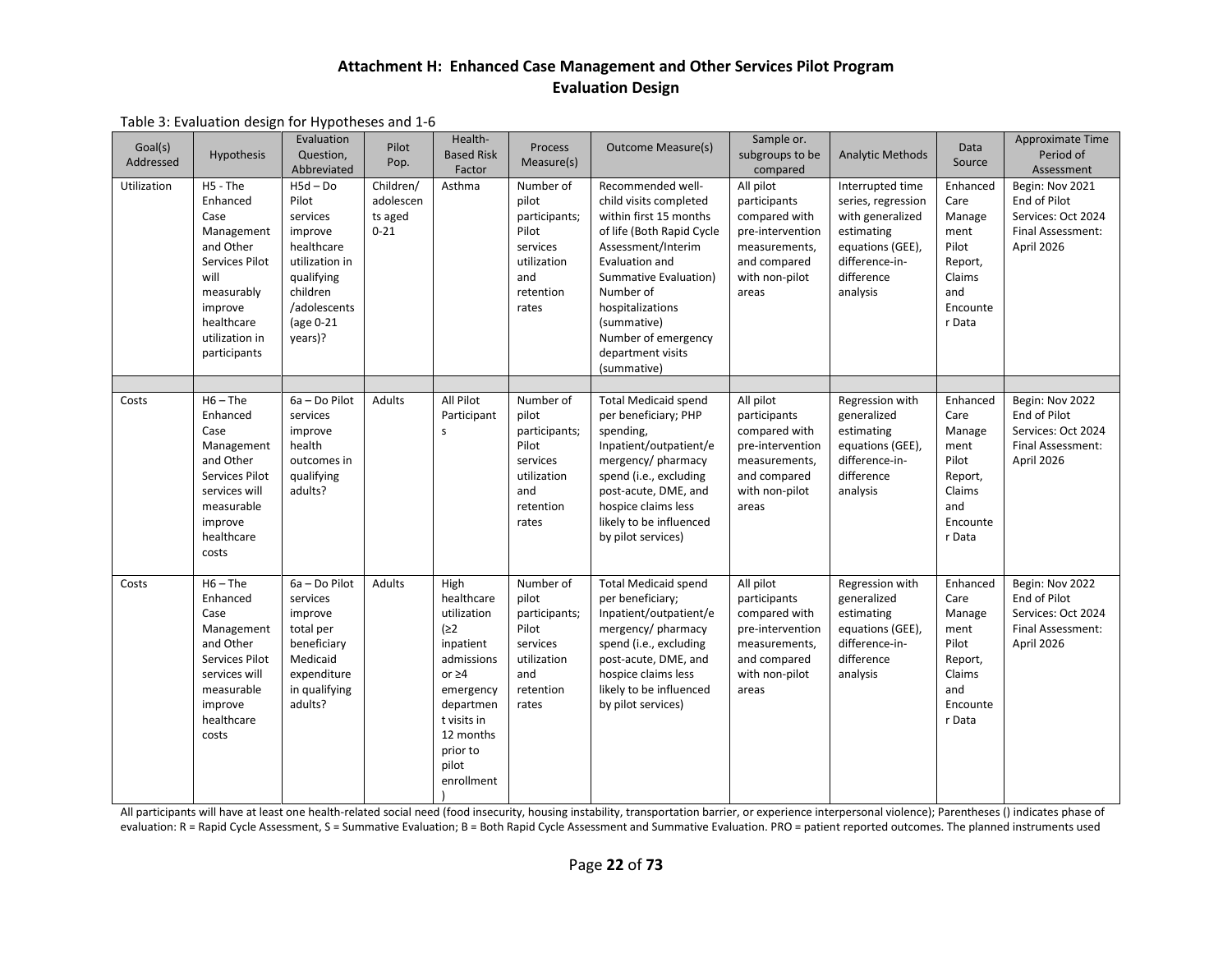#### Table 3: Evaluation design for Hypotheses and 1-6

| Goal(s)<br>Addressed | <b>Hypothesis</b> | Evaluation<br>Question,<br>Abbreviated | Pilot<br>Pop. | Health-<br><b>Based Risk</b><br>Factor | Process<br>Measure(s) | Outcome Measure(s) | Sample or.<br>subgroups to be<br>compared | <b>Analytic Methods</b> | Data<br>Source | Approximate Time<br>Period of<br>Assessment |
|----------------------|-------------------|----------------------------------------|---------------|----------------------------------------|-----------------------|--------------------|-------------------------------------------|-------------------------|----------------|---------------------------------------------|
|----------------------|-------------------|----------------------------------------|---------------|----------------------------------------|-----------------------|--------------------|-------------------------------------------|-------------------------|----------------|---------------------------------------------|

to measure these are the PROMIS-10 Global Health measure and the CDC's Measuring Healthy Days Health-Related Quality of Life measure. However, we will pilot test these measures during the rapid cycle assessment phase and modify instrument selection if needed. PRO will be assessed in adults in all circumstances. PROs will additionally be assessed in children aged ≥ 13 years. Data sources used for all hypotheses: care management records, claims, primary data collection, interviews and focus group discussions transcripts

Analytic methods used for all hypotheses: Descriptive Statistics (B); Interrupted time series (R); Qualitative/ Thematic Analysis (B); Difference-in-Difference propensity score analysis (S); Randomized Evaluation (S)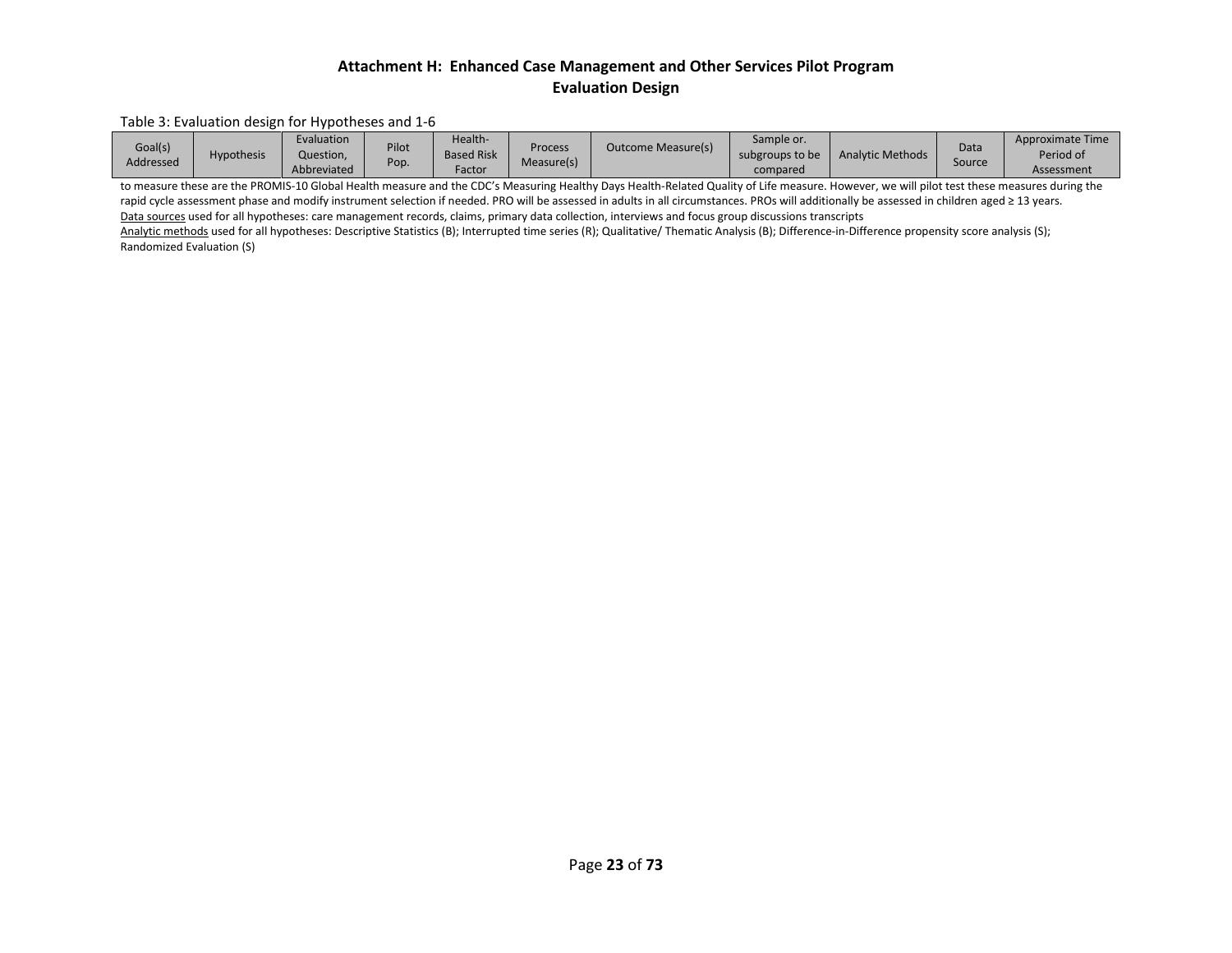## Figure 1: Driver Diagram

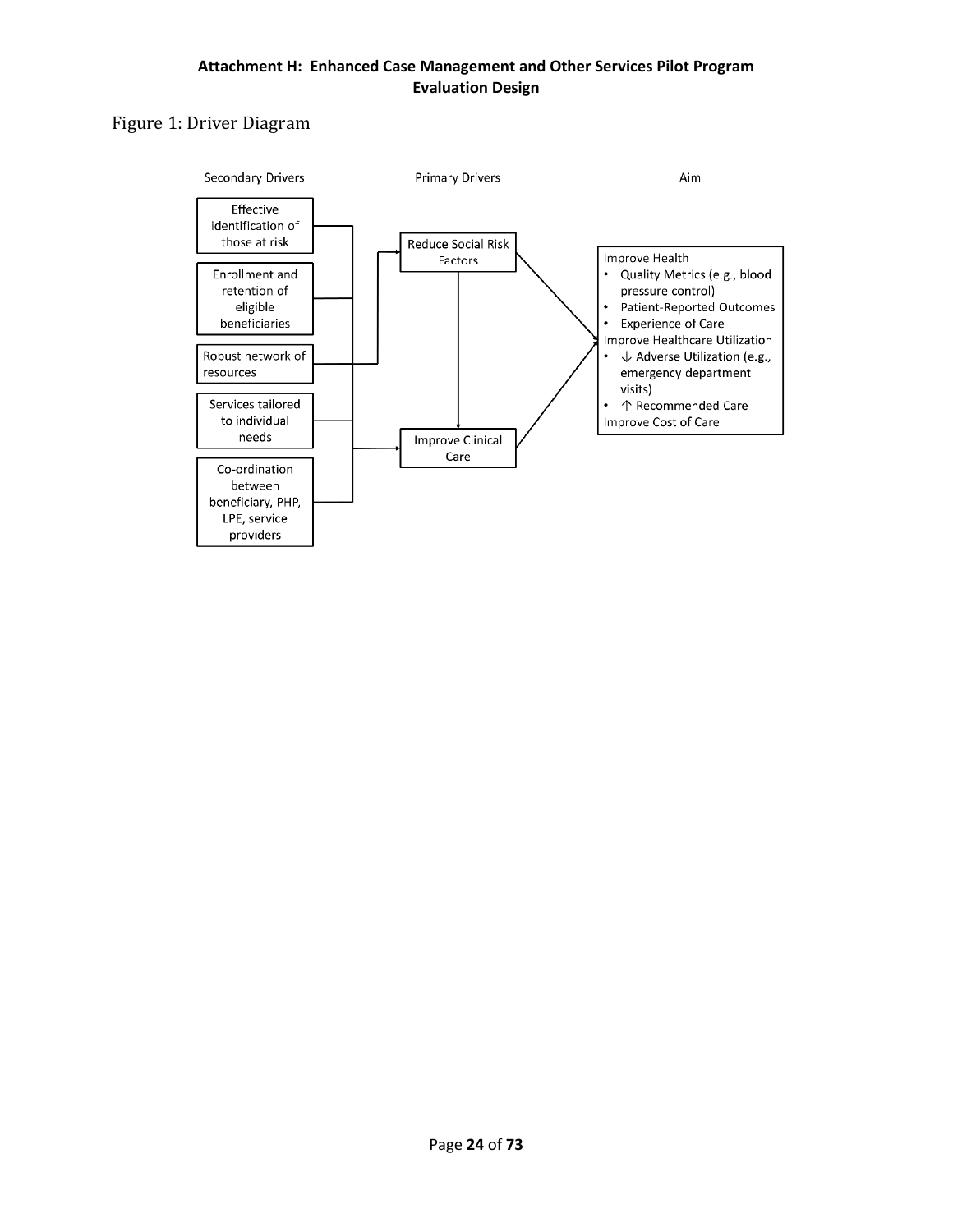## **Methodology**

In order to answer the evaluation questions as robustly as possible, we will utilize a rigorous evaluation methodology. This methodology draws on guidance from CMS and PCORI regarding evaluation for complex interventions.20–22 The evaluation will utilize two key phases to answer different evaluation questions—an initial rapid cycle assessment phase and a summative evaluation phase. Details of these evaluation phases are described below.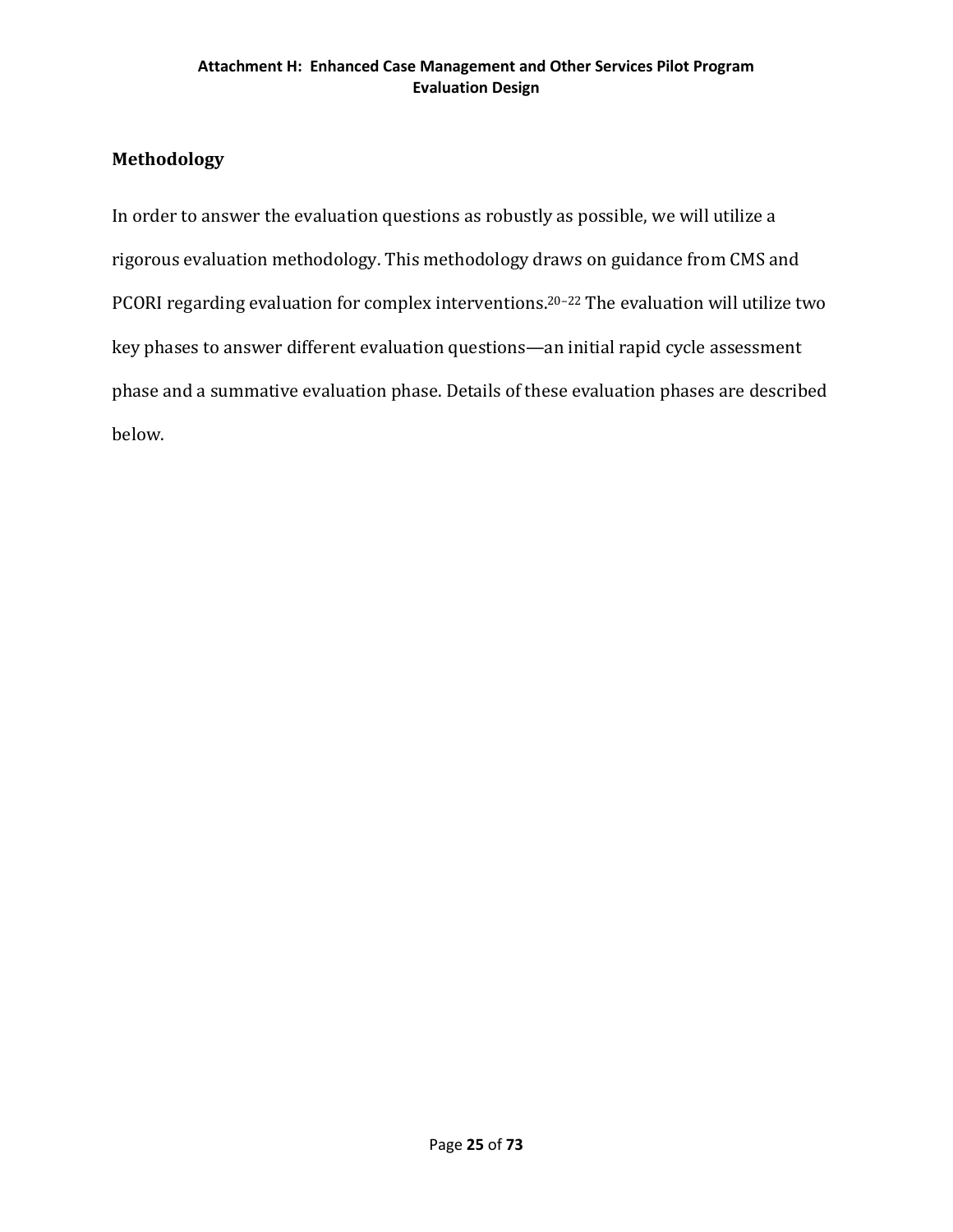## *Evaluation Design*

## *Overview*

Because of the multiple evaluation questions and different phases of implementation for the pilots, the evaluation design is multi-faceted, using different approaches for different questions and at different times in the evaluation. All of the below described designs come together to form the overall evaluation design.

The evaluation will be organized into two key phases—a rapid cycle assessment phase that culminates in an interim evaluation and a summative evaluation phase. While both phases will be examining similar outcomes, their approach, and goals, are different. The overarching goal of the rapid cycle assessment<sup>21,22</sup> phase of the evaluation is to determine, as quickly as possible, if the pilots are operating as intended and whether pilot services are having their intended effects on targeted populations. By using an iterative process, North Carolina will be able to collect data to test the services, examine the results, and modify services or adopt a different service as appropriate. The goal of the rapid cycle assessment is to provide results to North Carolina so that appropriate steps can be taken to modify pilot services, as needed, in order to maximize their effectiveness and discontinue services that are less effective to ensure dollars are spent on services with a demonstrated impact. During this phase, the major comparisons will be within intervention recipients, before and after they receive intervention, using interrupted time series designs. It is expected that components of the pilots will be modified dynamically during this phase as the Pilots seek, iteratively, to find the most effective versions of their interventions. In addition to the quantitative rapid cycle assessments, qualitative assessments will also be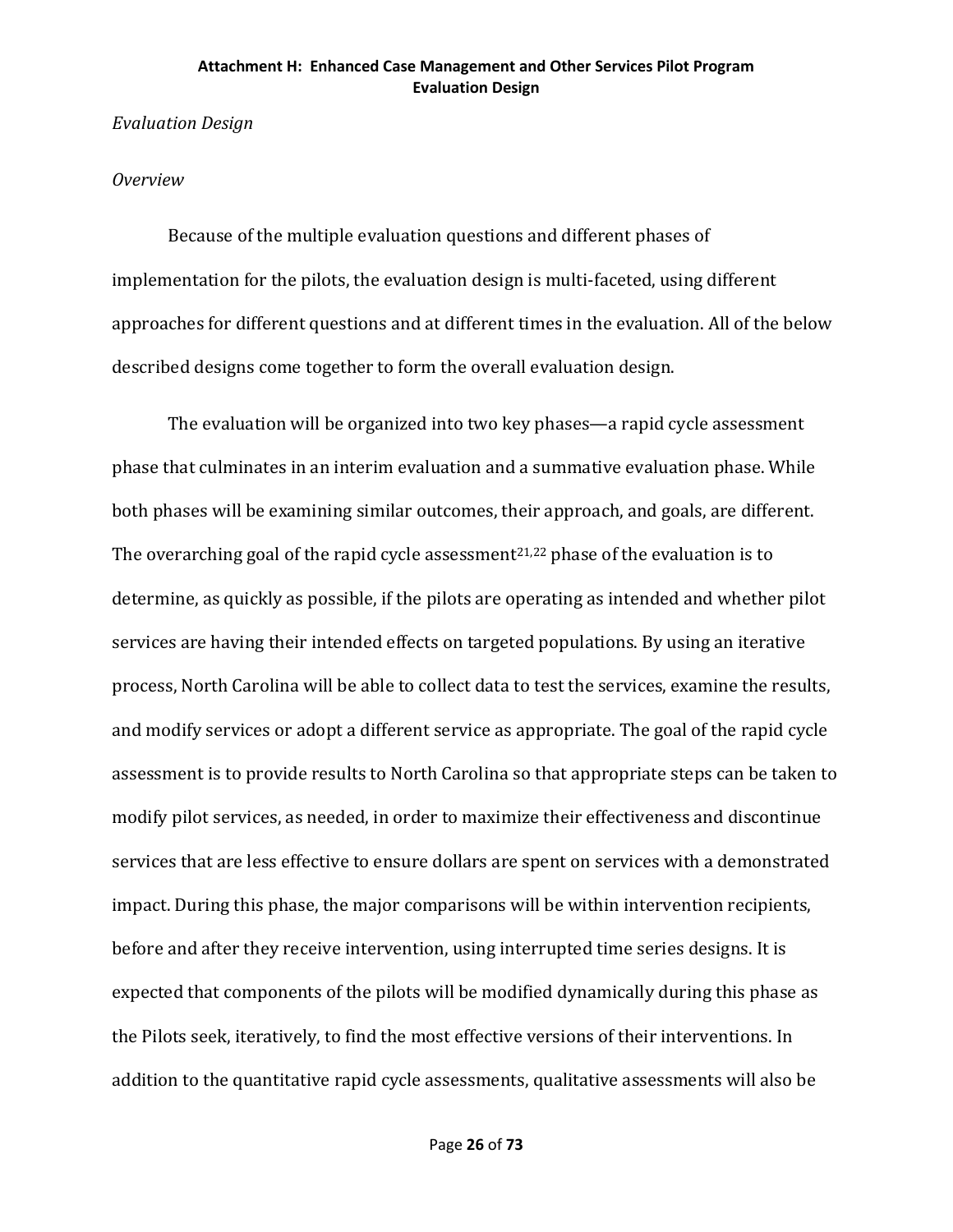made, to obtain perspectives from both Pilot participants and the organizations delivering Pilot services, as described in more detail below. The rapid cycle assessments will culminate in an interim evaluation which will summarize all changes made during this period and the final iteration of the intervention programs that will be tested during the summative evaluation phase.

Once the services have been optimized, we will transition to the summative evaluation phase to rigorously ascertain the effectiveness of the pilot services. The overarching goal of the summative evaluation is to test, as rigorously as possible, the 'final' version of the Pilots that were developed during the rapid cycle phase. The summative evaluation will rely on an adaptively randomized comparison to permit clear causal inference about not only the overall effect of the pilots but about which components are most effective and achieve their effects in the most resource efficient way. The goal of the summative evaluation is to produce knowledge that can guide the state in scaling up successful components of the Pilot into state-wide programs. In addition to the within participant comparison enabled by the adaptive randomized design, we will also use difference-in-difference analysis to compare the pilot regions to other regions of North Carolina. As in the rapid cycle assessment, this quantitative evaluation will be combined with qualitative evaluation, to obtain perspectives from both Pilot participants and the organizations delivering Pilot services, as described in more detail below.

The below sections detail how elements of the evaluation questions and hypotheses will be addressed and tested during the two phases. Each hypothesis will be tested during both evaluation phases. To recap, Hypotheses 1 and 2 deal with the LPE's role in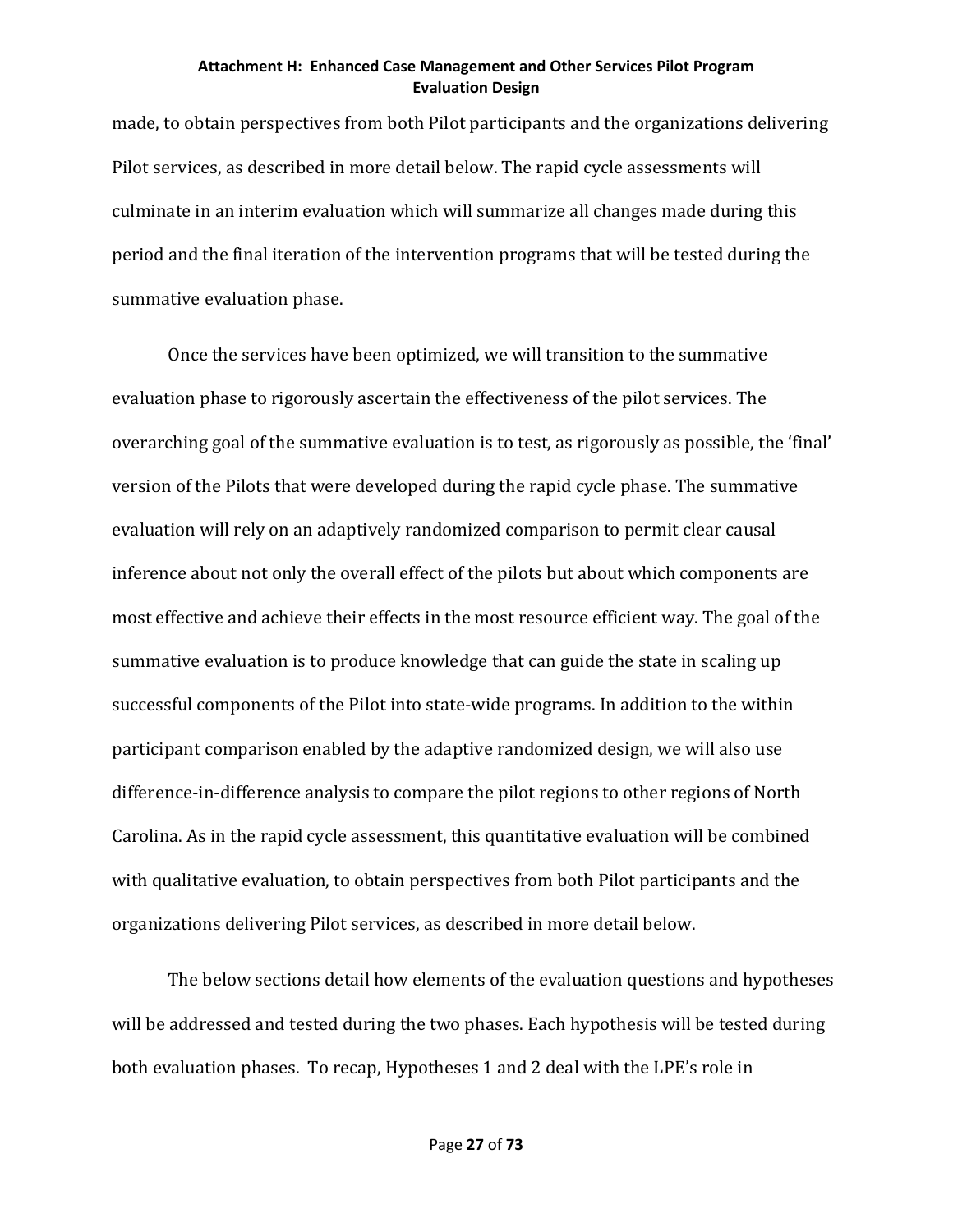developing a network of HSOs to provide services to address social risk factors and PHPs' and care management entities' roles in screening and connecting enrollees to services, and Hypotheses 3-6 deal with outcomes related to improving social risk factors, improving health, and affecting healthcare utilization and cost.

#### *Rapid Cycle Assessment and Interim Evaluation*

## Hypotheses 1 and 2

For Hypotheses 1 and 2, the overarching goal is to determine the effectiveness of the organizational strategy for the Enhanced Case Management and Other Services Pilots namely fostering collaboration between a Lead Pilot Entity (LPE) that helps organize services in a local area, a prepaid health plan (PHP) and care management entity that identify eligible beneficiaries and provide care management services, and a network of human service organizations delivering the services. In the rapid cycle assessment phase of the evaluation, a key focus will be on ensuring the PHPs, care management entities and LPEs are able to build the necessary networks and infrastructure to support the pilots, and use that infrastructure to identify and bring into care those in need of pilot services. Under the overall 1115 demonstration in North Carolina, all PHPs and care management entities, whether or not they are in pilot regions, will be conducting a social risk factor screening, and helping to connect those with positive screens to resources that help address identified needs. Therefore, we will be able to determine whether the model used in the Pilots leads to differences compared with the approach being used in other areas of the state. Specifically, we will test whether this integration between PHPs, care management entities,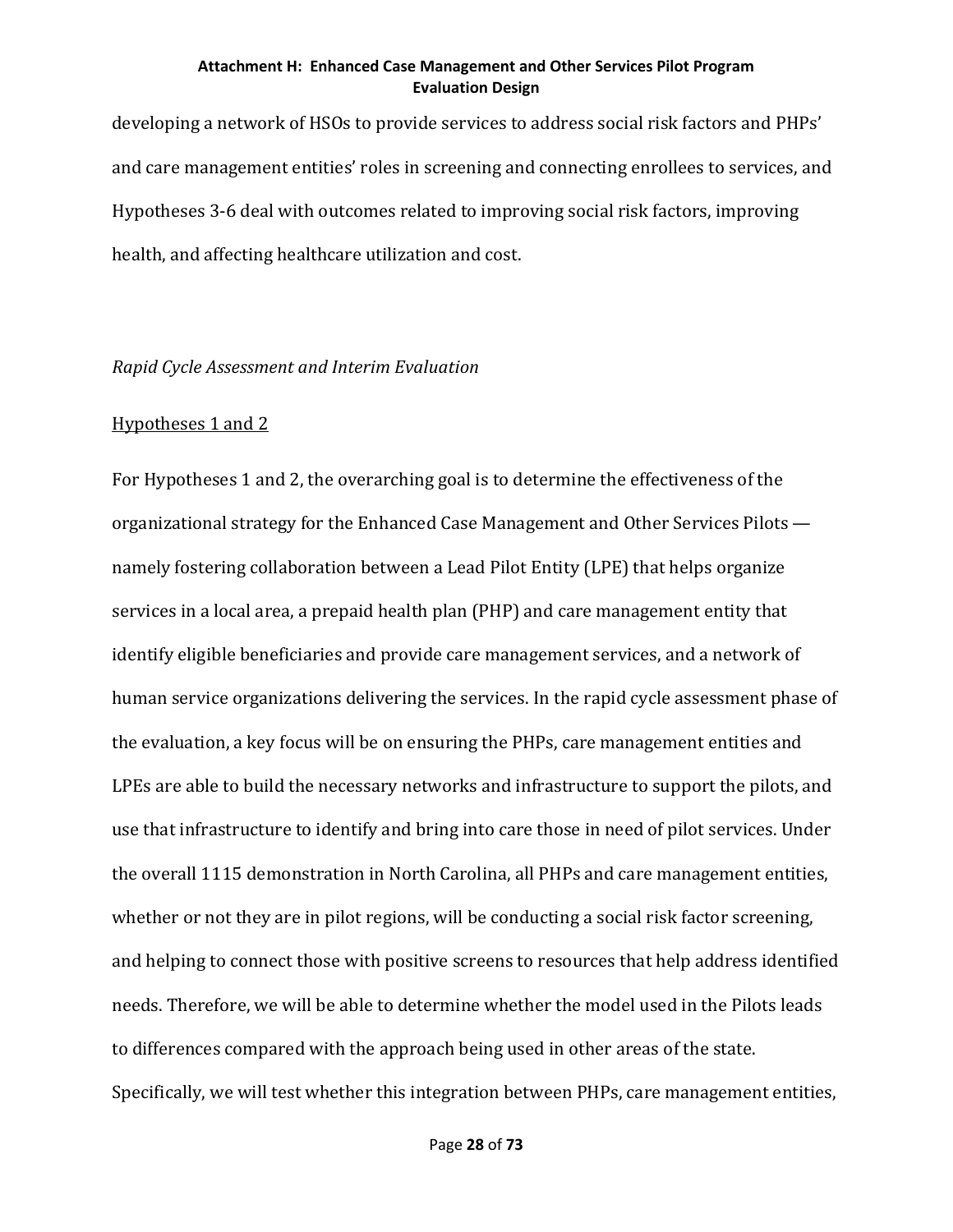LPEs, and HSOs allows for better rates of screening rates for those with social risk factors and connecting those with positive screens to social services to address those needs than in other parts of the state. To further understand these issues, we will also seek to understand the workforce and time management of the pilot operations, including the LPE, the care management, and the HSOs involved. Further, to capture perspectives from participants, we will use qualitative research and implementation science methods, to asses five key features of participation<sup>23</sup>: 1) adoption and the decision to participate, 2) acceptability of the services, 3) compatibility and how the services help to address the individual's needs, 4) complexity and ease or difficulty actually accessing the services, and 5) whether the services would be used again in the future.

## Hypotheses 3-6

To facilitate the goal of quickly determining which pilot components are working and which are not, the rapid cycle assessment will use a multi-faceted evaluation strategy based on the principles of rapid cycle evaluation advocated for by the Center for Medicare and Medicaid Innovation (CMMI).<sup>21,22</sup> Given the level of complexity of the pilots, simple quality improvement approaches that focus solely on process change, such as plan-dostudy-act (PDSA) cycles, are unlikely to provide the reliable data needed in this situation. Instead, given the level of complexity of the pilots, we will use mixed method approaches that combine both quantitative and qualitative assessment of programmatic effects. For quantitative assessment, we will use a quasi-experimental individual-level interrupted time series approach. In this approach, the initial and on-going assessments of Pilot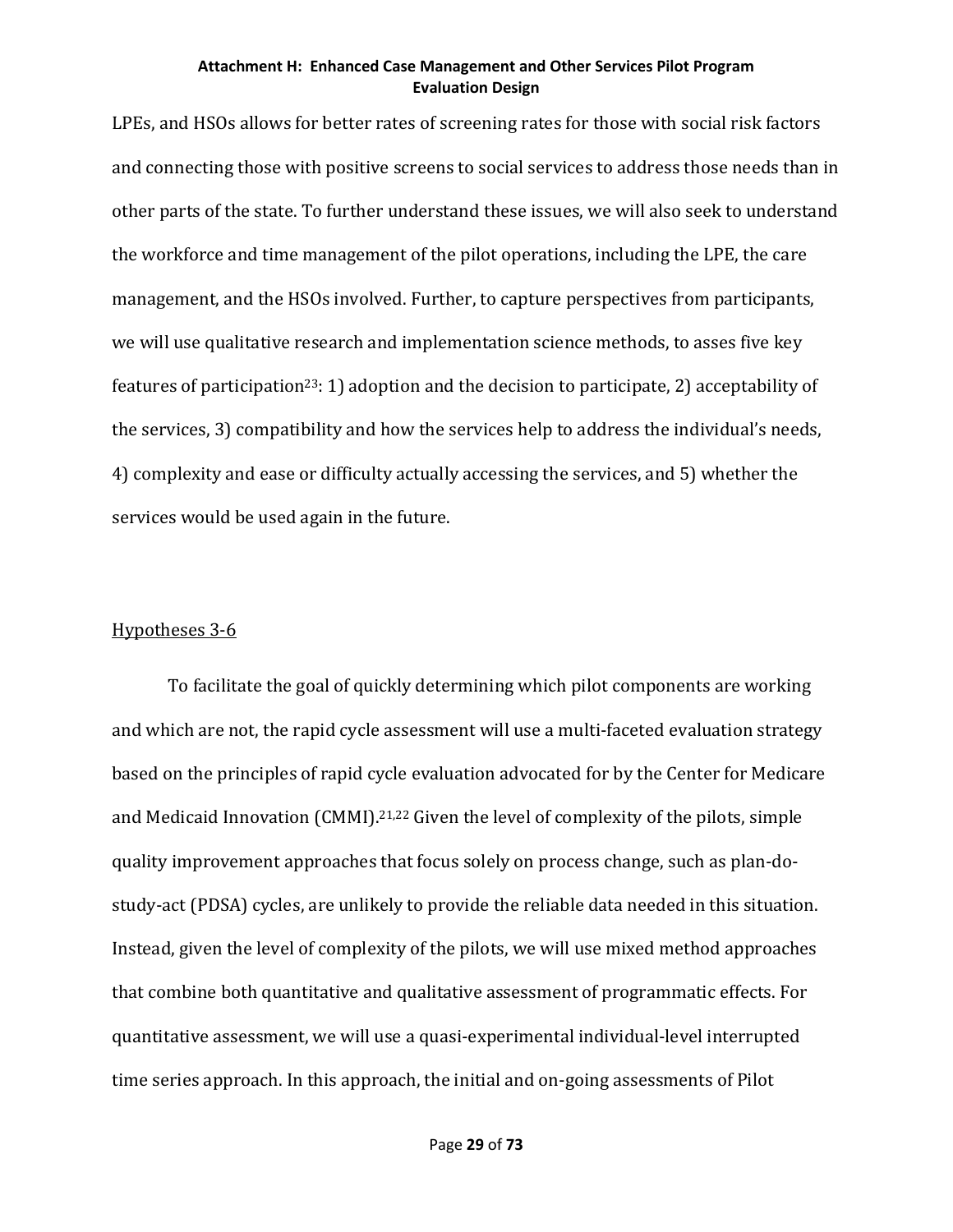participants will serve as the source of data, and each change in intervention received will indicate an interruption point in the analysis, allowing us to quickly determine what changes in health outcomes and healthcare utilization follow receipt of a pilot intervention. In addition, to focus on the participant's experience of care, we will use qualitative analyses to ensure that the pilot programs are patient-centered and effectively addressing the issues that participants view as key to their health. The results of these analyses will be fed back to North Carolina rapidly, enabling the state to act on these findings as described in the introduction to the rapid cycle assessment. Details of interrupted time series and qualitative methods used for the rapid cycle assessment are described in the *Analytic Methods* section below.

## *Summative Evaluation*

#### Hypotheses 1 and 2

During the summative evaluation, we will continue to track performance measures regarding the identification, enrollment, and retention in services of the Pilots. We will add, however, qualitative evaluation of the LPE model, which will facilitate state-wide implementation of successful approaches. Specifically, we will use an implementation science-based case study approach in order to identify LPEs' best practices and barriers/strategies to resolve these barriers in achieving their goals. Key areas to be examined include start-up and establishing the LPE role, the role of technical assistance in establishing the LPE, developing a sufficient network of service providers, expanding the capacity of HSOs to provide necessary services, and integration between clinical providers,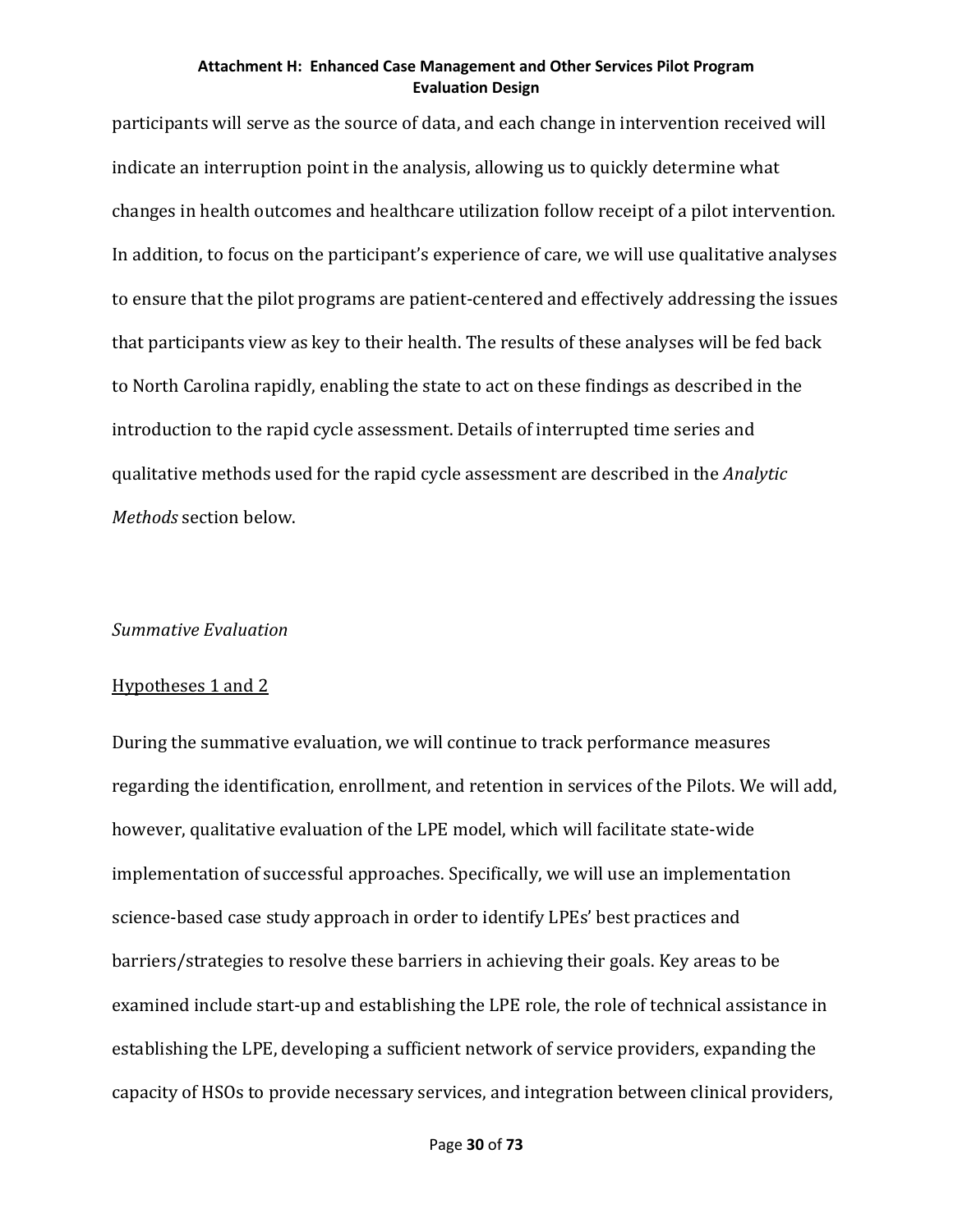HSOs, and PHPs, what are the essential functions of LPE, and what are the minimum resources necessary to support these functions.

## Hypotheses 3-6

The overarching goal of the summative evaluation phase is to rigorously determine what pilot programs are effective, and to provide guidance on the path to statewide implementation of effective services. To this end, the evaluation can be thought of as encompassing an 'effectiveness' component and a 'guidance' component. These components will however occur simultaneously, and in some instances will draw from the same data sources. Unlike the rapid cycle assessment, which is designed to be a practical tool for driving "course corrections," the summative evaluation will allow the State to focus more granularly on evaluating and understanding the pilot services identified as "high effectiveness" through the rapid cycle assessment process to ensure they are scalable across diverse pilots and regions and therefore appropriate to incorporate into Medicaid managed care statewide. North Carolina will consider incorporating findings from the summative evaluation into the Medicaid program through various means, including changes to State Plan benefits, payment models, risk adjustment based on social needs, value-based payments or other methods.

A key challenge to be overcome in the Pilots is that, in order to be scalable, North Carolina needs to know not only does a particular intervention work 'overall', but which interventions work best in specific circumstances, and, if more than one might work, which offers the most value. Therefore, testing only a single type of intervention in a narrowly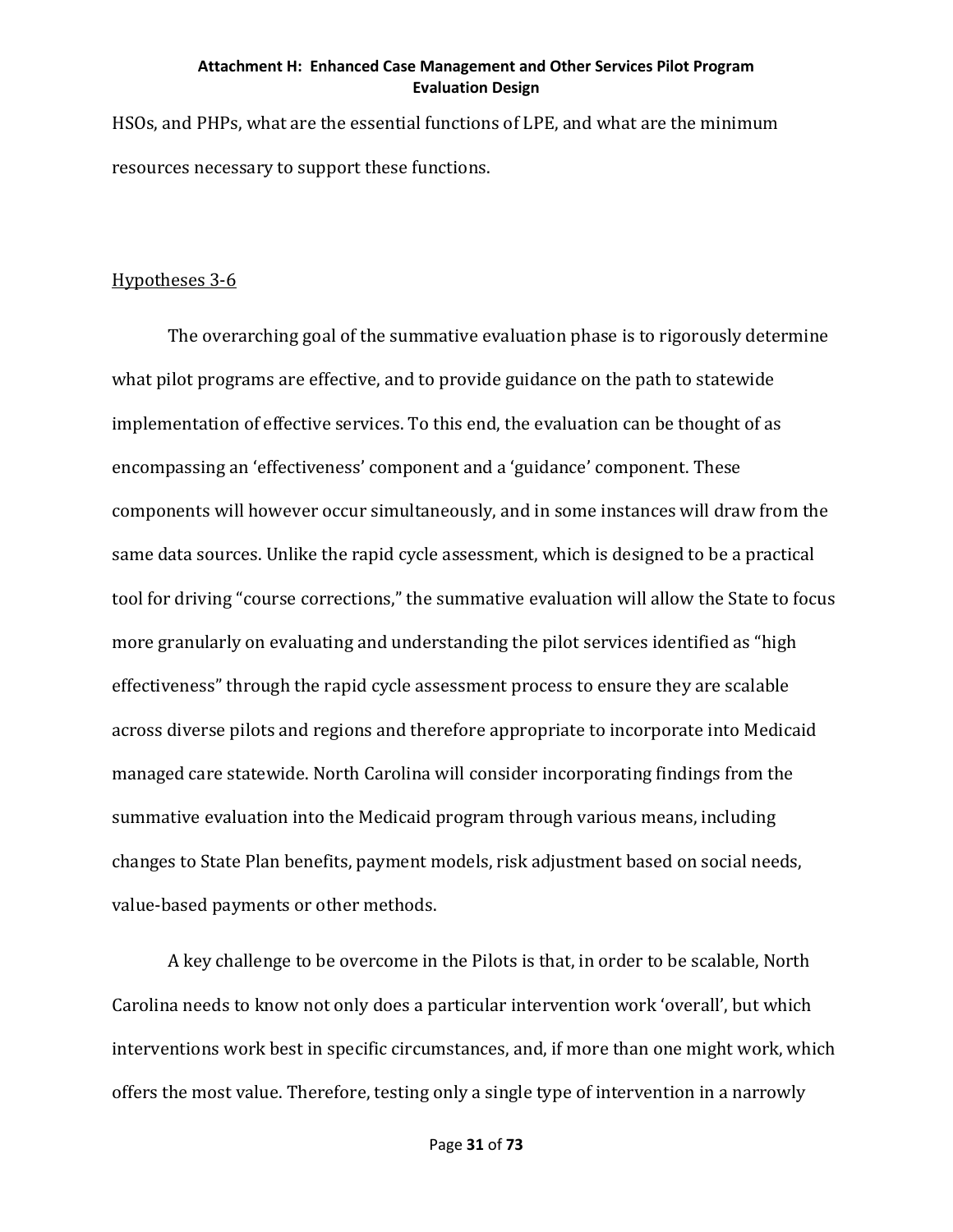defined sample would not be consistent with the goals of the Pilots. Instead, the evaluation design explicitly targets learning what interventions are effective and for whom, while always aiming to utilize resources most efficiently.

To these ends, the Pilot interventions will be "tiered" on increasing intensity levels, starting with 'light-touch' low intensity (and lower cost) interventions, coupled with ongoing assessments that escalate the intensity of the intervention based on a care manager's assessment of whether an individual's health and social risk factors have improved. For the evaluation, we will use a 'SMART' (sequential multiple-assignment randomized trial) design, starting in Demonstration Year 3, which uses randomization as individuals move through higher tiers to enable rigorous comparison of the components of the Pilots. Through this method, North Carolina has the opportunity to learn which population groups require higher intensity, higher-cost interventions (and which do not). This will allow the State to deploy these interventions most cost-effectively. Further, this method avoids confounding by the level or severity of an individual's need. For example, we ensure that when evaluating higher tier interventions, we are comparing individuals who similarly did not respond to lower tier interventions, thus ensuring our comparison group is actually comparable.

As **Figure 2** (below) depicts, for the SMART design all eligible beneficiaries who enroll in the Pilots will receive an intervention that is more intensive than that available outside of the Pilots, providing a benefit to all who participate. Individuals will begin at the lowest intensity intervention that can be reasonably expected to meet their needs. Most frequently, we anticipate this will be Tier 1 intervention in the domain(s) for which they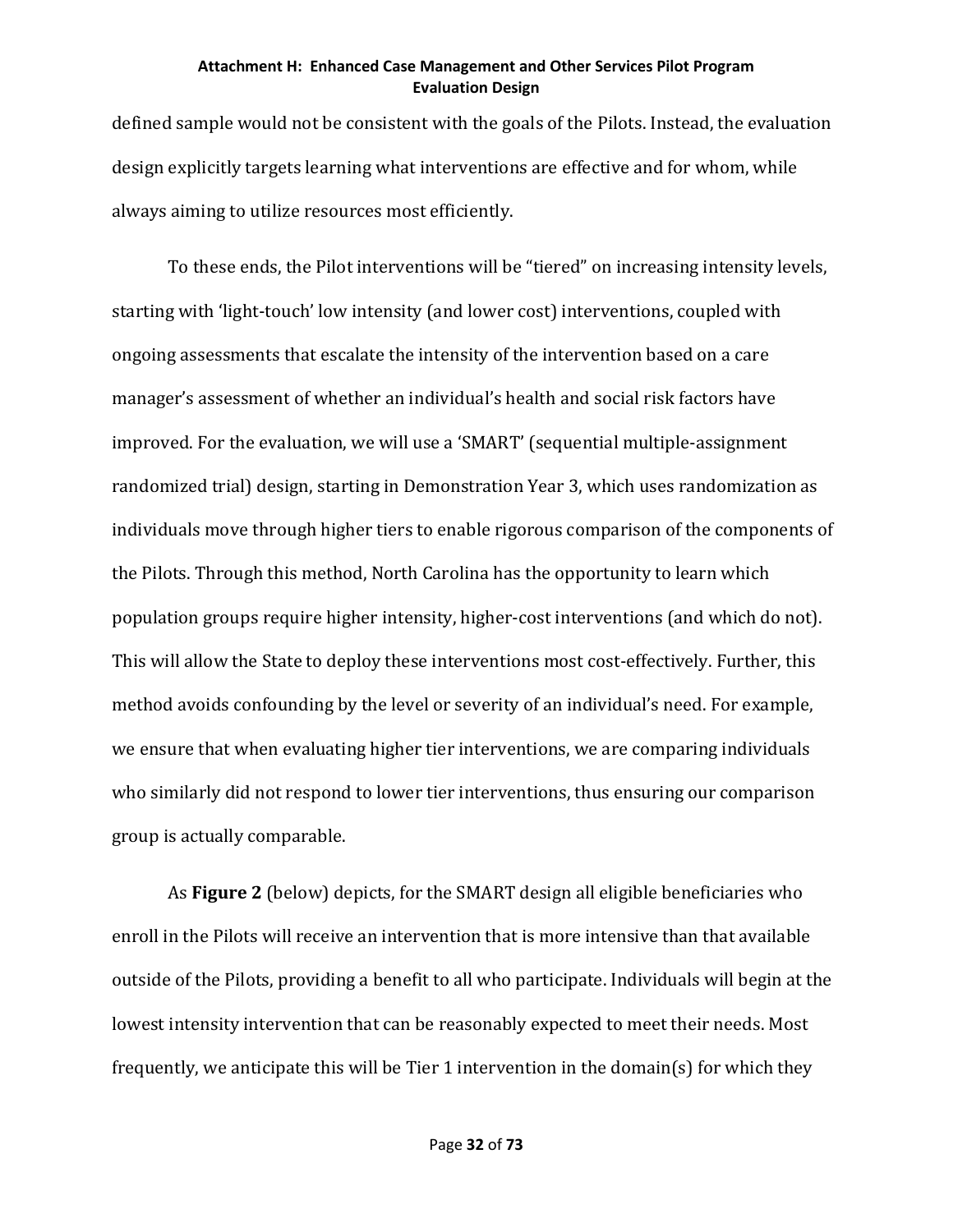screened positive for social risk factors. However, owing to resource constraints, the pilots will not be able provide a higher level of service (Tier 2 or Tier 3) to all individuals. To work within the pilot's budget and allow evaluation, the Pilot will utilize randomization at each tier advancement. Randomization will only be employed during the summative evaluation phase of evaluation, and only for the cases where there is uncertainty as to what intervention will best meet the individual's needs.

For example, of all people who screen positive for food insecurity, and otherwise meet Pilot eligibility criteria, all will qualify for at least Tier 1 services, or the lowest tier of services that can reasonably be expected to meet their needs. For many of these individuals, the initial intervention will meet their need. However, at the time of reassessment, some will not yet have their need met and will become eligible for rerandomization. Of this group, a random subset will be approved to move to Tier 2, while the other subset will continue with the Tier 1 intervention for a longer duration of time, as they may not yet have had sufficient exposure to the intervention to see its effect. The same process will be followed for people to move up to Tier 3. The use of randomization ensures that those who do and do not receive Tier 2 and Tier 3 services will be comparable, and that evaluation findings will not be confounded by severity of need. Because individuals may have more than one social risk factor, changes in eligibility (for example, eligibility to receive Tier 2 services) will occur for all services. However, this change in eligibility is only one component of the determination as to whether one actually receives a service. In order to receive a service, an individual must, in addition, meet health and social risk factor criteria in order to receive the service. For example, imagine two individuals, both of whom have qualifying health risk factors. One individual reports food insecurity, and one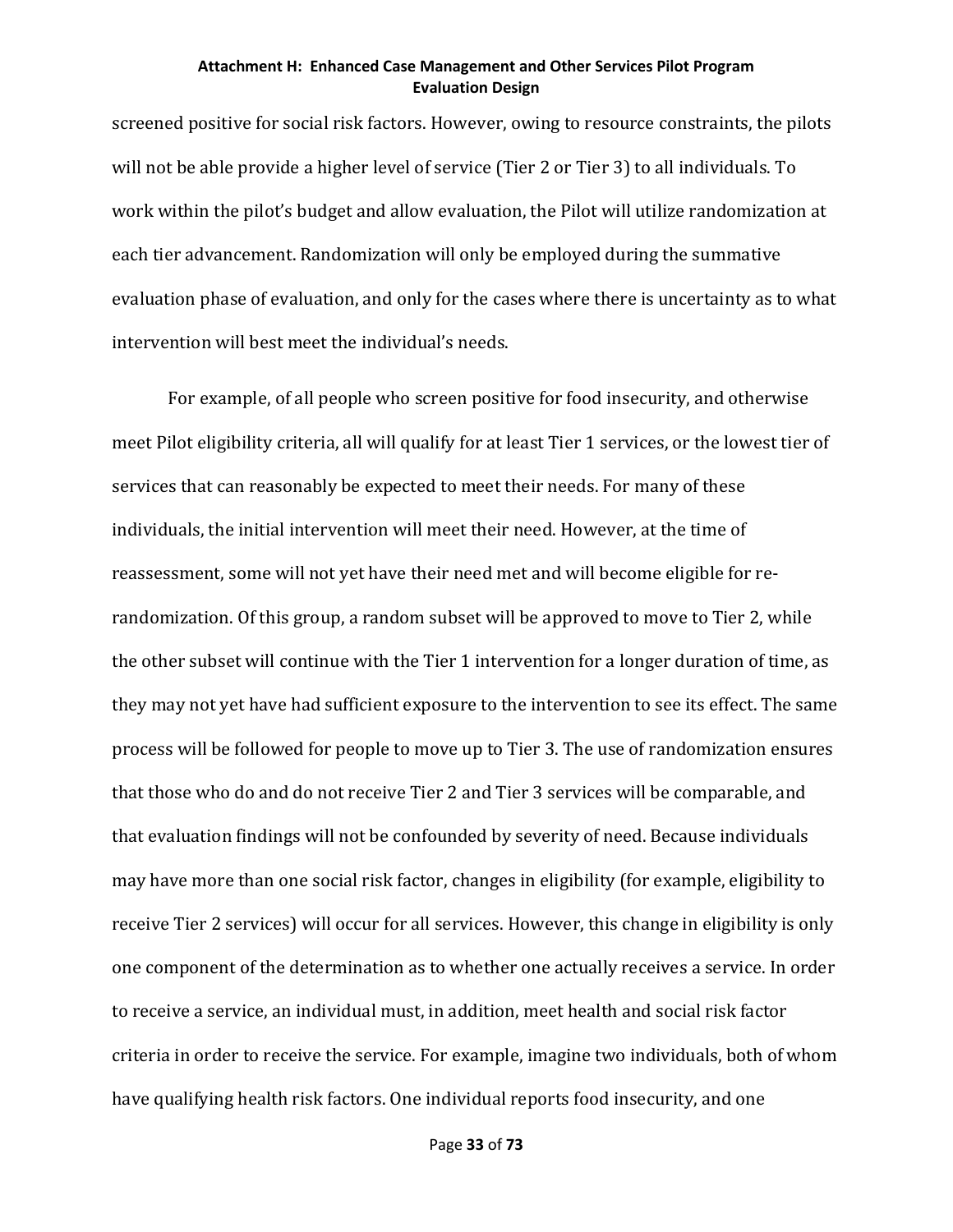individual reports both food insecurity and transportation barriers. If both choose to enroll in the pilots, they will both receive Tier 1 services (assuming Tier 1 services can reasonably be expected to meet their needs). If Tier 1 services do not reduce their risk factors, they may be randomized to receive Tier 2 services. If this occurs, the individual with food insecurity and transportation barriers would receive Tier 2 services for food insecurity and transportation. The individual with food insecurity alone would receive Tier 2 services for food insecurity only. Though the second individual was randomized to be eligible for Tier 2 services, they would not receive Tier 2 transportation services, as they do not have a qualifying social risk factor (transportation barriers) for these services. Even once eligible, an individual will only receive increasingly intense services based their care manager's assessment than an increase in intensity of services is needed. On average, randomization guarantees that the distribution of social risk factors will be equal across groups (meaning that both those who are and are not randomized to Tier 2 interventions will have a similar number and similar types of social risk factors), allowing valid comparisons to be made between the groups.

It is important to note that, at all times, the randomized evaluation will adhere to the ethical principle of equipoise regarding the effect of the interventions. This means that it must be plausible that the intervention in which the individual is participating may help them. For this reason, types of interventions that are definitively known to be more effective in particular circumstances (for example, because of scientific evidence that becomes available during the evaluation period), or types of interventions that are not likely to be effective (for example, because they did not show evidence of benefit during the rapid cycle assessment phase) will not be included in the randomized evaluation. Further,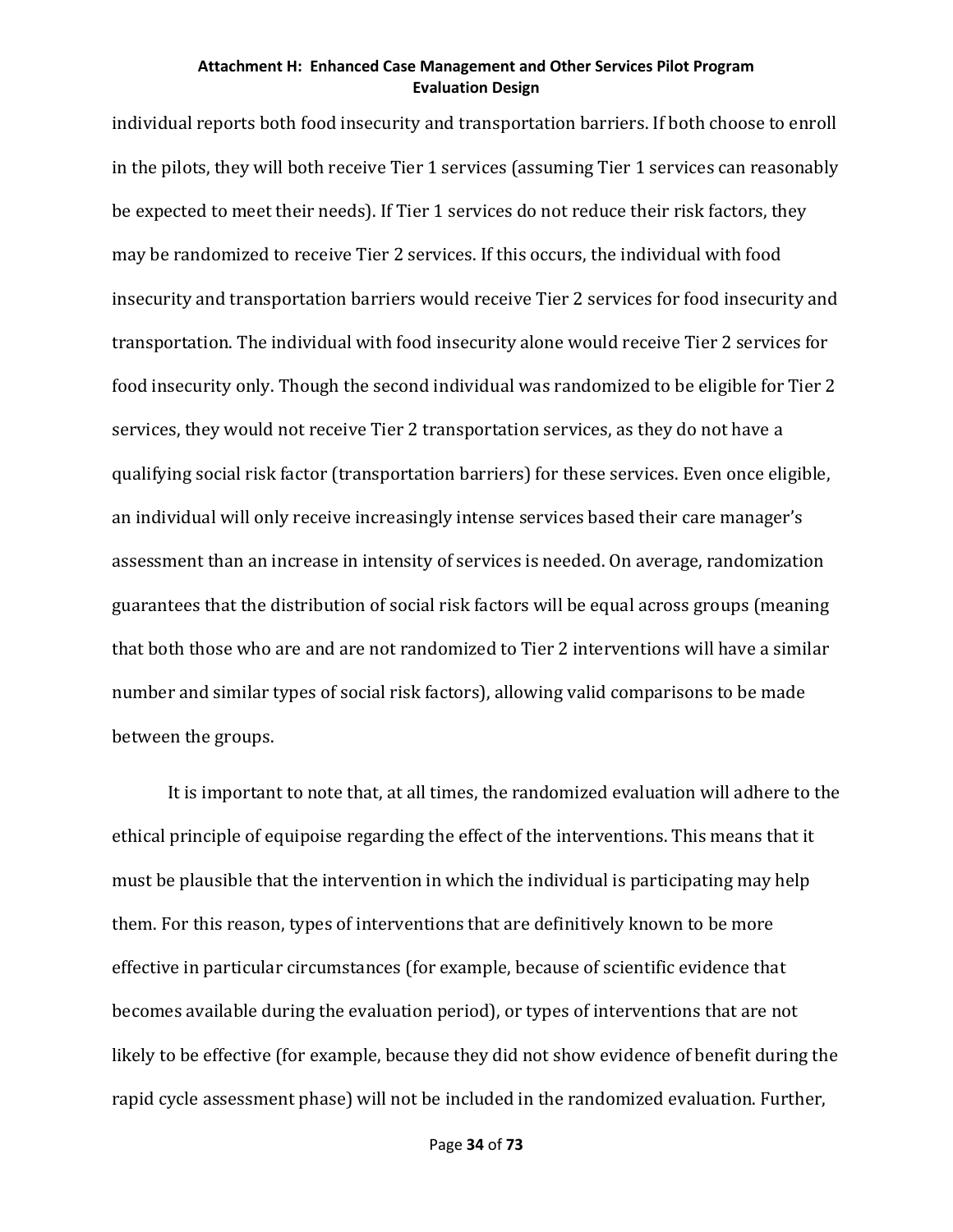it is important to note that the assessment of change related to intervention participation will occur at a time period such that it is still plausible to expect the intervention may offer benefit to the individual if they participate in it for a longer period of time. The evaluation design is not proposing to continue to provide services that do not work for a particular individual. Rather, it seeks to understand if a change in intervention type is more effective than an extended duration of the initial intervention. This type of information, determining when to switch an individual to a different intervention versus when to continue with an intervention, is crucial for determining how to scale the Enhanced Case Management and Other Services Pilots, particularly with regard to setting eligibility criteria and knowing how long to provide services for. It is also important to note that the Figure 2 depicts a model of the SMART design with linear progression through the tiers. However, real-world operational decisions necessary to care for the individual will always take priority, and so this model may not reflect day-to-day operations in all cases. Instead, it serves as guiding principles that will enable maximal learning from the Pilots.

Because of the extreme complexity of the social risk factors, and in particular because it is not possible to know a priori whether an individual will respond to a particular intervention, the SMART design is the only feasible evaluation design that can guarantee unconfounded comparisons to be made between those who do and do not receive the pilot services.

## **Figure 2: SMART Design**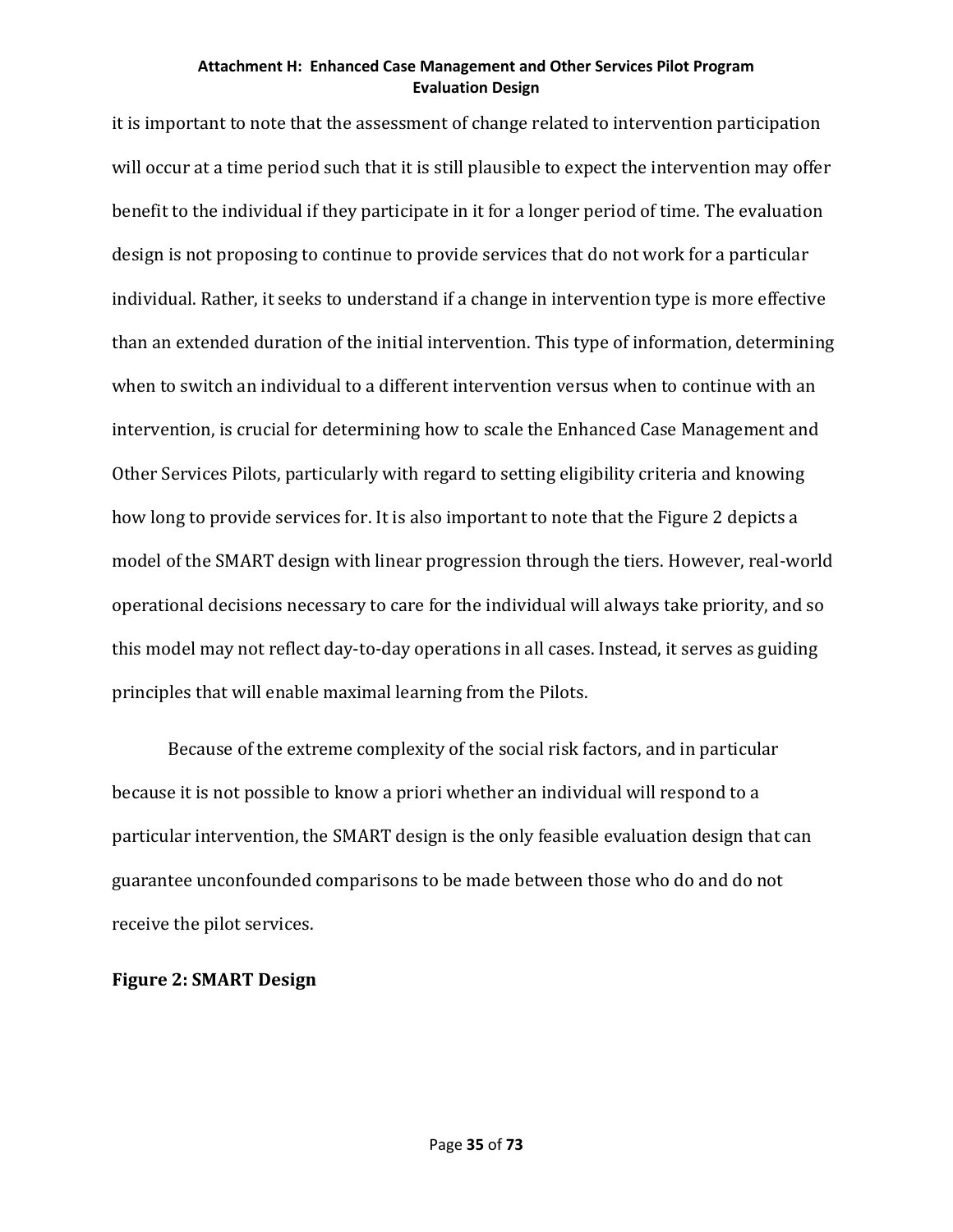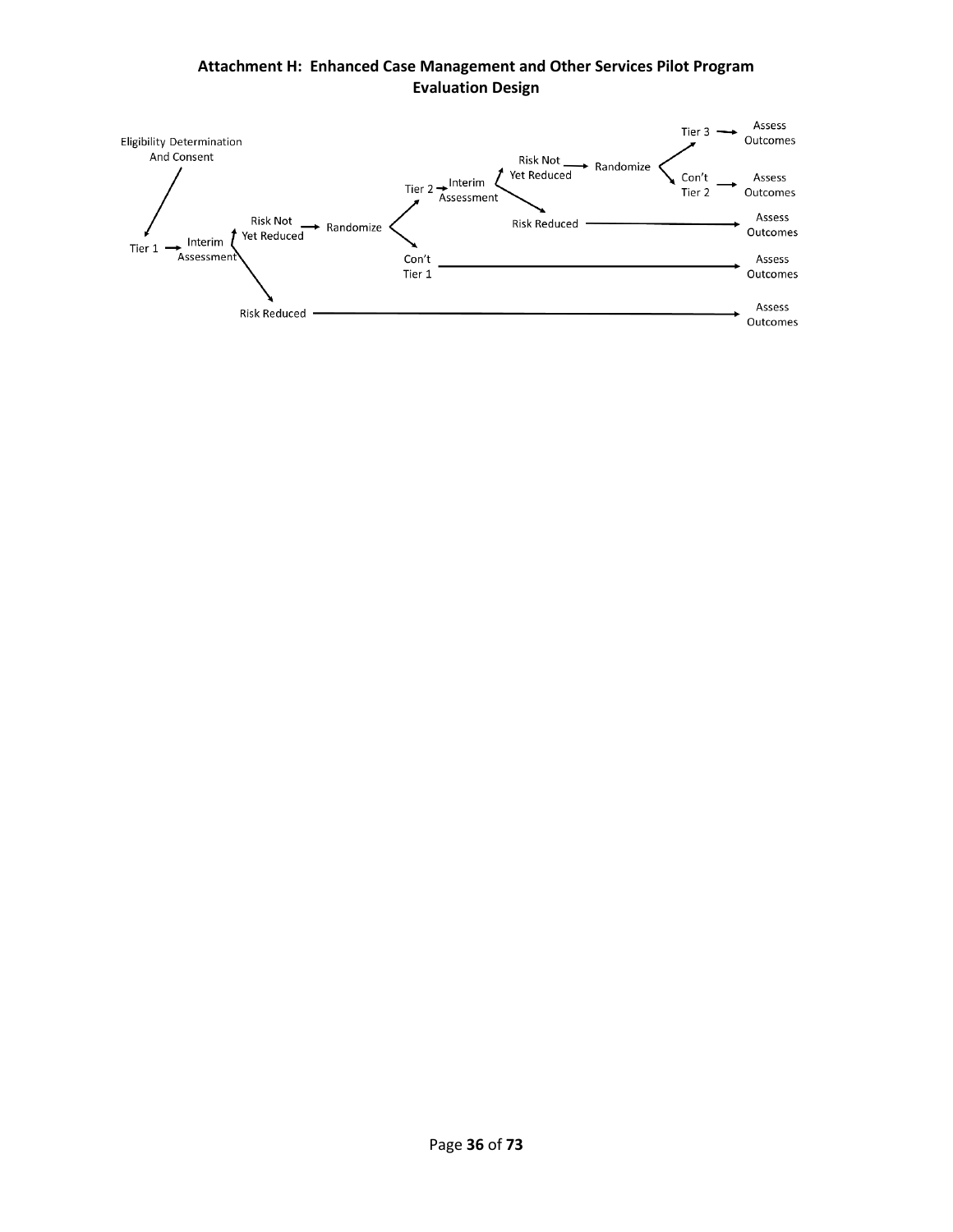## *Target and Comparison Samples*

For Hypothesis 1, the target sample is the LPEs. No comparison sample is needed for this question. For Hypothesis 2, the primary comparison will be between individuals in the Pilots compared with Medicaid beneficiaries who would likely be eligible for the Pilots (based on their response to statewide social need screening and assessment of clinical characteristics using their Medicaid claims data) but do not live in areas where an Enhanced Case Management and Other Service Pilot program is operating. For Hypotheses 3-6, the target and comparison sample will differ based on the phase of the evaluation. For the rapid cycle assessment, as described in more detail below, the primary comparison will be within Pilot participants using an interrupted time series approach. For the summative evaluation, the primary comparisons will be, among those in the Pilots who did not respond to Tier 1 services at the time of interim assessment, between those who did and did not get Tier 2 services, and, among those in the pilots who received but did not respond to Tier 2 services, between those who did and did not receive Tier 3 services.

In addition to these comparisons, North Carolina has an interest in understanding if individuals in the pilots, overall, saw improved outcomes compared with other individuals in the Medicaid managed care program (but not in the pilots). Because it would be unethical not to provide any services to individuals in the pilots (i.e., not receive at least Tier 1 services), it is not possible to use a randomized design to answer this question. Instead, we will use a difference-in-difference design, drawing a comparison from other individuals in North Carolina who would have likely qualified for Tier 1 services but were not living in pilot regions and were thus ineligible. We describe, in the *Analytic Methods* section below, efforts made to ensure the individuals in this comparison group are indeed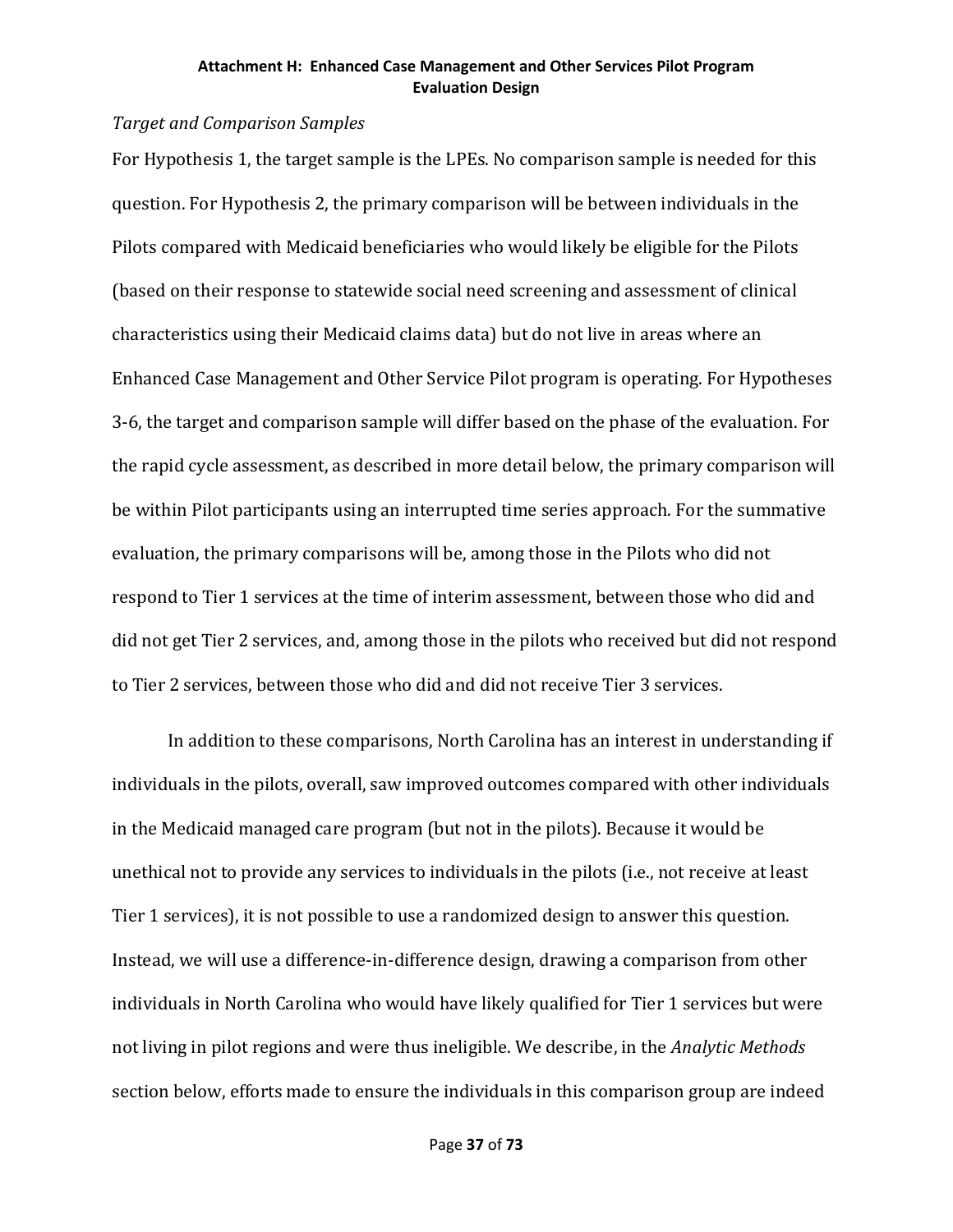comparable. Analyses will be conducted at the beneficiary level. For hypothesis testing, we do not plan any stratification into subgroups. However, as exploratory analyses to help guide North Carolina decision making regarding state-wide scale-up, we will investigate heterogeneous treatment effects (differences in outcomes across groups) based on factors that could be used as eligibility criteria, particularly comorbidities, patterns of preintervention healthcare utilization, age, and social risk factors.

For most analyses, the data used, as detailed in the *Data Sources* section below, will come from information collected as part of Pilot services operations or from healthcare claims. Thus, data will be available for all participants and sampling will not be needed. However, there will be some areas where additional information that is not collected as part of Pilot operations may be needed. This may include patient-reported outcomes, such as the PROMIS-10 Global Health Assessment and health-related quality of life. For these instances, our goal is to conduct primary data collection with all participants, and we have included dedicated staff in our analysis plan to collect this information. However, since we cannot know *a priori* how many individuals will choose to enroll in pilot services, there may be some larger segments of the eligible population where it is logistically infeasible to collect primary data from all Pilot participants. In these cases, we will use a random sampling strategy (stratified by age, gender, and race/ethnicity) to select individuals for primary data collection. If this situation occurs, we will use power calculations as guidance to ensure a sufficient number of individuals are contacted.

For qualitative analyses, we will use a purposeful sampling strategy, as described in more detail in the *Analytic Methods* section.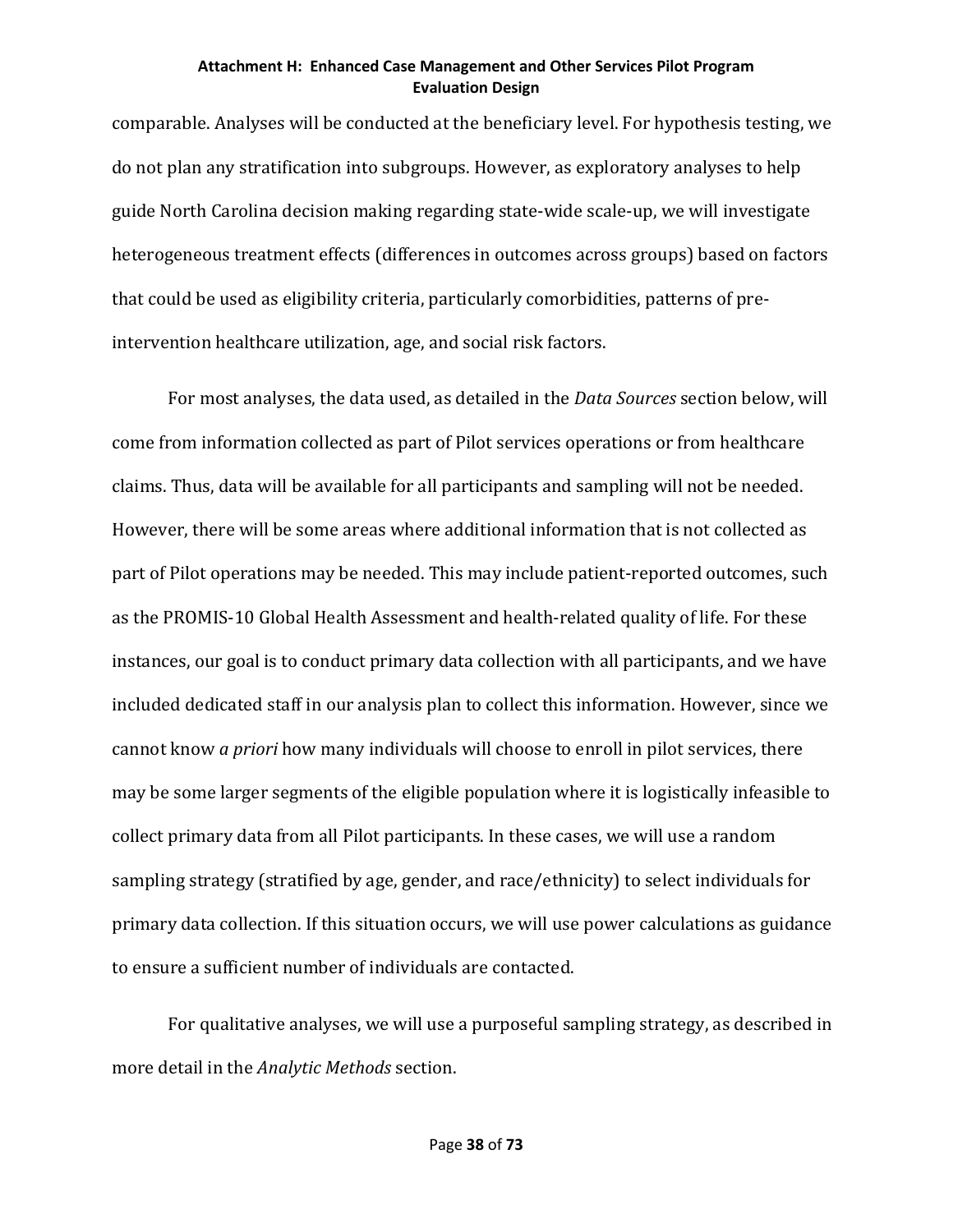For the evaluation, the inclusion and exclusion criteria will be identical to those that qualify individuals for pilots services (**Tables 1 and 2**). Below is **Table 4**, which presents the specific measures used for quantitative hypothesis testing, and is followed by **Table 5**, which presents power calculations for the hypothesis testing. In each case, sufficient power is well within the capacity of the Pilots, and thus we believe there will be adequate sample size for hypothesis testing.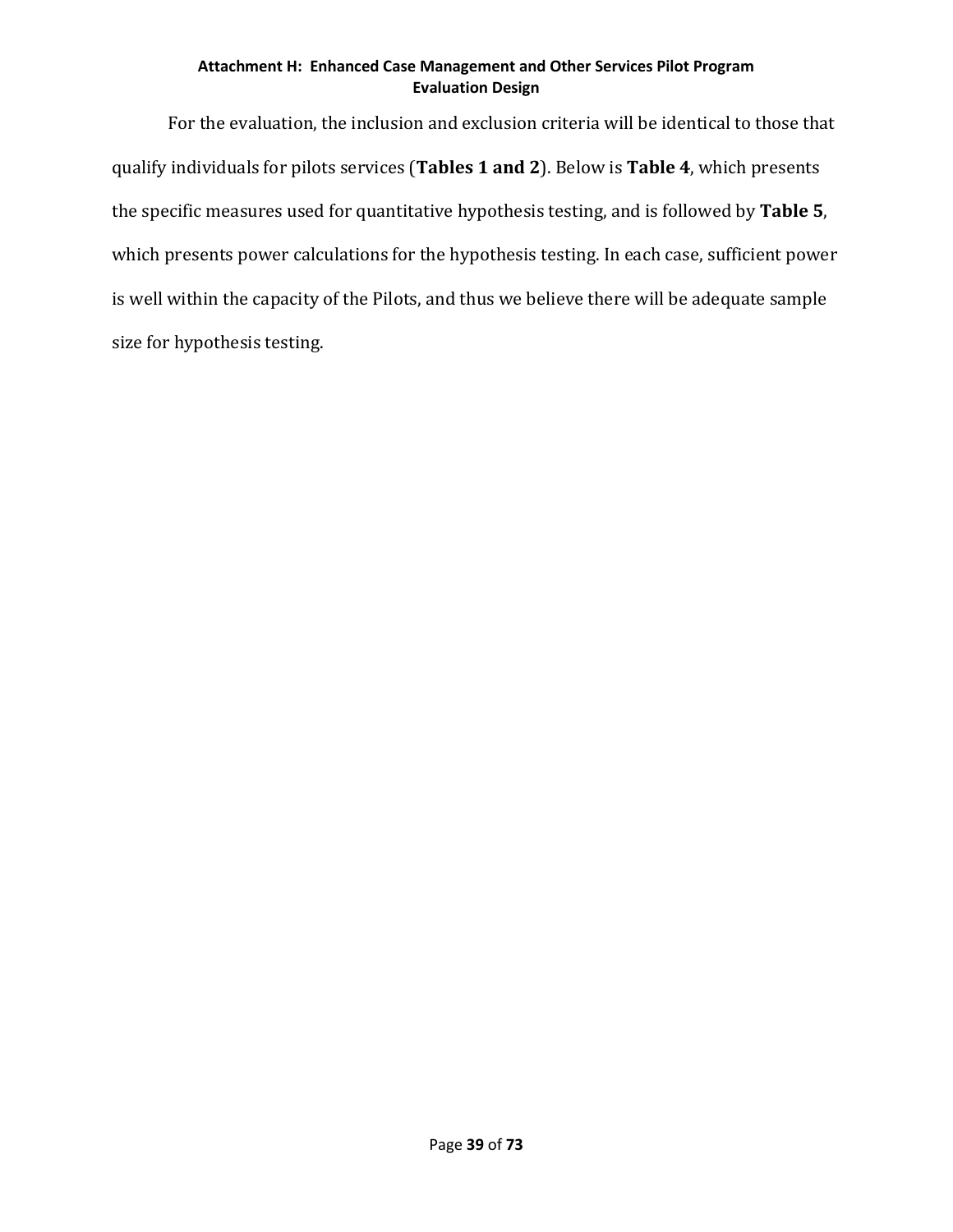## *Evaluation Period*

An overall timeline for the five demonstration years (DY) of the Enhanced Case Management and Other Services Pilots is included as attachment 3. If these periods change during implementation the evaluation period dates will be adjusted accordingly. To summarize this timeline, assessment of specific evaluation questions will begin when sufficient data to analyze them first accrues. Evaluation Question 1 will begin to be assessed beginning when the pilot sites are selected as the sites prepare to deliver pilot services (currently scheduled for Nov 1, 2019). We will continue to assess the hypotheses related to Evaluation Question 1 throughout pilot service delivery (ending October 2024), with final assessments being conducted after service delivery ends, in preparation for the submission of the final report in April 2026. Evaluation Question 2 will first be assessed in the quarter after the start of pilot service delivery (pilot services scheduled to start in approximately November 2020, first assessment in approximately February 2021), and assessment will continue throughout the service delivery period (ending in October 2024), with final assessments in preparation for the submission of the final report in April 2026. To give time for the interventions to affect the social risks of participants, Evaluation Question 3 will first be assessed in the second quarter after the start of pilot service delivery (pilot services scheduled to start in approximately November 2020, first assessment in approximately May 2021), and assessment will continue throughout the service delivery period (ending in October 2024), with final assessments in preparation for the submission of the final report in April 2026. Because we anticipate it will take longer to accumulate sufficient observations to see changes in the outcomes for Evaluation Questions 4 and 5, these will have a longer lag time of 1 year before initial assessment (pilot services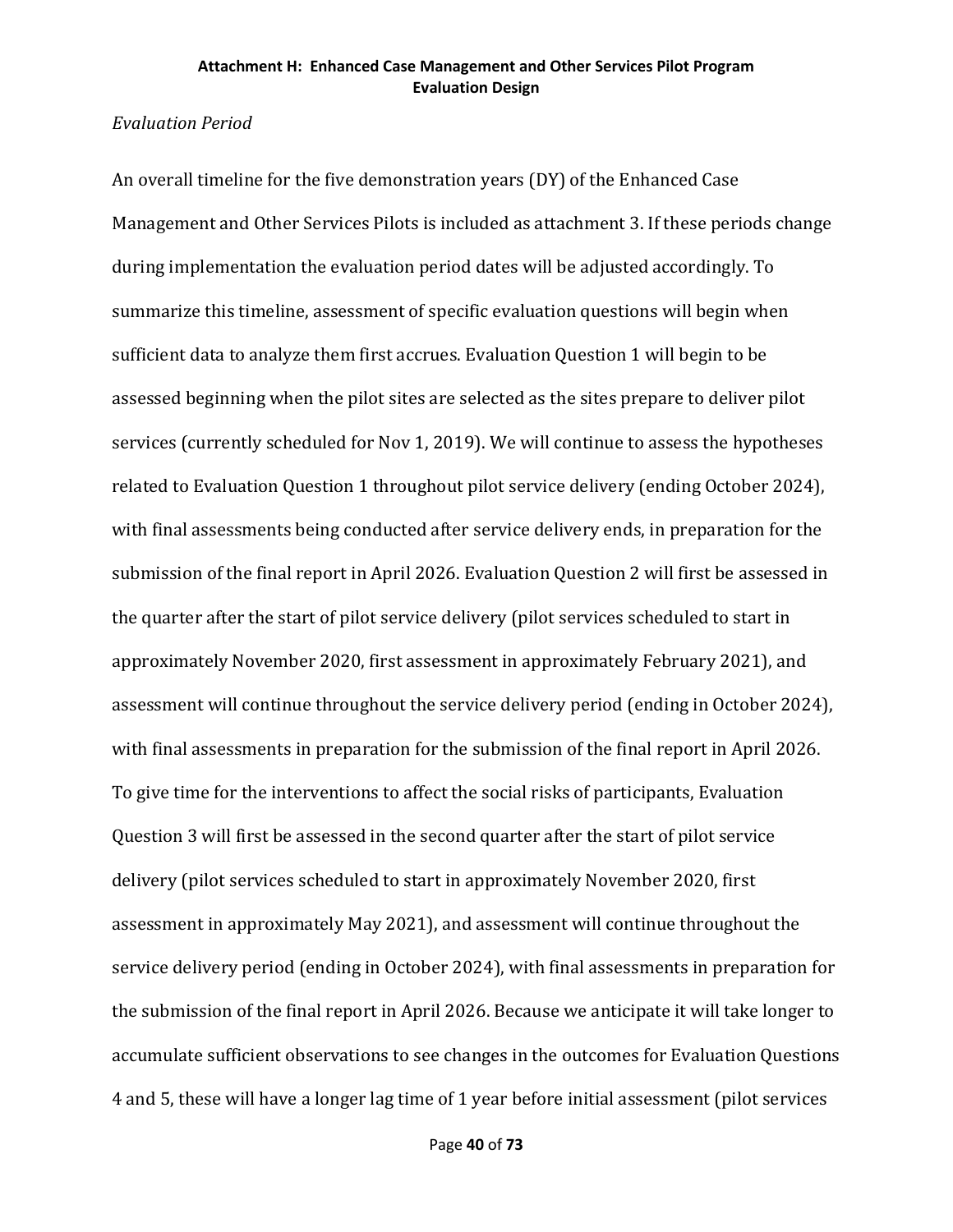scheduled to start in approximately November 2020, first assessment in approximately November 2021), and assessment will continue throughout the service delivery period (ending in October 2024), with final assessments in preparation for the submission of the final report in April 2026. We suspect it may take longer for sufficient events to accumulate to analyze two specific utilization outcomes, emergency department visits and inpatient admissions, because these are an order of magnitude less common than outpatient utilization. Therefore these will be primary assessed as part of the summative evaluation (beginning November 2022) and assessment will continue throughout the service delivery period (ending in October 2024), with final assessments in preparation for the submission of the final report in April 2026. Evaluation Question 6 will be assessed as part of the summative evaluation (beginning November 2022) and assessment will continue throughout the service delivery period (ending in October 2024), with final assessments in preparation for the submission of the final report in April 2026. Randomization will occur during this time. As detailed in the *Analytic Methods* section below, for some analyses preintervention data will be used to facilitate comparisons. Following the end of service delivery in November 2024, the summative evaluation will continue to conduct implementation science assessments with the service providers, analyze summative data, and evaluate for lagged effect. The final summative evaluation report will be submitted to CMS by April 30, 2026.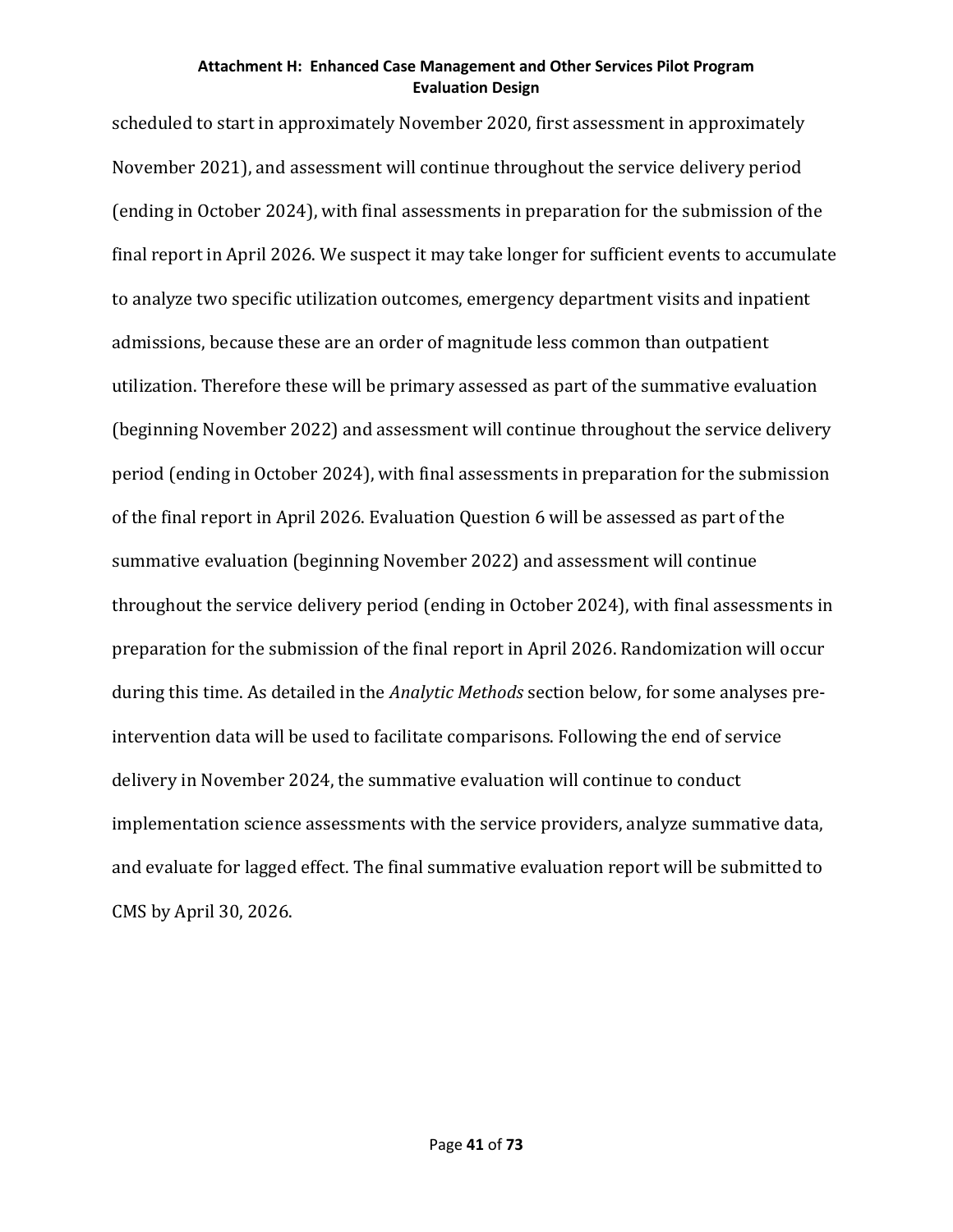## *Evaluation Measures*

Evaluation measures are selected from nationally recognized metrics and designed to harmonize with the quality metrics North Carolina is using for managed care plan accountability. The below **Table 4** details implementation and process, and outcome measures, for the rapid cycle assessment. Implementation and process measures are meant to help determine the reach of the interventions (i.e., whether they are engaging the appropriate individuals, that Pilots are enrolling beneficiaries and that beneficiaries are accessing Pilot services), whether the interventions are having the intended effect of addressing social risk factors, and whether the financing mechanisms are functioning appropriately. Outcome measures are intended to assess the effectiveness of the programs in addressing social risk factors, improving health outcomes, healthcare utilization, and healthcare costs. These measures will be supplemented by qualitative evaluation. In particular, Hypothesis 1 and the experience of care component of Hypothesis 4 will rely heavily on qualitative evaluation. We think it is critical to view healthcare utilization as having both desirable and undesirable components. Increasing use of recommended healthcare such as preventive care, prenatal care, and wellness visits is a desirable outcome. It is also important to note that emergency department visits and inpatient hospitalization represent the appropriate level of care in many circumstances, and seeing an absolute change in their use, without considering the reasons for this, cannot be determined to be desirable or undesirable on its own. Rather, as our driver diagram emphasizes, desirable reductions in utilization of emergency department or inpatient hospitalizations are brought about by addressing both the health and social risk factors for their use. Therefore, our analyses of changes in utilization will be done in the context of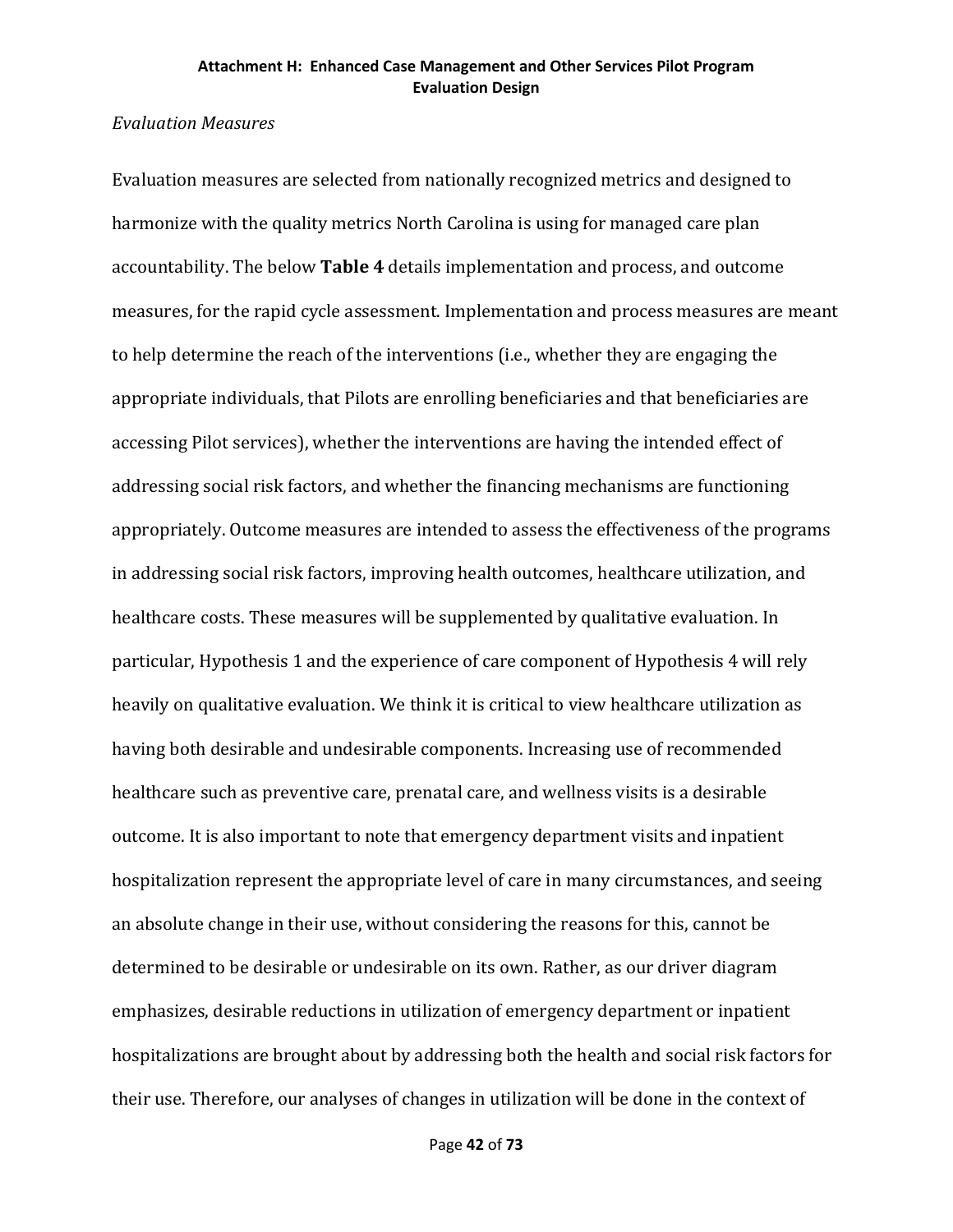simultaneously analyzing changes in social risk and health outcomes. For subgroups of Pilot participants where particular types of utilization are too rare to determine if the Pilots had an effect, it will be important to rely on changes to well-established risk factors for these types of utilization to understand whether the interventions are likely to affect utilization if they are scaled-up. It is also important to note that utilization patterns likely differ substantially between pediatric and adult populations. In general, pediatric utilization is more focused on preventive care and wellness visits, and children have lower rates of emergency department and inpatient utilization. Further, because of the pathophysiology of many disease processes, which accumulates over long periods of time, the social risk factors children are exposed to may not manifest as poor health and adverse healthcare utilization until they are adults. Therefore, we expect that the major changes in adverse utilization, and its attendant costs that could be attributed to the Pilots, will occur in adults. Thus, we are focusing our evaluation of changes in these outcomes on the adult population. For cost evaluation, are interested in understanding changes in costs both from the perspective of the state and from the perspective of the prepaid health plans, and will analyze outcomes from both perspectives. For children/adolescents, we expect to see improvements in their social risk factors, health outcomes, and increased primary care and wellness visit utilization.

Table 5 includes power calculations that specify effect sizes for quantitative outcomes. Because there is currently no systematic collection of social risk factor data, which is necessary to define the population that the Pilots serve, we are not able to use other states or the pre-1115 demonstration experience of North Carolina Medicaid beneficiaries as a priori benchmarks for these outcomes. Instead, the benchmarks for the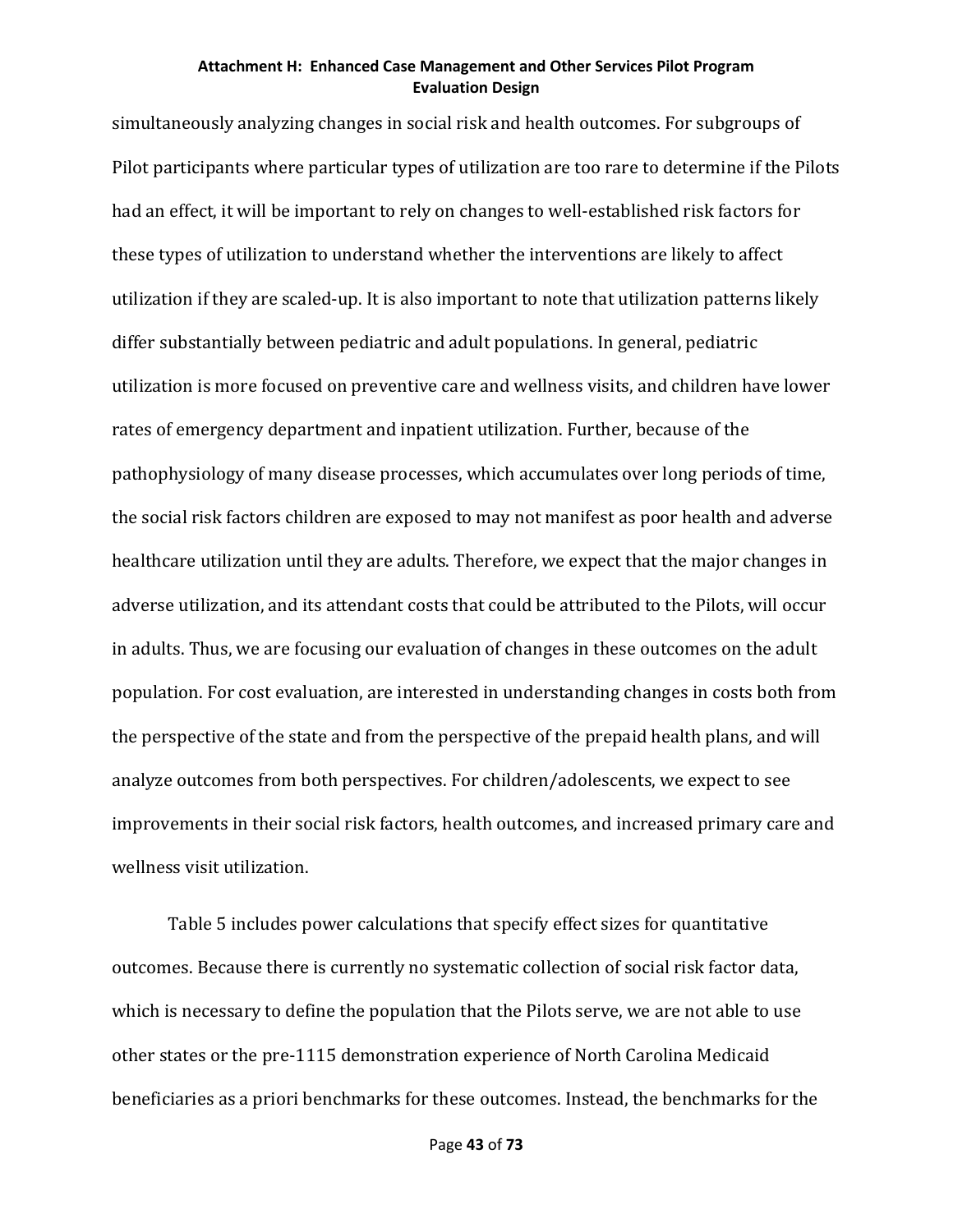analyses will become available once systematic social risk factor data collection occurs. Since this will occur prior to the start of pilot services, this will allow us to determine the level of these outcomes before any changes related to the pilots. As described in the study design, these outcomes will be compared across the state of NC (when comparing Pilot participants overall to those in the rest of the state) and within the Pilots (when comparing those who received different pilot services but otherwise had similar clinical and social risk factors). Because interventions contained within the pilots have not previously been done at this scale, there is substantial uncertainty regarding what effect sizes are possible. The power calculations table specifies effect sizes that, based on examination of prior studies (when available) or expert consultation, we believe to be plausible. For example, we believe a 5% increase in the proportion of adults with hypertension (and other qualifying clinical and social risk factors) achieving blood pressure control is plausible on the basis of a prior study of health-related social needs screening and referral.24 As another example, the Pregnancy Medical Home project<sup>25</sup>, conducted among North Carolina Medicaid beneficiaries, saw approximately 3% fewer low-birth weight births than would be expected in the absence of the intervention, and so we have targeted a 3% absolute difference as plausible. The footnotes for Table 5 give further information about the sources of the data used to generate these estimates. We have designed the evaluation to have sufficient sample to detect effect sizes that we believe are likely to result from the intervention. As noted above, however, we think it is important to draw a distinction between effect sizes that are plausible and effect sizes that are meaningful. Given the multifaceted nature of the evaluation, we think it is important to interpret quantitative effect sizes in the context of other factors (including qualitative findings and the cost of the intervention), in order to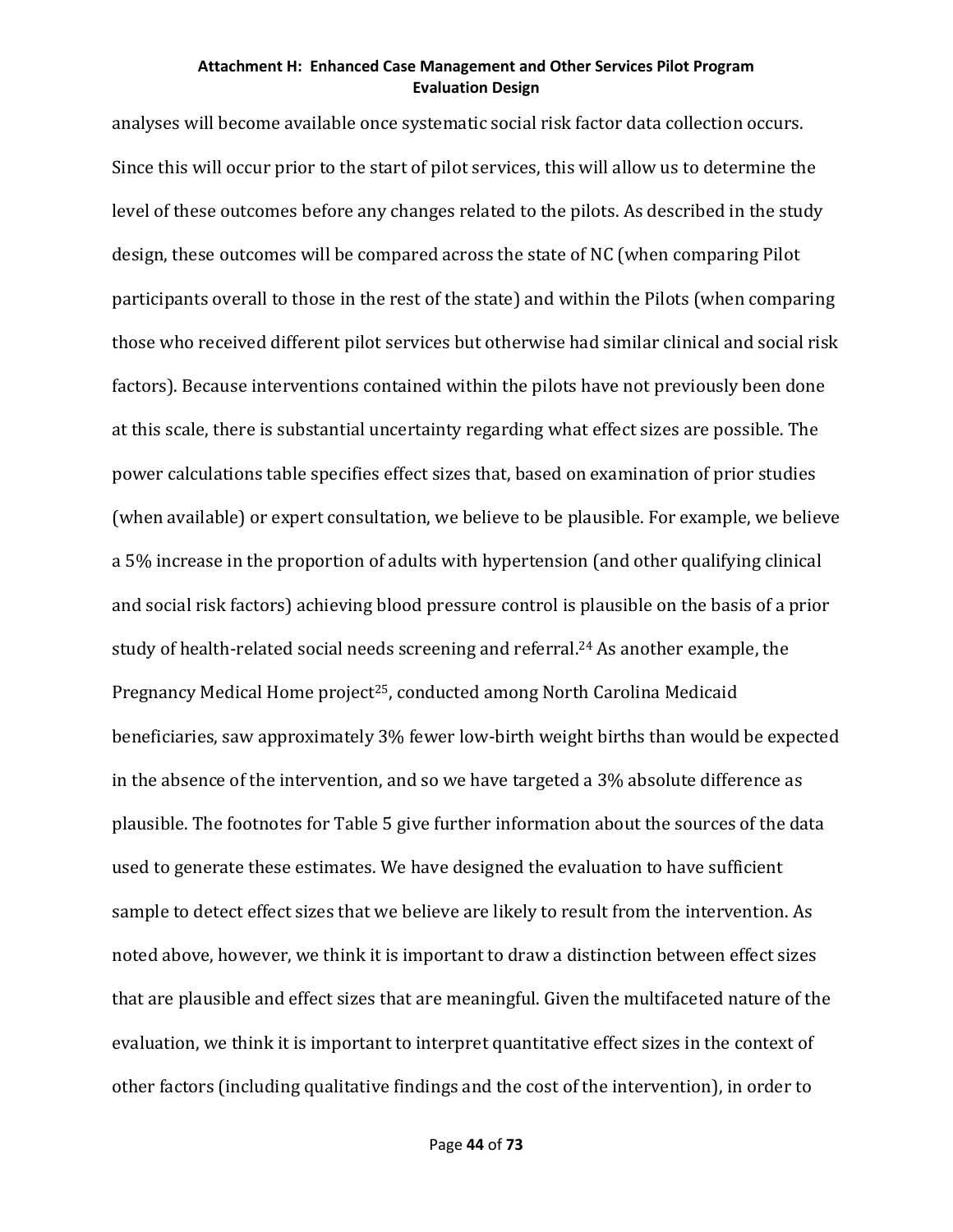more fully describe the value of the services. For example, a quantitatively large effect size for a program that does not improve the experience of care and is costly may not be preferable to a smaller effect size that is qualitatively more acceptable and less costly. Further, expenditures related to the pilots need to be explicitly considered in the context of the changes in outcomes that these expenditures produce, in order to understand the value of the Pilots. Given the uncertainty of empirical work, it is possible that the actual effects sizes we observe may differ from those used in the Table 5 calculations.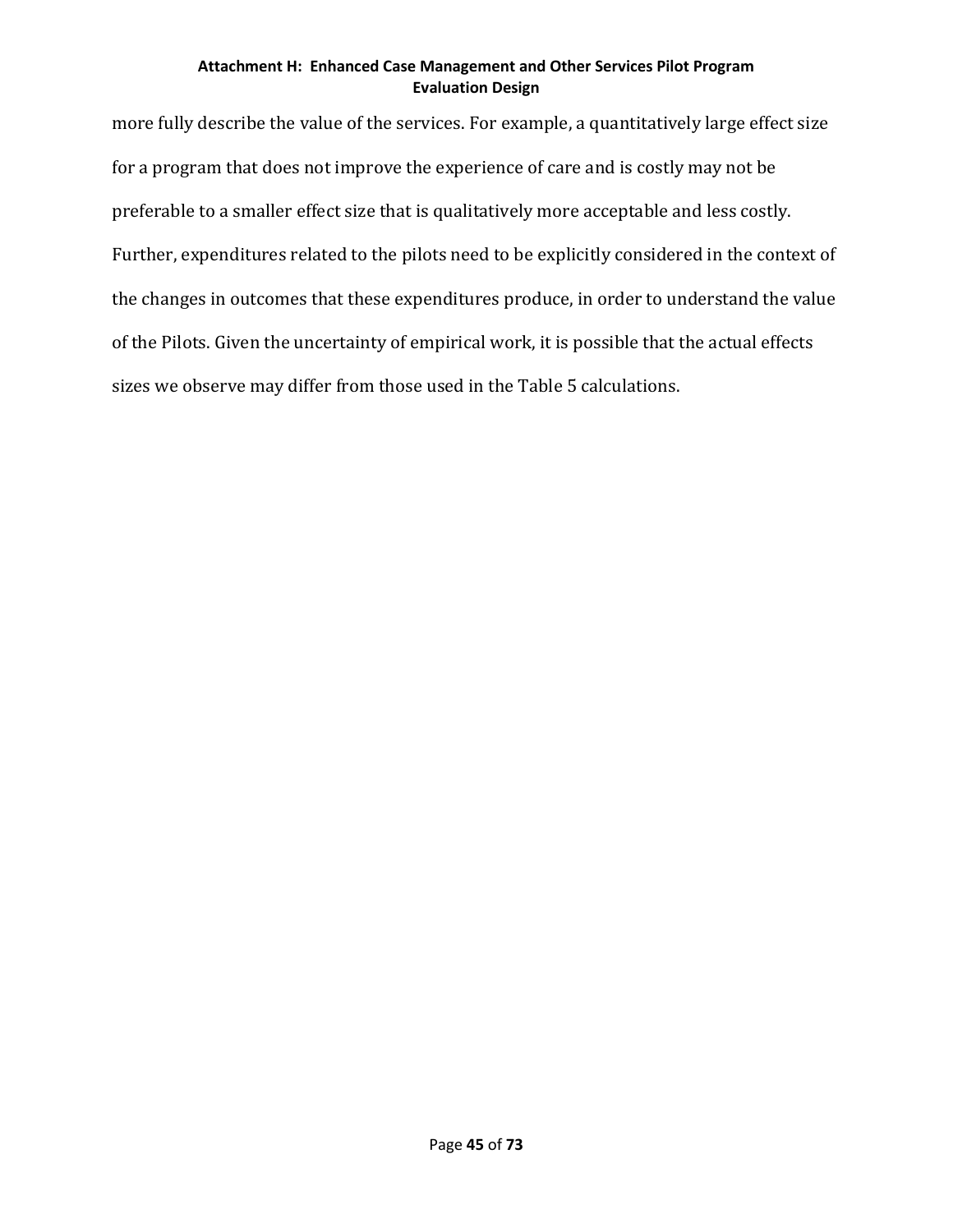| Evaluation<br>Question<br>/Hypothesis          | <b>Measure Name</b>                                                                                              | <b>Measure Description</b>                                                                                                                                                                                                                                                                                                                                                                                                                                                                                                                                                                               | Measure<br>Steward         | Primary<br>$(P)$ /<br>Secondary<br>$(S)$ data<br>collection | Data Source                                                                  | Frequency |
|------------------------------------------------|------------------------------------------------------------------------------------------------------------------|----------------------------------------------------------------------------------------------------------------------------------------------------------------------------------------------------------------------------------------------------------------------------------------------------------------------------------------------------------------------------------------------------------------------------------------------------------------------------------------------------------------------------------------------------------------------------------------------------------|----------------------------|-------------------------------------------------------------|------------------------------------------------------------------------------|-----------|
| H <sub>4a</sub>                                | Comprehensive<br>Diabetes Care:<br>HbA1c poor<br>control $(>9.0\%)$ .<br>NQF#: 0059*                             | The percentage of patients 18-75 years of age with diabetes (type 1<br>and type 2) whose most recent HbA1c level during the<br>measurement year was greater than 9.0% (poor control) or was<br>missing a result, or if an HbA1c test was not done during the<br>measurement year.                                                                                                                                                                                                                                                                                                                        | NCQA -<br><b>HEDIS</b>     | S                                                           | Claims and<br>Encounter<br>Data,<br>Division of<br>Health<br><b>Benefits</b> | Quarterly |
| H <sub>4</sub> a                               | Controlling High<br><b>Blood Pressure</b><br>NQF#:0018*                                                          | The percentage of beneficiaries 18-85 years of age who had a<br>diagnosis of hypertension (HTN) and whose BP was adequately<br>controlled during the measurement year based on the following<br>criteria:<br>• Beneficiaries 18–59 years of age whose BP was > 140/90 mm Hg<br>• Beneficiaries 60–85 years of age with a diagnosis of diabetes<br>whose BP was $> 140/90$ mm Hg<br>• Beneficiaries 60-85 years of age without a diagnosis of diabetes<br>whose BP was $> 150/90$ mm Hg<br>Note: Use the Hybrid Method for this measure. A single rate is<br>reported and is the sum of all three groups. | NCQA -<br><b>HEDIS</b>     | ${\bf S}$                                                   | Claims and<br>Encounter<br>Data,<br>Division of<br>Health<br><b>Benefits</b> | Quarterly |
| H5d                                            | Medication<br>Management for<br>People With<br>Asthma<br>(Medication<br>Compliance 75%<br>Rate only)<br>NQF#1799 | The percentage of members 5-21 years of age during the<br>measurement year who were identified as having persistent asthma<br>and were dispensed appropriate medications that they remained on<br>during the treatment period. Reported as 2 rates: • Age 5 -11: 75% of<br>treatment period; • Age 12-18: 75% of treatment period                                                                                                                                                                                                                                                                        | $NCOA -$<br><b>HEDIS</b>   | ${\bf S}$                                                   | Claims and<br>Encounter<br>Data,<br>Division of<br>Health<br><b>Benefits</b> | Quarterly |
| H4a; H4b;<br>H <sub>4c</sub> ; H <sub>4d</sub> | Global Health<br>Assessment                                                                                      | PROMIS Health Questionnaire (self-report version for adults and<br>children $\geq$ 13 years, version for parent/guardian proxy reporting for<br>younger children)                                                                                                                                                                                                                                                                                                                                                                                                                                        | NIH/<br>Health<br>Measures | $\mathbf{P}$                                                | Evaluation<br>Team                                                           | Annually  |
| H4a; H4b;<br>H <sub>4c</sub> ; H <sub>4d</sub> | <b>Health Related</b><br>Quality of Life                                                                         | Assessed using the "Measuring Healthy Days" tool. Reported in<br>categories of • Total; • Physical; • Mental                                                                                                                                                                                                                                                                                                                                                                                                                                                                                             | CDC                        | ${\bf P}$                                                   | Evaluation<br>Team                                                           | Annually  |

#### Table 4: Demographics and Quantitative Process and Outcome Measures for Enhanced Case Management and Other Services Pilots Evaluation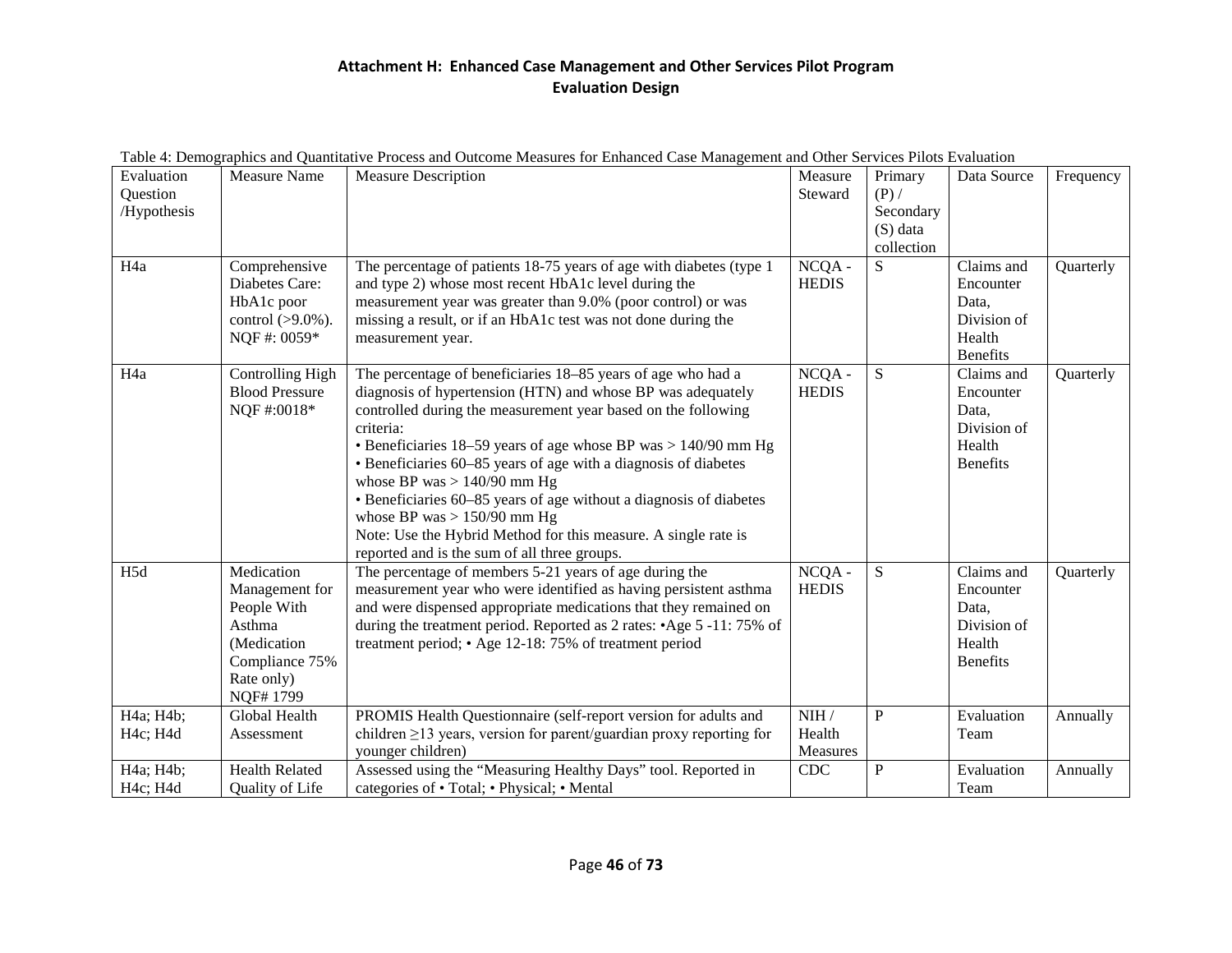|                                       |                                                                                    | rable 4. Demographics and Quantitative Frocess and Outcome Measures for Emianced Case Management and Other Services Fhots Evaluation                                                                                                                                                                                                                                                                                                                                                                                                                                                                                                                  |                                                                    |                                                           |                                                                              |           |
|---------------------------------------|------------------------------------------------------------------------------------|-------------------------------------------------------------------------------------------------------------------------------------------------------------------------------------------------------------------------------------------------------------------------------------------------------------------------------------------------------------------------------------------------------------------------------------------------------------------------------------------------------------------------------------------------------------------------------------------------------------------------------------------------------|--------------------------------------------------------------------|-----------------------------------------------------------|------------------------------------------------------------------------------|-----------|
| Evaluation<br>Question<br>/Hypothesis | <b>Measure Name</b>                                                                | <b>Measure Description</b>                                                                                                                                                                                                                                                                                                                                                                                                                                                                                                                                                                                                                            | Measure<br>Steward                                                 | Primary<br>$(P)$ /<br>Secondary<br>(S) data<br>collection | Data Source                                                                  | Frequency |
| H4c, H4d                              | Life Skills<br>Progression                                                         | Outcome measurement instrument used by programs serving<br>children that have been exposed to adverse life events or toxic<br>stress. We will emphasize the Relationship with Children domain.                                                                                                                                                                                                                                                                                                                                                                                                                                                        | NC<br>Division<br>of Public<br>Health,<br>Children<br>and<br>Youth | S                                                         | <b>NC</b> Division<br>of Public<br>Health                                    | Annually  |
| H <sub>5</sub> b                      | Prenatal and<br>Postpartum Care<br>(Both Rates)<br>NQF#: 1517                      | The percentage of deliveries of live births on or between November<br>6 of the year prior to the measurement year and November 5 of the<br>measurement year. For these women, the measure assesses the<br>following facets of prenatal and postpartum care.<br>• Timeliness of Prenatal Care. The percentage of deliveries that<br>received a prenatal care visit as a beneficiary of the organization in<br>the first trimester, on the enrollment start date or within 42 days of<br>enrollment in the organization.<br>· Postpartum Care. The percentage of deliveries that had a<br>postpartum visit on or between 21 and 56 days after delivery. | $NCOA -$<br><b>HEDIS</b>                                           | S                                                         | Claims and<br>Encounter<br>Data,<br>Division of<br>Health<br><b>Benefits</b> | Quarterly |
| H5d                                   | Adolescent<br>Well-Care Visit<br>NQF#:                                             | Percentage of adolescents ages 12 to 21 who had at least one<br>comprehensive well-care visit with a primary care practitioner<br>(PCP) or an obstetric/gynecologic (OB/GYN) practitioner during<br>the measurement year.                                                                                                                                                                                                                                                                                                                                                                                                                             | $NCQA -$<br><b>HEDIS</b>                                           | S                                                         | Claims and<br>Encounter<br>Data,<br>Division of<br>Health<br>Benefits        | Quarterly |
| H5c; H5d                              | Visits in the First<br>15 Months of<br>Life<br>NQF#: 1392                          | The percentage of children 15 months old who had the<br>recommended number of well-child visits with a PCP during their<br>first 15 months of life.                                                                                                                                                                                                                                                                                                                                                                                                                                                                                                   | $NCQA -$<br><b>HEDIS</b>                                           | ${\bf S}$                                                 | Claims and<br>Encounter<br>Data,<br>Division of<br>Health<br><b>Benefits</b> | Quarterly |
| H5d                                   | Well-Child<br>Visits in the<br>Third, Fourth,<br>Fifth, and Sixth<br>Years of Life | The percentage of children 3-6 years of age who had one or more<br>well-child visits with a PCP during the measurement year.                                                                                                                                                                                                                                                                                                                                                                                                                                                                                                                          | $NCQA -$<br><b>HEDIS</b>                                           | ${\bf S}$                                                 | $\overline{\text{Claims}}$ and<br>Encounter<br>Data,<br>Division of          | Quarterly |

Table 4: Demographics and Quantitative Process and Outcome Measures for Enhanced Case Management and Other Services Pilots Evaluation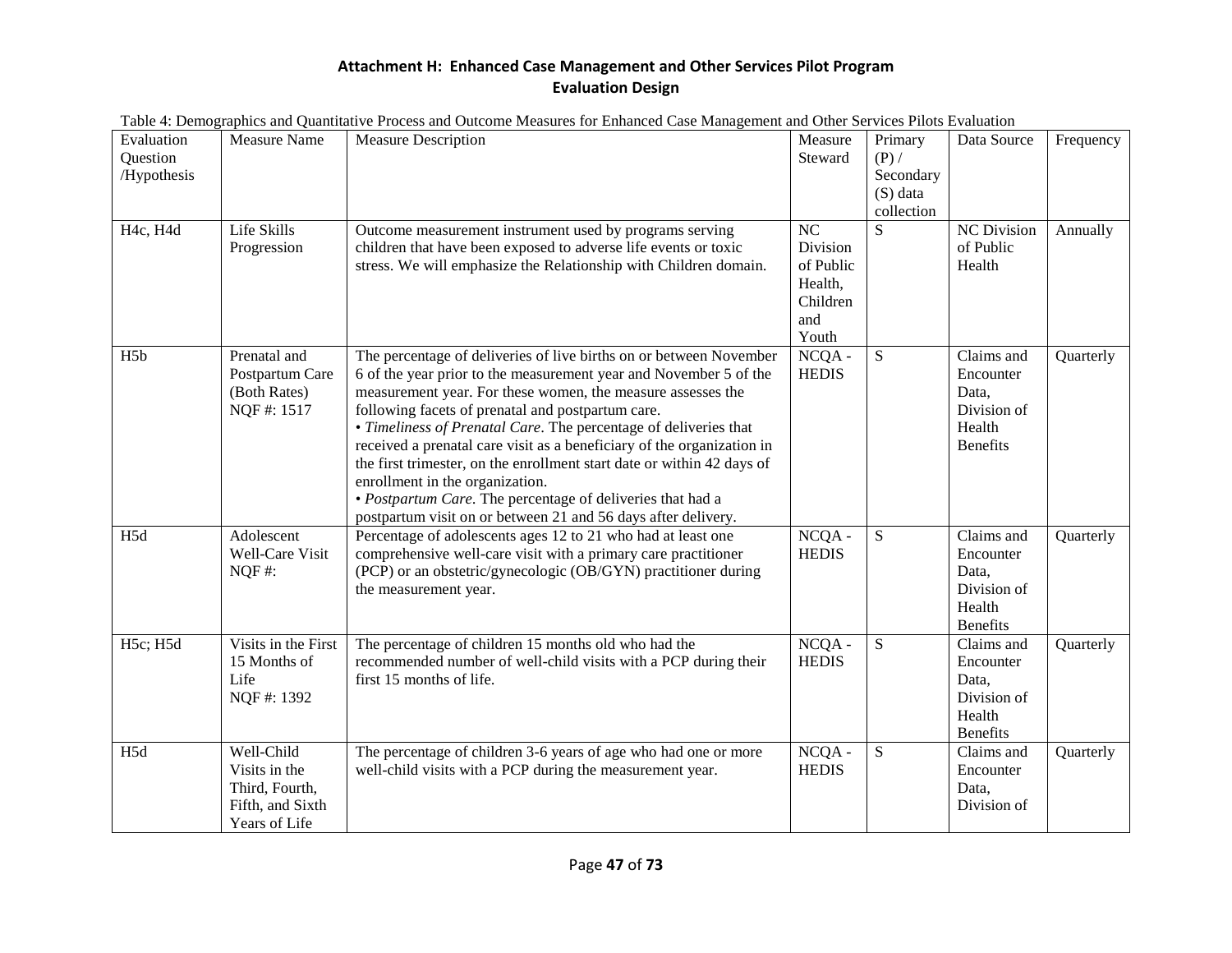|                                       |                                                                                           | Table 4. Demographics and Quantitative Frocess and Outcome Measures for Emianced Case Management and Other Services Friots Evaluation                                                                                                                                                                                                                                                                                                                              |                                |                                                             |                                                                                       |           |
|---------------------------------------|-------------------------------------------------------------------------------------------|--------------------------------------------------------------------------------------------------------------------------------------------------------------------------------------------------------------------------------------------------------------------------------------------------------------------------------------------------------------------------------------------------------------------------------------------------------------------|--------------------------------|-------------------------------------------------------------|---------------------------------------------------------------------------------------|-----------|
| Evaluation<br>Question<br>/Hypothesis | <b>Measure Name</b>                                                                       | <b>Measure Description</b>                                                                                                                                                                                                                                                                                                                                                                                                                                         | Measure<br>Steward             | Primary<br>$(P)$ /<br>Secondary<br>$(S)$ data<br>collection | Data Source                                                                           | Frequency |
|                                       | NQF#: 1516                                                                                |                                                                                                                                                                                                                                                                                                                                                                                                                                                                    |                                |                                                             | Health<br>Benefits                                                                    |           |
| H5c; H5d                              | Children and<br>Adolescents'<br>Access to<br>Primary Care<br>Practitioners                | Percentage of children and adolescents ages 12 months to 19 years<br>who had a visit with a primary care practitioner (PCP). Four<br>separate percentages are reported:<br>•Children ages 12 to 24 months and 25 months to 6 years who had a<br>visit with a PCP during the measurement year<br>•Children ages 7 to 11 years and adolescents 12 to 19 years who had<br>a visit with a PCP during the measurement year or the year prior to<br>the measurement year | $NCOA -$<br><b>HEDIS</b>       | S                                                           | Claims and<br>Encounter<br>Data,<br>Division of<br>Health<br><b>Benefits</b>          | Quarterly |
| H <sub>4c</sub>                       | Live Births<br><b>Weighing Less</b><br>than 2,500<br>Grams<br>NQF#: 1382                  | The percentage of births with birthweight $\langle 2,500 \rangle$ grams                                                                                                                                                                                                                                                                                                                                                                                            | <b>CDC</b>                     | ${\bf S}$                                                   | <b>Birth</b><br>Certificates,<br>Department<br>of Public<br>Health                    | Annually  |
| $H1a$ ; $H2a$                         | Rate of<br>Screening for<br><b>Unmet Social</b><br>Needs**                                | The percentage of beneficiaries screened for unmet social needs<br>from the health risk screening within measurement period                                                                                                                                                                                                                                                                                                                                        | $\overline{NC}$<br><b>DHHS</b> | S                                                           | <b>Care Needs</b><br>Screening<br>Report,<br>Division of<br>Health<br><b>Benefits</b> | Quarterly |
| H1a; H2a                              | <b>Positive Screens</b><br>for Unmet Social<br>Needs**                                    | The percentage of beneficiaries who screened positive for unmet<br>social needs from the health risk screening within measurement<br>period, reported by non-mutually exclusive categories of • Food<br>Insecurity .Housing Instability or Homelessness .Transportation<br>Barrier • Experience Interpersonal Violence                                                                                                                                             | NC<br><b>DHHS</b>              | S                                                           | Care Needs<br>Screening<br>Report,<br>Division of<br>Health<br><b>Benefits</b>        | Quarterly |
| H1a; H2a;<br>H3a; H3b;<br>H3c; H3d    | <b>Positive Screens</b><br>for Unmet Social<br><b>Needs</b><br>Connected to<br>Services** | The percentage of beneficiaries who screened positive for unmet<br>social needs from the health risk screening within measurement<br>period, who were then connected to at least 1 service to address<br>their need                                                                                                                                                                                                                                                | NC<br><b>DHHS</b>              | ${\bf S}$                                                   | Care Needs<br>Screening<br>Report,<br>Division of<br>Health<br><b>Benefits</b>        | Quarterly |

|  | Table 4: Demographics and Quantitative Process and Outcome Measures for Enhanced Case Management and Other Services Pilots Evaluation |  |
|--|---------------------------------------------------------------------------------------------------------------------------------------|--|
|  |                                                                                                                                       |  |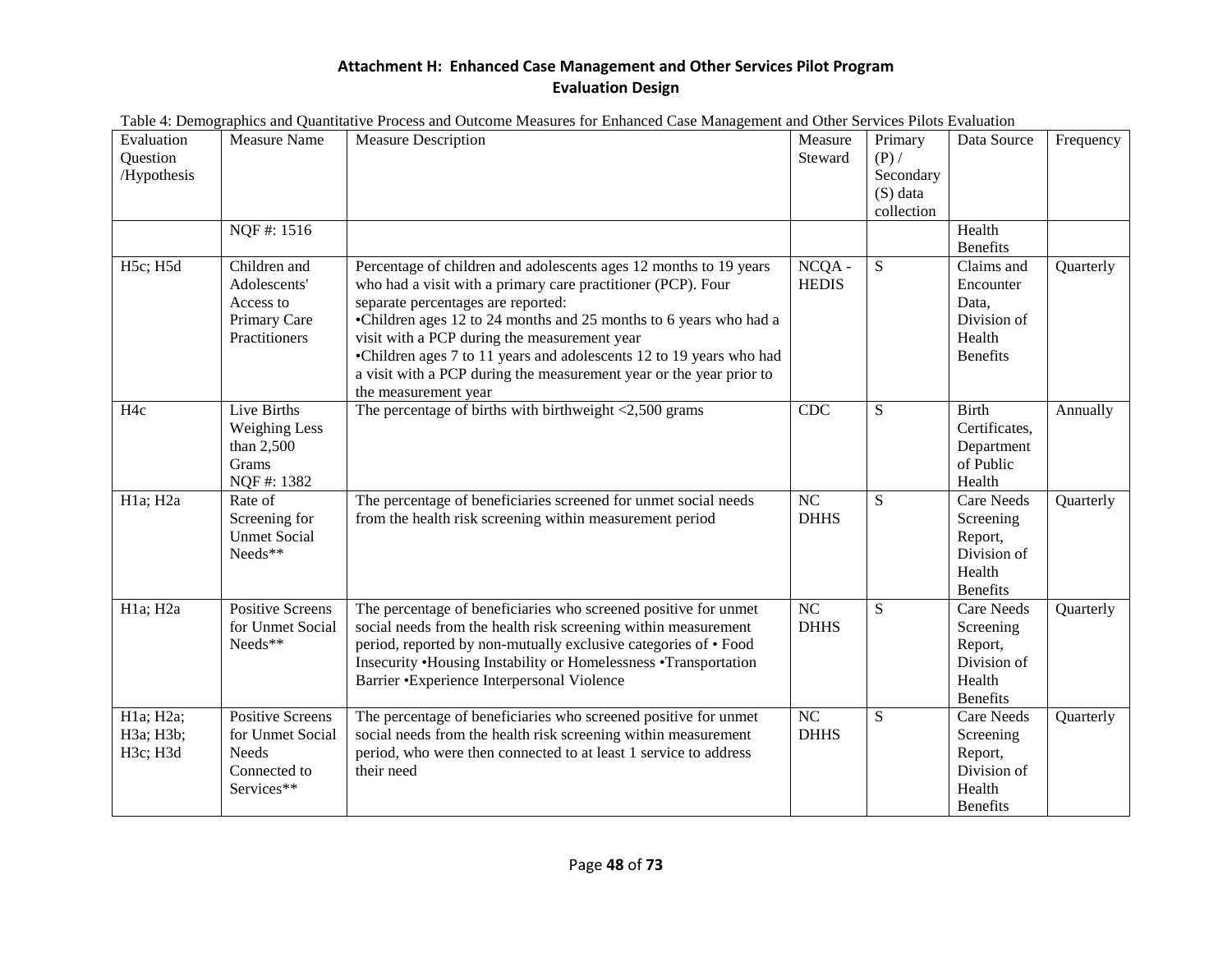|                                       |                                               | Table 4. Demographics and Quantitative Frocess and Outcome Measures for Emianced Case Management and Other Services Friots Evaluation |                                |                                                             |                                                                                             |           |
|---------------------------------------|-----------------------------------------------|---------------------------------------------------------------------------------------------------------------------------------------|--------------------------------|-------------------------------------------------------------|---------------------------------------------------------------------------------------------|-----------|
| Evaluation<br>Question<br>/Hypothesis | Measure Name                                  | <b>Measure Description</b>                                                                                                            | Measure<br>Steward             | Primary<br>$(P)$ /<br>Secondary<br>$(S)$ data<br>collection | Data Source                                                                                 | Frequency |
| H1a; H2a;<br>H3a; H3b;<br>H3c; H3d    | Number of<br><b>Beneficiaries</b><br>Served** | The total number of beneficiaries served by pilot programs in the<br>reporting period                                                 | NC<br><b>DHHS</b>              | S                                                           | Enhanced<br>Care<br>Management<br>Pilot Report,<br>Division of<br>Health<br><b>Benefits</b> | Quarterly |
| H1a; H2a;<br>H3a; H3b;<br>H3c; H3d    | Number lost to<br>follow-up**                 | The number of beneficiaries served by pilot programs at one point<br>in the reporting period who were lost to follow-up               | NC<br><b>DHHS</b>              | ${\bf S}$                                                   | Enhanced<br>Care<br>Management<br>Pilot Report,<br>Division of<br>Health<br>Benefits        | Quarterly |
| H1a; H2a;<br>H3a; H3b;<br>H3c; H3d    | Number<br>withdrawn**                         | The number of beneficiaries served by pilot programs at one point<br>in the reporting period who withdrew from participation          | $\overline{NC}$<br><b>DHHS</b> | ${\bf S}$                                                   | Enhanced<br>Care<br>Management<br>Pilot Report,<br>Division of<br>Health<br><b>Benefits</b> | Quarterly |
| H1a; H2a;<br>H3a; H3b;<br>H3c; H3d    | Number<br>completed**                         | The number of beneficiaries served by pilot programs at one point<br>in the reporting period who completed participation              | NC<br><b>DHHS</b>              | S                                                           | Enhanced<br>Care<br>Management<br>Pilot Report,<br>Division of<br>Health<br><b>Benefits</b> | Quarterly |
| H1a                                   | Payment<br>Completion**                       | Percentage of completed payments made to service providers                                                                            | NC<br><b>DHHS</b>              | ${\bf S}$                                                   | Enhanced<br>Care<br>Management<br>Pilot Report,<br>Division of                              | Quarterly |

|  | Table 4: Demographics and Quantitative Process and Outcome Measures for Enhanced Case Management and Other Services Pilots Evaluation |  |
|--|---------------------------------------------------------------------------------------------------------------------------------------|--|
|  |                                                                                                                                       |  |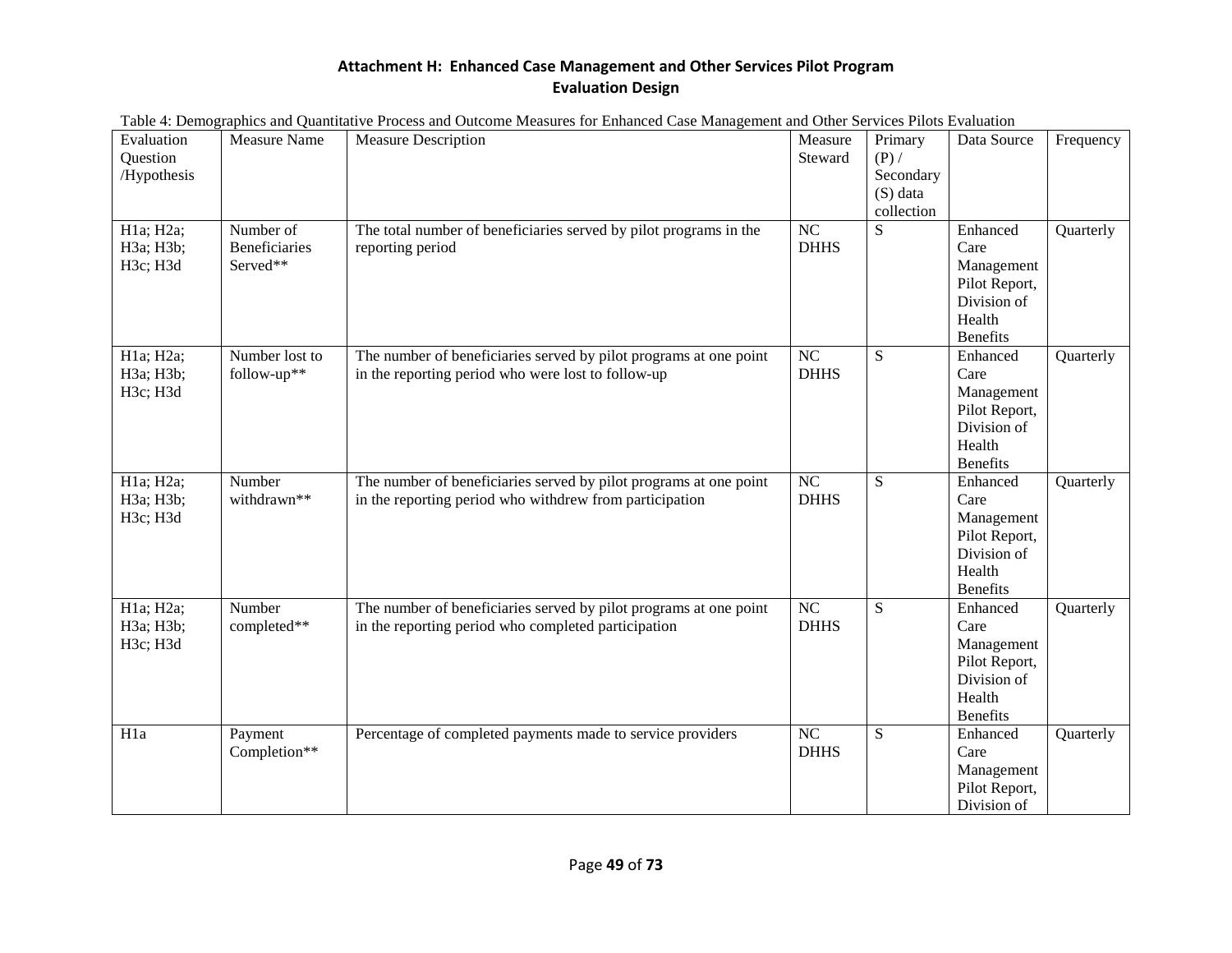|                                       |                                                                                    | I abie 4. Demographics and Quantitative Frocess and Outcome Measures for Emianced Case Management and Other Services Friots Evaluation                                                                                                                                              |                                |                                                             |                                                                                             |           |
|---------------------------------------|------------------------------------------------------------------------------------|-------------------------------------------------------------------------------------------------------------------------------------------------------------------------------------------------------------------------------------------------------------------------------------|--------------------------------|-------------------------------------------------------------|---------------------------------------------------------------------------------------------|-----------|
| Evaluation<br>Question<br>/Hypothesis | <b>Measure Name</b>                                                                | <b>Measure Description</b>                                                                                                                                                                                                                                                          | Measure<br>Steward             | Primary<br>$(P)$ /<br>Secondary<br>$(S)$ data<br>collection | Data Source                                                                                 | Frequency |
|                                       |                                                                                    |                                                                                                                                                                                                                                                                                     |                                |                                                             | Health<br><b>Benefits</b>                                                                   |           |
| H <sub>1</sub> a                      | Payment Lag<br>Time**                                                              | Time from receipt of service to payment completion                                                                                                                                                                                                                                  | $\overline{NC}$<br><b>DHHS</b> | S                                                           | Enhanced<br>Care<br>Management<br>Pilot Report,<br>Division of<br>Health<br><b>Benefits</b> | Quarterly |
| H <sub>6</sub> a                      | <b>Total Cost of</b><br>Care**                                                     | Total Medicaid spend per beneficiary per month                                                                                                                                                                                                                                      | $\overline{NC}$<br><b>DHHS</b> | S                                                           | Claims and<br>Encounter<br>Data,<br>Division of<br>Health<br><b>Benefits</b>                | Quarterly |
| H5a; H5b;<br>H5c; H5d                 | <b>Ambulatory Care</b><br>(AMB)                                                    | This measure summarizes utilization of ambulatory care in the<br>following categories: outpatient visits, ED visits. Results reported as<br>visits per 1,000 beneficiary months. Will also be reported by<br>clinical category (e.g. in those with asthma, diabetes mellitus, etc.) | $NCQA -$<br><b>HEDIS</b>       | ${\bf S}$                                                   | Claims and<br>Encounter<br>Data,<br>Division of<br>Health<br><b>Benefits</b>                | Quarterly |
| H5a; H5b;<br>H5c; H5d                 | Inpatient<br>Utilization-<br>General<br>Hospital/Acute<br>Care (IPU)<br>NQF#: 1598 | This measure summarizes utilization of acute inpatient care and<br>services in the following categories: total inpatient, maternity,<br>surgery, medicine.                                                                                                                          | $NCOA -$<br><b>HEDIS</b>       | ${\bf S}$                                                   | Claims and<br>Encounter<br>Data,<br>Division of<br>Health<br><b>Benefits</b>                | Quarterly |
| Demographic Variables                 |                                                                                    |                                                                                                                                                                                                                                                                                     |                                |                                                             |                                                                                             |           |
| Variable                              | Source                                                                             |                                                                                                                                                                                                                                                                                     |                                |                                                             |                                                                                             |           |
| Age                                   |                                                                                    | Member Eligibility File, Division of Health Benefits                                                                                                                                                                                                                                |                                |                                                             |                                                                                             |           |
| Gender                                |                                                                                    | Member Eligibility File, Division of Health Benefits                                                                                                                                                                                                                                |                                |                                                             |                                                                                             |           |
| Race/Ethnicity                        |                                                                                    | Member Eligibility File, Division of Health Benefits                                                                                                                                                                                                                                |                                |                                                             |                                                                                             |           |

|  | Table 4: Demographics and Quantitative Process and Outcome Measures for Enhanced Case Management and Other Services Pilots Evaluation |  |
|--|---------------------------------------------------------------------------------------------------------------------------------------|--|
|  |                                                                                                                                       |  |

Primary data collection indicates data that will be collected by the evaluation team specifically for the evaluation. Secondary data collection indicates data that will be collected as Medicaid claims or in the process of program operation by the PHPs and/or LPEs.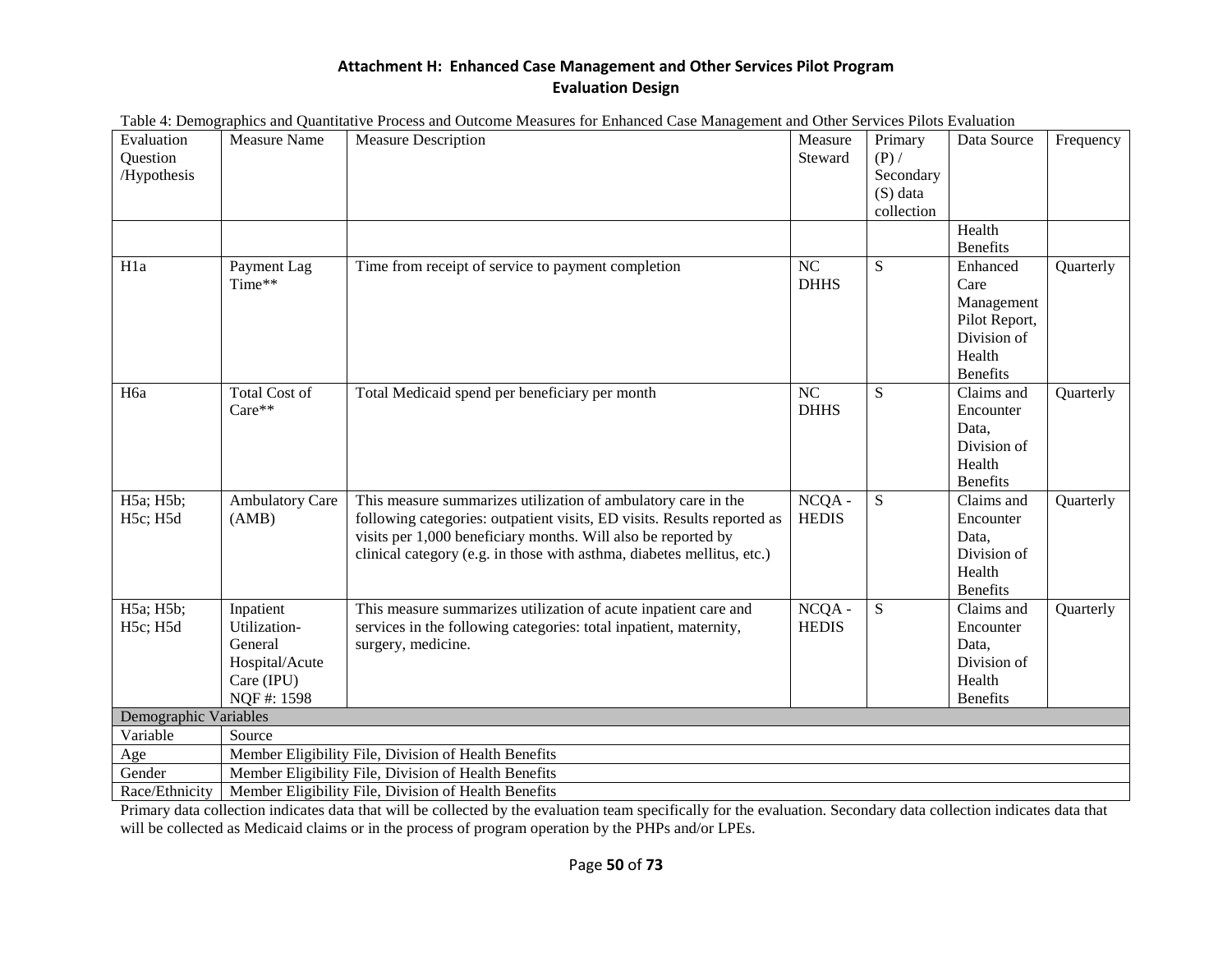| гаотел. Demozratmes and Ouantitative i rocess and Outcome measures for Emianced Case manazement and Outer bei vices i nots Evaluation |              |                            |         |            |             |           |  |  |  |
|---------------------------------------------------------------------------------------------------------------------------------------|--------------|----------------------------|---------|------------|-------------|-----------|--|--|--|
| Evaluation                                                                                                                            | Measure Name | <b>Measure Description</b> | Measure | Primarv    | Data Source | Frequency |  |  |  |
| <b>Ouestion</b>                                                                                                                       |              |                            | Steward | (P)        |             |           |  |  |  |
| /Hypothesis                                                                                                                           |              |                            |         | Secondary  |             |           |  |  |  |
|                                                                                                                                       |              |                            |         | (S) data   |             |           |  |  |  |
|                                                                                                                                       |              |                            |         | collection |             |           |  |  |  |

Table 4: Demographics and Quantitative Process and Outcome Measures for Enhanced Case Management and Other Services Pilots Evaluation

\* NC plans to collect these measures, but their ultimate inclusion in the evaluation will be pending data availability

\*\*Administrative and financial measures designed by the NC Department of Health and Human Services. Technical specifications currently under development.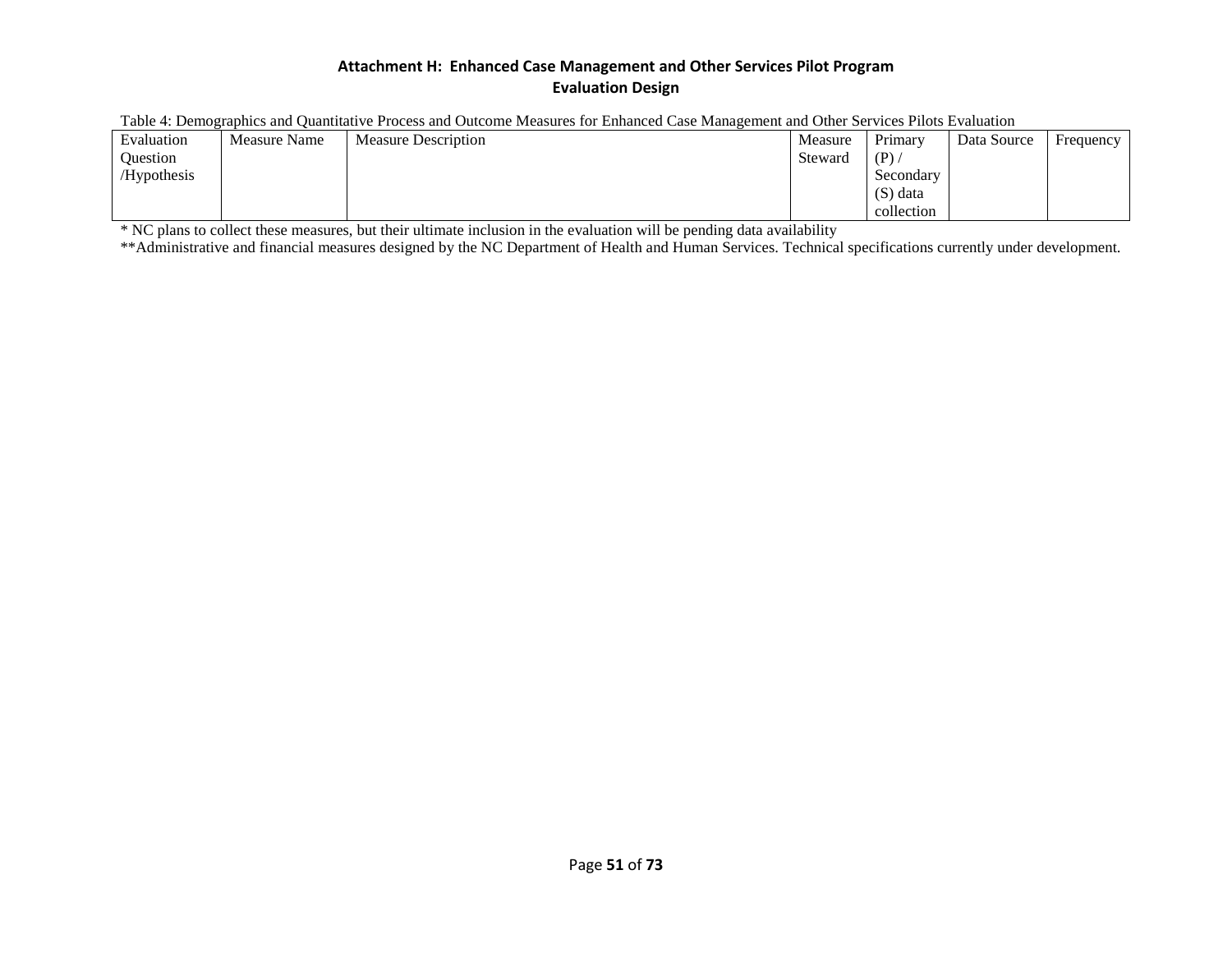| <b>Measure Name</b>                                                                                            | Mean/Median and Effect Size Used for Power Calculation<br><b>Test Used for Power</b><br>Calculation |                 | $N$ (total)<br>for $80%$<br>Power | Evaluation<br>Question |
|----------------------------------------------------------------------------------------------------------------|-----------------------------------------------------------------------------------------------------|-----------------|-----------------------------------|------------------------|
| <b>Comprehensive Diabetes</b><br>Care: HbA1c poor<br>control (>9.0%).<br>NQF#: 0059*                           | 47%, 5% absolute difference                                                                         | Chi-Squared     | 545                               | H <sub>4a</sub>        |
| <b>Controlling High Blood</b><br>Pressure<br>NQF#:0018*                                                        | 43%, 5% absolute difference                                                                         | Chi-Squared     | 784                               | H <sub>4a</sub>        |
| <b>Medication Management</b><br>for People with Asthma<br>(Medication Compliance<br>75% Rate only)<br>NQF#1799 | 27%, 10% absolute difference                                                                        | Chi-Squared     | 196                               | H <sub>5d</sub>        |
| <b>PROMIS Global Health</b><br>Assessment                                                                      | T-score 45; 5-point difference (HealthMeasures)                                                     | 2-sample t-test | 350                               | H4a; H4b;<br>H4c; H4d  |
| Health Related Quality of<br>Life                                                                              | 22 days, 1-day increase (CDC)                                                                       | 2-sample t-test | 504                               | H4a; H4b;<br>H4c; H4d  |
| <b>Life Skills Progression</b>                                                                                 | 4, 1-point increase                                                                                 | 2-sample t-test | 200                               | H4c; H4d               |
| Postpartum Care<br>NQF#: 1517                                                                                  | 60%, 5% absolute difference                                                                         | Chi-Squared     | 242                               | H5b                    |
| <b>Adolescent Well-Care</b><br>Visit<br>$NQF#$ :                                                               | 45%, 5% absolute difference                                                                         | Chi-Squared     | 649                               | H <sub>5d</sub>        |
| Visits in the First 15<br>Months of Life<br>NQF#: 1392                                                         | 59%, 5% absolute difference                                                                         | Chi-Squared     | 593                               | H5c; H5d               |
| Well-Child Visits in the<br>Third, Fourth, Fifth, and<br>Sixth Years of Life<br>NQF#: 1516                     | 67%, 5% absolute difference                                                                         | Chi-Squared     | 712                               | H <sub>5d</sub>        |
| Children and<br>Adolescents' Access to<br>Primary Care<br>Practitioners                                        | 85%, 5% absolute difference                                                                         | Chi-Squared     | 307                               | H5c; H5d               |
| Live Births Weighing<br>Less than 2,500 Grams<br>NQF#: 1382                                                    | 9%, 3% absolute difference                                                                          | Chi-Squared     | 545                               | H <sub>4c</sub>        |

Table 5: Power Calculations for Enhanced Case Management and Other Services Pilots Evaluation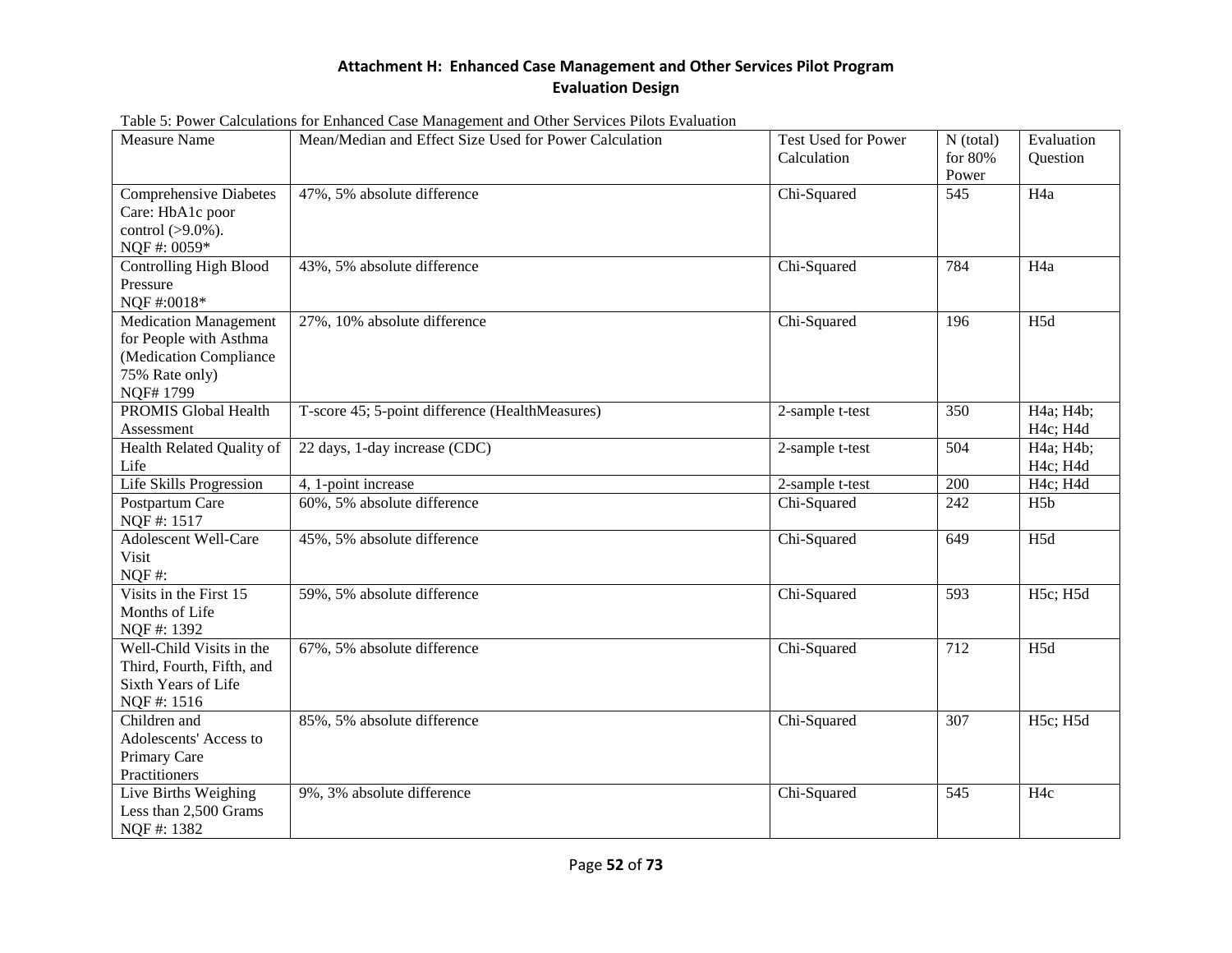| Measure Name                  | Mean/Median and Effect Size Used for Power Calculation                                                                                           | Test Used for Power | $N$ (total)                             | Evaluation            |
|-------------------------------|--------------------------------------------------------------------------------------------------------------------------------------------------|---------------------|-----------------------------------------|-----------------------|
|                               |                                                                                                                                                  | Calculation         | for 80%                                 | Question              |
|                               |                                                                                                                                                  |                     | Power                                   |                       |
| <b>Adverse Utilization</b>    | ED Visits: Mean .31 per year, .05 absolute difference (MEPS)<br>Inpatient Hospitalizations: Mean .12 per year, .05 absolute difference<br>(MEPS) | T-test              | <b>ED</b> Visits:<br>3716<br>Inpatient: | H5a; H5b;<br>H5c: H5d |
|                               |                                                                                                                                                  |                     | 3204                                    |                       |
| Total Expenditures on<br>Care | \$446 per member per month, \$30 per member per month difference<br>$(KFF)^a$                                                                    | T-test              | 19624                                   | H <sub>6a</sub>       |

Table 5: Power Calculations for Enhanced Case Management and Other Services Pilots Evaluation

All tests assume two-sided significance levels of 0.05

Calculations performed with R package 'pwr' R version 3.4.226

Source of data in parentheses if author calculations or otherwise from Adult or Child Medicaid Quality Measures:

<https://www.medicaid.gov/medicaid/quality-of-care/downloads/performance-measurement/2018-child-chart-pack.pdf>

<https://www.medicaid.gov/medicaid/quality-of-care/downloads/performance-measurement/2018-adult-chart-pack.pdf>

<sup>a</sup> this assumes a standard deviation of \$750/month. Data from KFF = https://www.kff.org/medicaid/state-indicator/medicaid-spending-perenrollee/?currentTimeframe=0&sortModel=%7B%22colId%22:%22Location%22,%22sort%22:%22asc%22%7D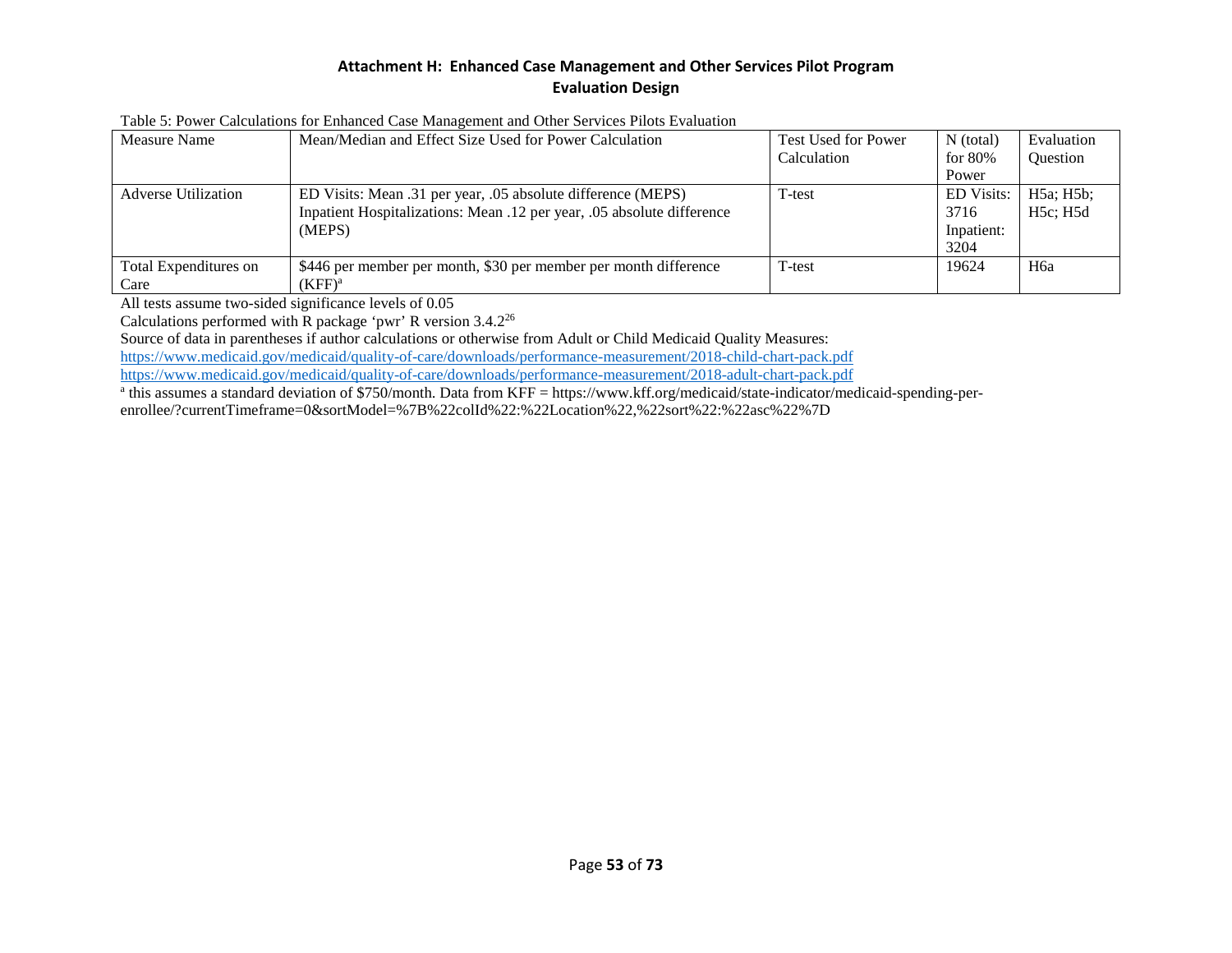## *Data Sources*

The evaluation of the Enhanced Case Management and Other Services Pilots will utilize a range of data sources, emphasizing existing and timely data. The proposed approach is designed to maximize use of existing data sources, limiting creation of new data to circumstances in which no other "real time" or "near real time" information can be gathered. The following key data sources will be required: Medicaid claims and encounter data including actual payment amounts and procedure codes, individual identifiers of periods of pilot enrollment and PHP affiliation, health outcomes from birth certificates linked to Medicaid enrollees (mother and child), assessment item results from all assessments given to Medicaid enrollees, including primary data collection for the purposes of evaluation, and services delivered to all pilot participants, which will be provide to North Carolina Medicaid via a dedicated Enhanced Care Management Pilot Report from the PHPs and LPEs. These and additional specific sources of data are detailed in the measures tables (**Table 4**). The primary method of linking data across data sources will be the Medicaid ID, which is unique to each participant. Data will be cleaned by experienced data analysts within the evaluation team. Data will also be validated as part of the cleaning process. Data submissions with substantial missing or out of expected range values will be validated with the submitting organization, and corrective action plans will be made in the case of repeated issues with data provision. While most data will be collected in the course of pilot operations, there will be primary data collection needed for some outcomes. The two types of primary data needed are quantitative data, to be obtained from surveys, and qualitative data. For the quantitative data, we plan to use primary data collection to capture patient reported outcomes and information on the experience of care.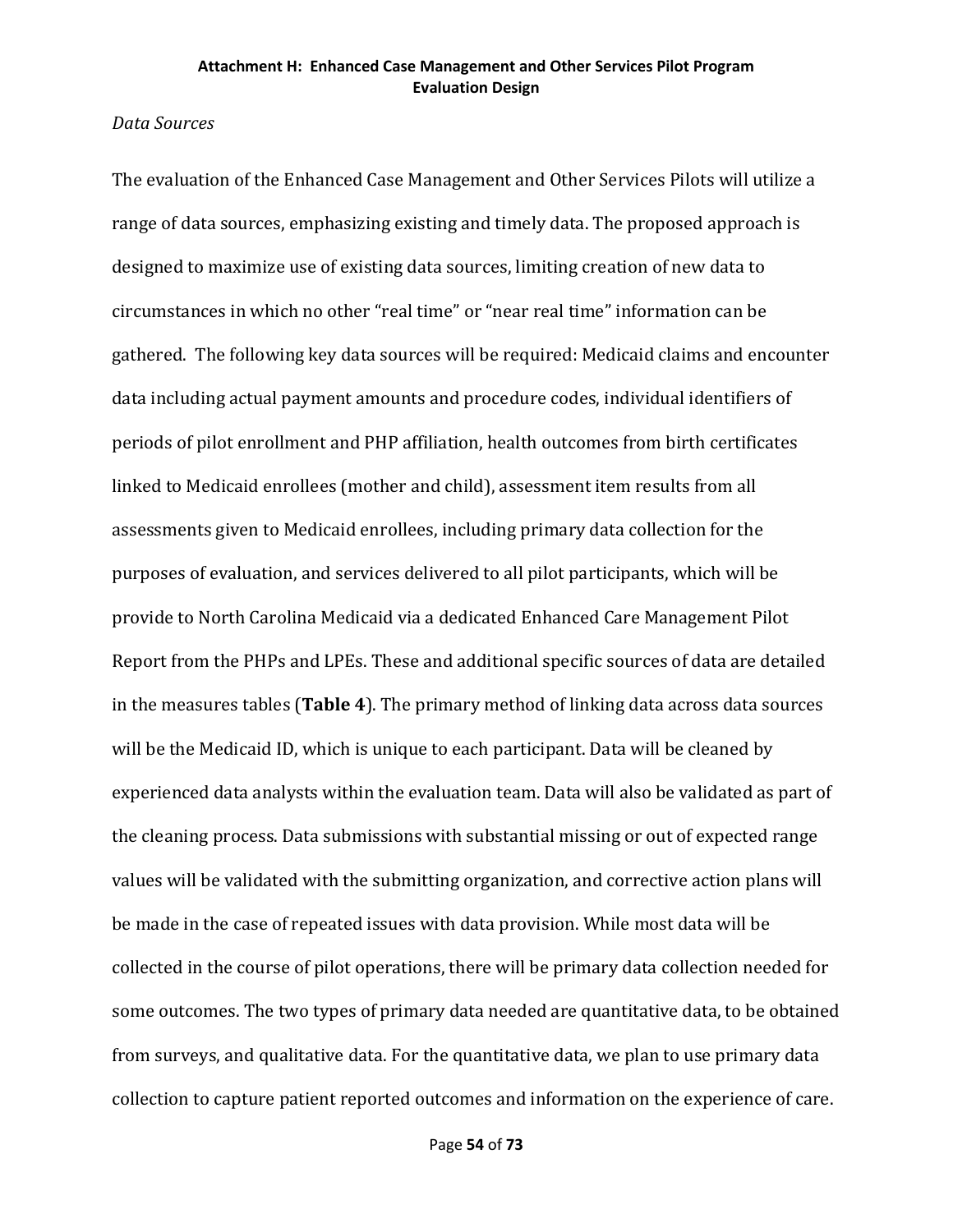For each sub-population being analyzed, we will undertake stratified random sampling and use response weights in our analysis to ensure representativeness of the survey sample. Based on pilot enrollment numbers, we will survey sufficient participants to ensure a margin of error of  $+/-3$  % or less. Surveys will be conducted over the telephone by trained interviewers. Participants will be informed of the surveying at pilot enrollment, and because of ongoing contact between pilot participants and case managers, who can introduce the importance of the surveys to the participants, we anticipate sufficient enrollment in survey data collection. During the rapid cycle assessment, these data will be captured at pilot enrollment, at 3 months of enrollment, and at 6 months of enrollment. For the interim evaluation, all data collected up to that point will be used. During the summative evaluation, these data will be captured at pilot enrollment, at 3 months of enrollment, at 6 months of enrollment, and at 12 months of enrollment. If an individual discontinues pilot participation, either at their preference or because they are no longer a Medicaid beneficiary, we will attempt to conduct an exit interview around the time of discontinuation, and this will replace any remaining scheduled data collection. We currently plan to collect information using the PROMIS set of health indicators, which have versions that are validated for adults, children age 13 and older, and for parents or guardians to report regarding younger children who cannot be asked themselves. We will also use the CDC's "Measuring Healthy Days" health-related quality of life measure. However, because of the novelty of these programs, we plan to pilot-test these instruments for feasibility and to assure they are capturing relevant dimensions of participant experience. If changes are made on the basis of this piloting, we will submit these changes,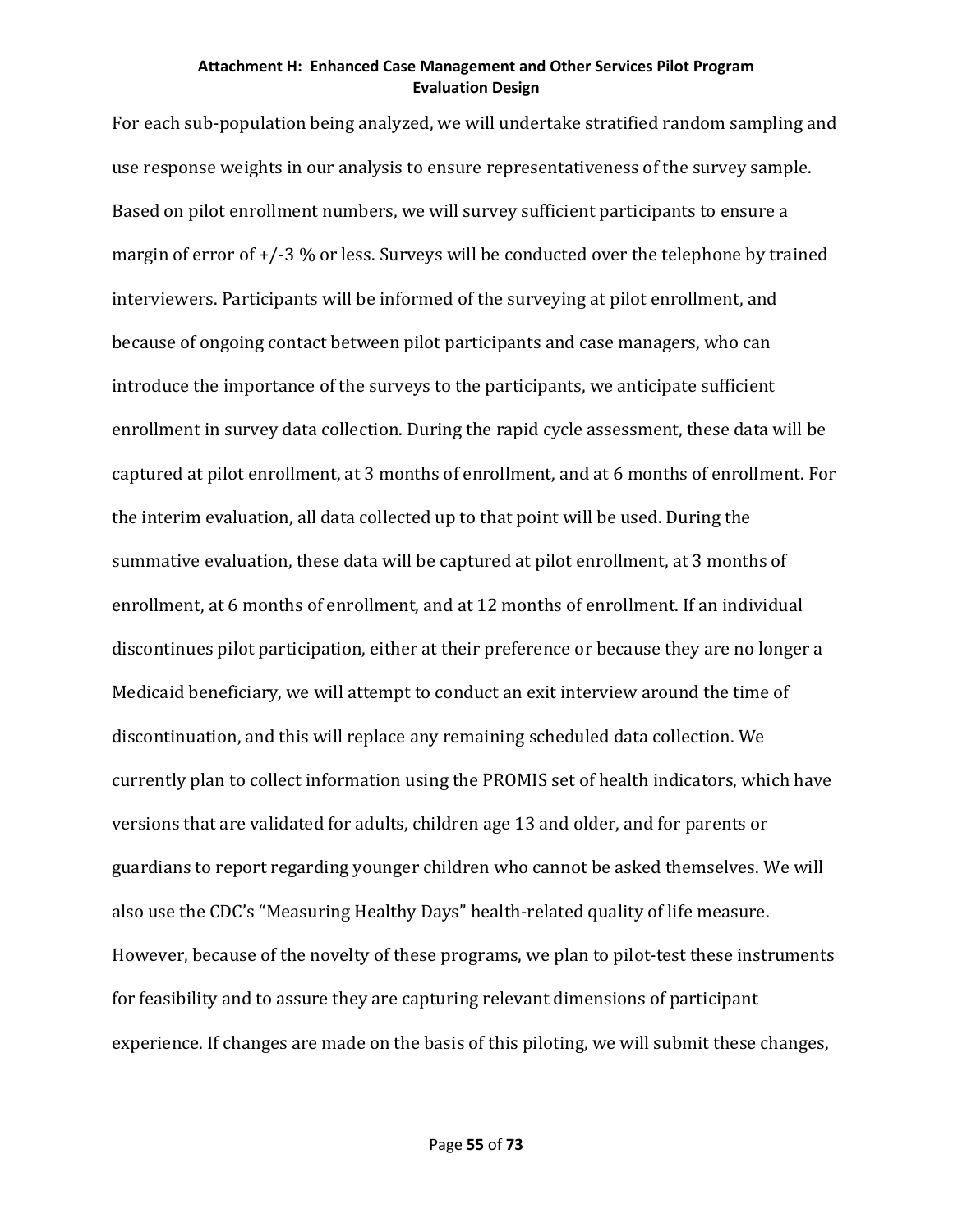including new survey instruments, for CMS approval prior to implementation. Plans for

qualitative data collection are detailed within the *Analytic Methods* section.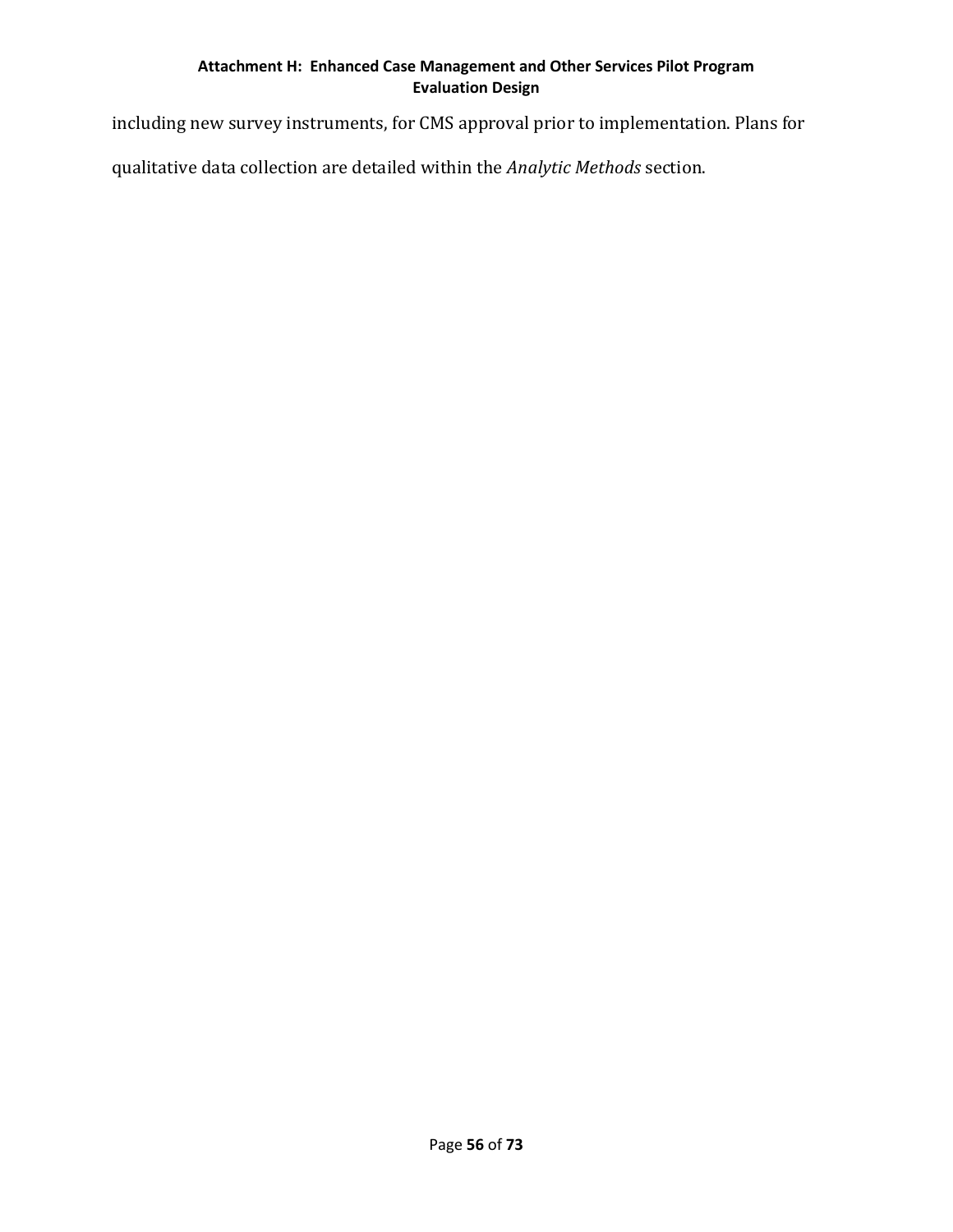## *Analytic Methods*

Given the complexity of the pilots, a mixed method approach will be used to evaluate all aspects of the Enhanced Case Management and Other Services Pilots. Below we detail methods used in different aspects of the evaluation, linked to specific evaluation questions and hypotheses.

## Hypotheses 1 and 2

To test Hypothesis 1, we will examine the dates of service delivery and the capacity for service delivery the LPE builds in its HSO network. For Hypothesis 2 we will be comparing results from the pilot programs to results of the screening initiative undertaken by PHPs in other parts of the state. We will make both unadjusted comparisons (for example, using chi-squared tests) and adjusted comparisons using regression analysis. The adjusted comparisons will help isolate the effect of the pilots by accounting for demographic, clinical, and healthcare utilization differences in different areas of the state. For the regression models, we will test the distributional assumptions of the model in the data prior to conducting hypothesis testing analyses and select distributions for which the observed data meet the requisite assumptions.

## Hypotheses 3-6: Interrupted Time Series Analysis

To quickly analyze whether pilot interventions are demonstrating expected effects, we will use an interrupted time series approach<sup>27</sup> for quantitative analysis in the rapid cycle assessment and interim evaluation. In this approach, comparisons are made before and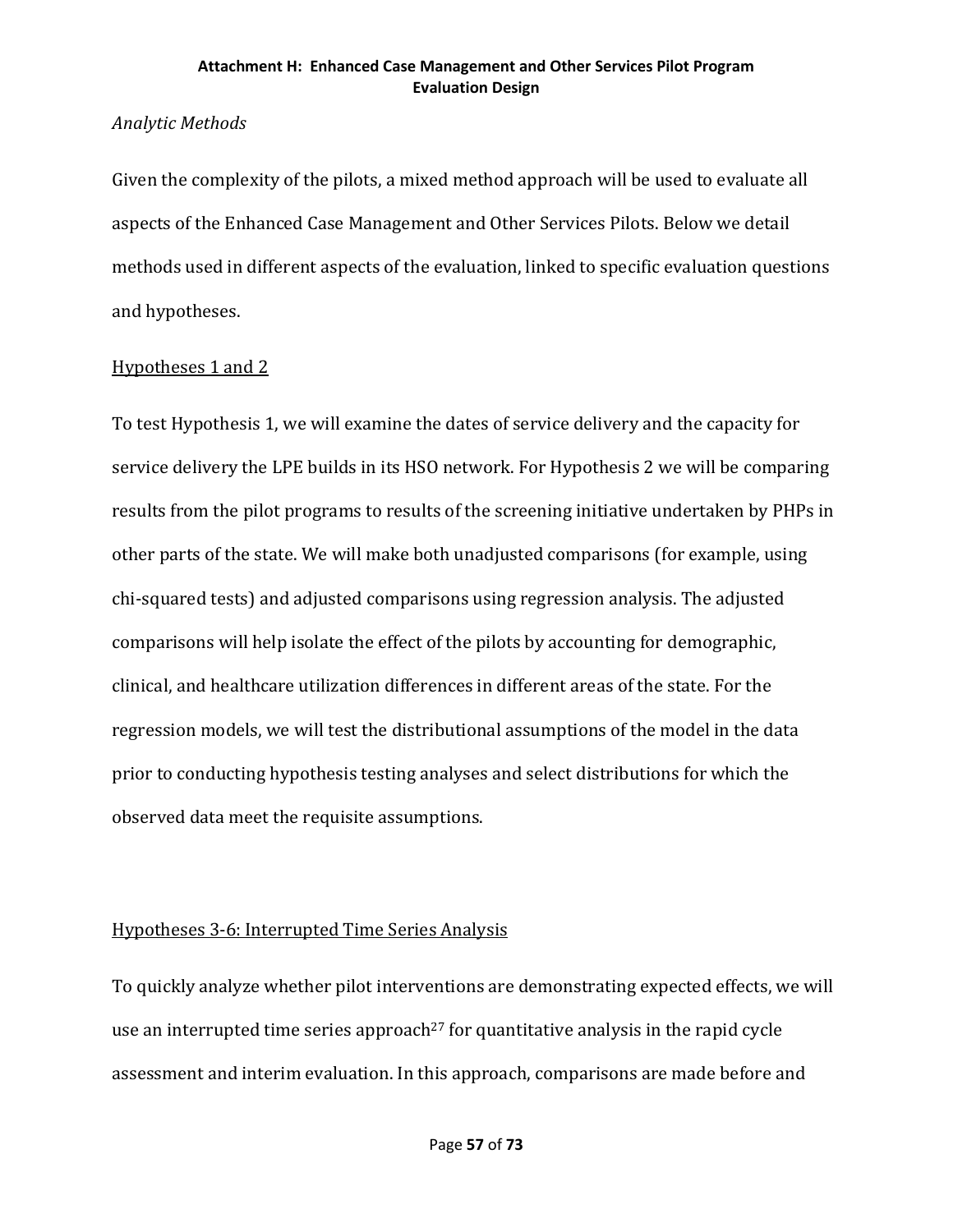after the establishment of, or a change to, an intervention. During the rapid cycle assessment phase of the evaluation, program changes are expected to occur quickly, rendering it impractical to create an external comparison group. The quasi-experimental interrupted time series design is ideally suited to these situations as each change in the intervention can be modelled as new interruption point, allowing us to use the entirety of the accumulated data in analysis, which enhances the power to detect change. For some outcomes, there may only be one assessment prior to the intervention (for example, when analyzing social risk factors), but for others, there may be multiple events (for example, an emergency department visit 4 months, 2 months, and 1 month prior to the intervention, and 6 months after). The interrupted time series approach provides the flexibility to analyze both scenarios. For analyses, events will be converted into 'event-time' format denoting the number, including 0, of outcome events and in a given time period in relation to the intervention start date (either before or after). Further, individual-level regression models will be used to adjust for fixed-effects factors (for example: age, gender, race/ethnicity, health and social risk factors) in order to increase power and account for potential confounding factors. We will examine the data to determine whether the assumptions needed for interrupted time series analyses are met (for example, autocorrelation or seasonality issues) and make adjustments for these if needed. For the regression models, we will test the distributional assumptions of the model in the data prior to conducting hypothesis testing analyses and select distributions for which the observed data meet the requisite assumptions.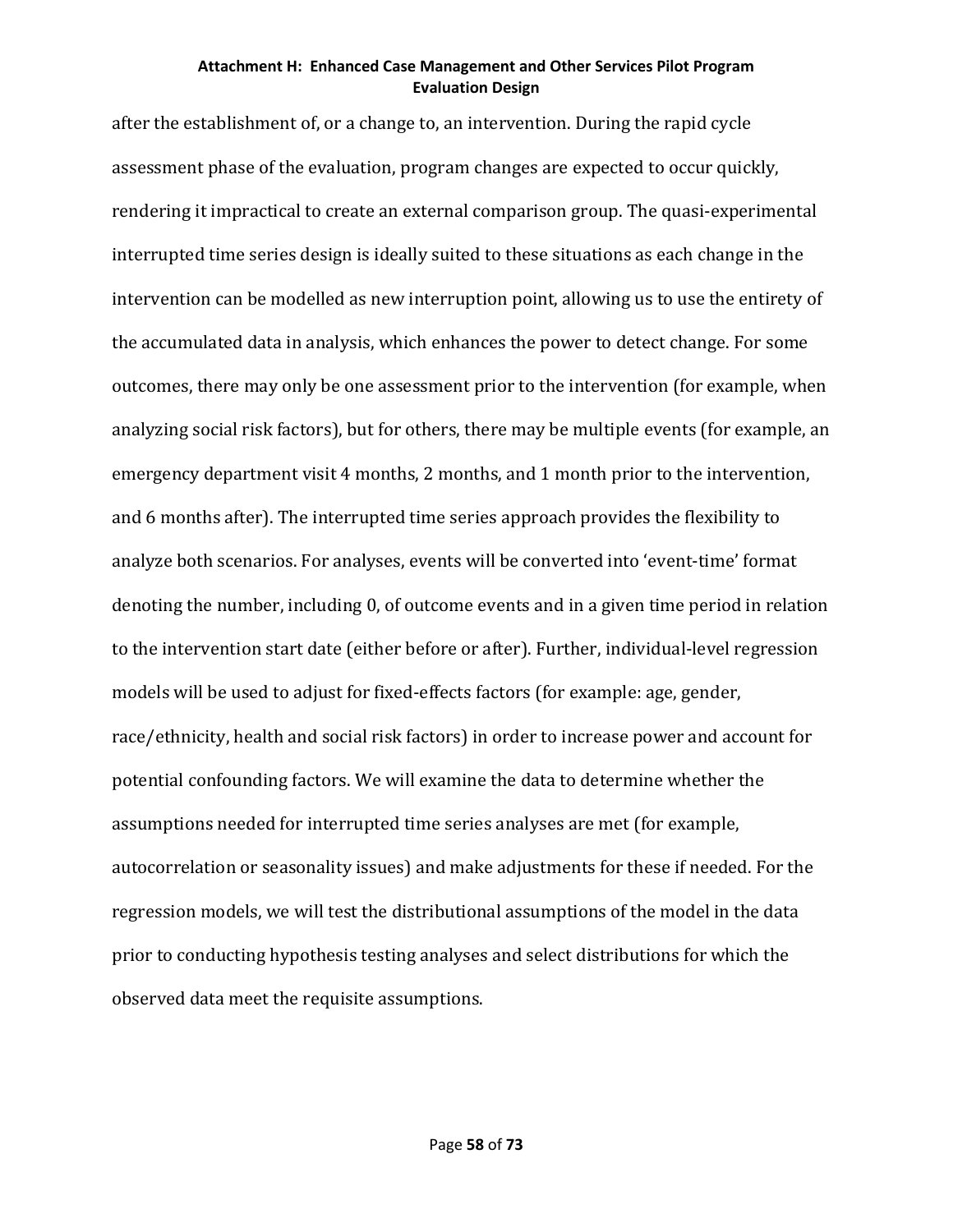## Hypotheses 3-5: Qualitative Analysis

Qualitative analyses will rely on primary data. A table summarizing the data collection for this is presented as **Table 6**, below. Participants will be selected using purposeful sampling. This means that the sampling strategy will explicitly select individuals based on characteristics of a population and the evaluation questions to yield information rich cases with the diversity of viewpoints. Categories and dimensions may include, but are not limited to, age, gender, race/ethnicity, education, employment, comorbidity, social risk factors, and areas of residence. The goal with this approach is to collect data that covers the breadth of experiences and expertise pilot participants possess. Data will be collected using a combination of qualitative research methods, as different methods are best suited in different circumstances. For example, when discussing possibly stigmatizing topics, individual interviews may promote more open dialogue than focus group discussions. When social context, group norms or values is important, (for example, regarding an eligibility determination process), focus group discussions with a larger number of participants may offer areas of synergy and differences on ideas and perspectives. The goal with the qualitative data collection will be to achieve thematic saturation regarding the given topics, and thus sample size will be adjusted in order to achieve this. For analysis, transcripts of interviews and focus groups will be transcribed verbatim and imported into ATLAS.ti 7.5.18, a qualitative software program to facilitate analysis. Codebooks will be created to analyze data with codes drawn from both the interview and discussion guides and from participants' words. We will use an iterative approach to identify and group emergent themes. Any disagreements will be resolved by discussion and consensus.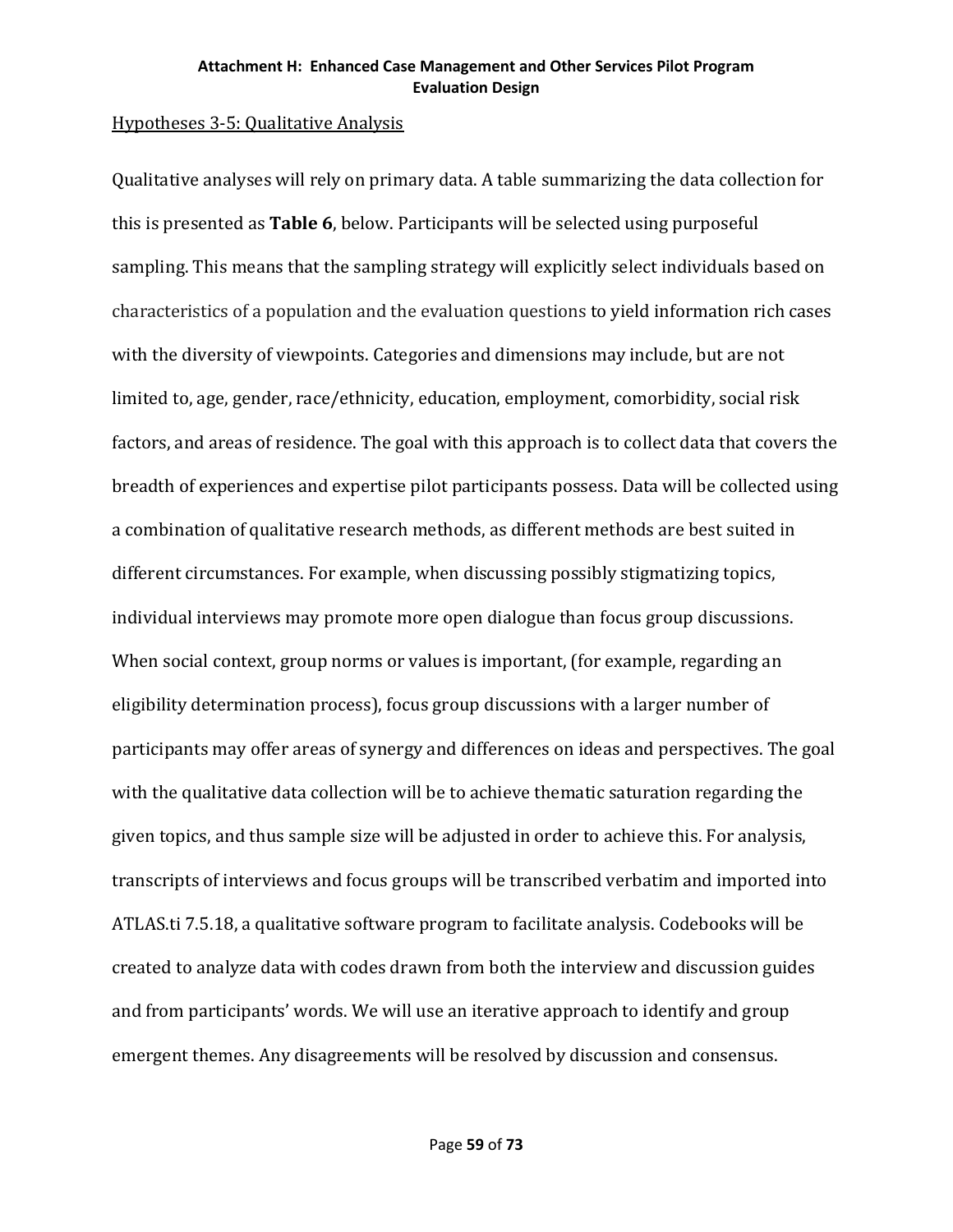| <b>Table 6: Qualitative Data Collection Planning</b>       |                   |                                                                                                                                                                                                                                                                                                                                                                                                                                                                |                                                   |                                                                                                                                                                                                                              |                 |  |  |  |  |
|------------------------------------------------------------|-------------------|----------------------------------------------------------------------------------------------------------------------------------------------------------------------------------------------------------------------------------------------------------------------------------------------------------------------------------------------------------------------------------------------------------------------------------------------------------------|---------------------------------------------------|------------------------------------------------------------------------------------------------------------------------------------------------------------------------------------------------------------------------------|-----------------|--|--|--|--|
| <b>Stakeholders</b>                                        | <b>Hypothesis</b> | <b>Evaluation Questions</b>                                                                                                                                                                                                                                                                                                                                                                                                                                    | <b>Data</b><br><b>Collection</b><br><b>Method</b> | Sample                                                                                                                                                                                                                       | <b>Timeline</b> |  |  |  |  |
| Qualifying adults<br>(age $\geq$ 22 years)                 | 3, 4              | Do Pilot services improve social<br>risk factors in qualifying adults<br>(age $\geq$ 22 years)?<br>Do Pilot services improve health<br>outcomes, including patient-<br>reported outcomes (PRO),<br>experience of care, and quality<br>of care metrics, in adults (age $\ge$<br>22 years) with qualifying health<br>and social risk factors?                                                                                                                    | Focus<br>group<br>discussions                     | Two focus<br>groups<br>annually with<br>up to 14<br>qualifying<br>adults (age $\geq$<br>22 years)<br>representing<br>each Service<br><b>Tier</b><br>Each focus<br>group with<br>approximately<br>7 participants<br>per group | Years 2-<br>5   |  |  |  |  |
| Qualifying pregnant<br>women                               | 3, 4              | Do Pilot services improve social<br>risk factors in qualifying<br>pregnant women?<br>Do Pilot services improve health<br>outcomes, including patient-<br>reported outcomes (PRO),<br>experience of care, and quality<br>of care metrics, in pregnant<br>women with qualifying health<br>and social risk factors?                                                                                                                                               | Focus<br>group<br>discussions                     | Two focus<br>groups<br>annually with<br>up to 14<br>qualifying<br>pregnant<br>women<br>representing<br>each Service<br><b>Tier</b><br>Each focus<br>group with<br>approximately<br>7 participants<br>per group               | Years 2-<br>5   |  |  |  |  |
| Qualifying parents of<br>young children (age<br>0-3 years) | 3,4               | Do Pilot services improve health<br>outcomes, including patient-<br>reported outcomes (PRO),<br>experience of care, and quality<br>of care metrics, in pregnant<br>women with qualifying health<br>and social risk factors?<br>Do Pilot services improve health<br>outcomes, including PRO for<br>parents and as reported by<br>proxy, and quality of care<br>metrics, in young children (age<br>0-3 years) with qualifying health<br>and social risk factors? | Individual<br>interviews                          | Up to five<br>interviews<br>annually with<br>qualifying<br>parents of<br>young<br>children (age<br>0-3 years)<br>representing<br>each Service<br>Tier                                                                        | Years 2-<br>5   |  |  |  |  |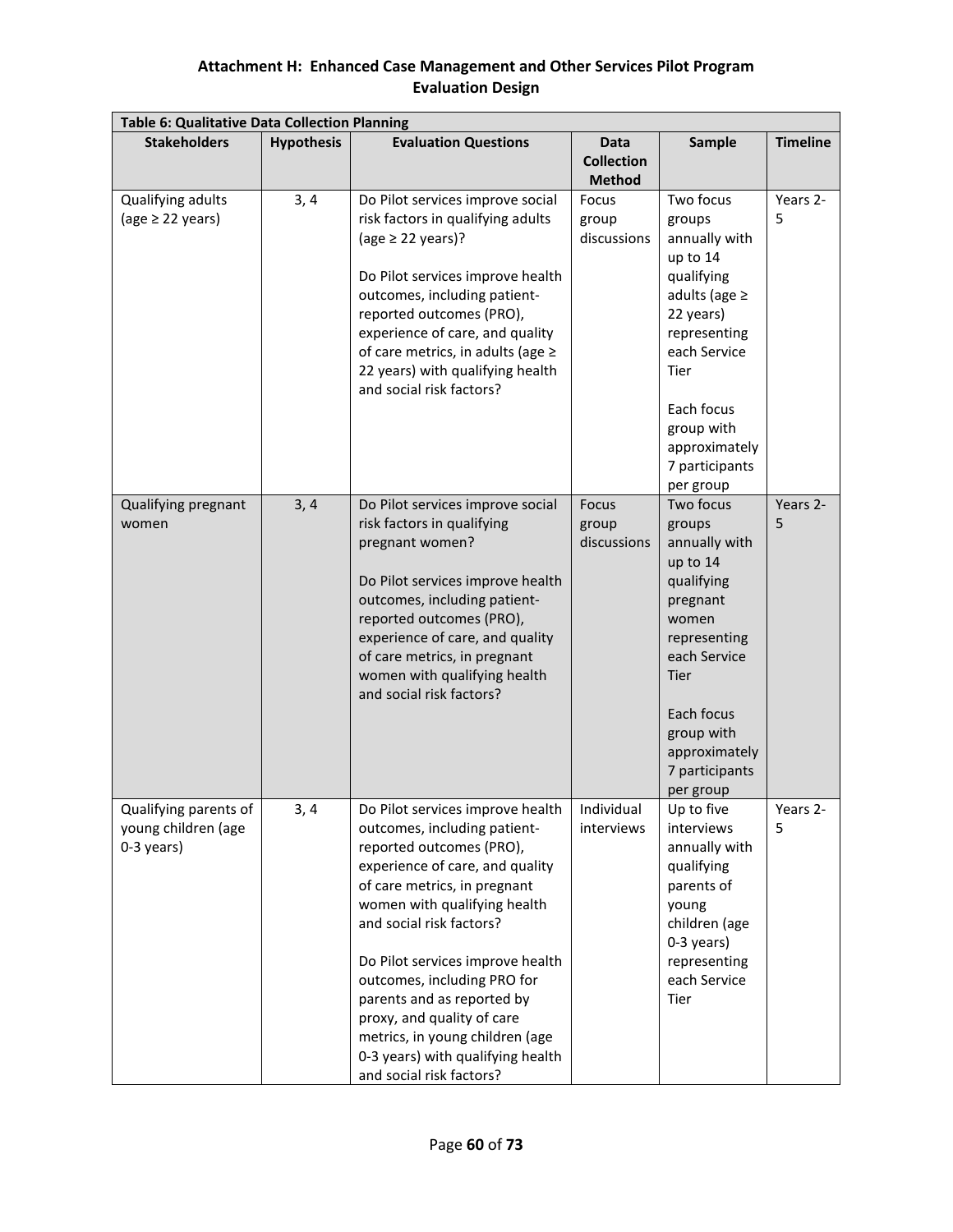| <b>Table 6: Qualitative Data Collection Planning</b>                |                   |                                                                                                                                                                                                                                                                                                                                                                                                                                                                                                                                                                                                                                                                       |                                                   |                                                                                                                                                                                                                                                         |                 |  |  |  |  |  |  |
|---------------------------------------------------------------------|-------------------|-----------------------------------------------------------------------------------------------------------------------------------------------------------------------------------------------------------------------------------------------------------------------------------------------------------------------------------------------------------------------------------------------------------------------------------------------------------------------------------------------------------------------------------------------------------------------------------------------------------------------------------------------------------------------|---------------------------------------------------|---------------------------------------------------------------------------------------------------------------------------------------------------------------------------------------------------------------------------------------------------------|-----------------|--|--|--|--|--|--|
| <b>Stakeholders</b>                                                 | <b>Hypothesis</b> | <b>Evaluation Questions</b>                                                                                                                                                                                                                                                                                                                                                                                                                                                                                                                                                                                                                                           | <b>Data</b><br><b>Collection</b><br><b>Method</b> | Sample                                                                                                                                                                                                                                                  | <b>Timeline</b> |  |  |  |  |  |  |
| Qualifying parents of<br>children/adolescents<br>(age 0-21 years)?  | 3, 4              | Do Pilot services improve social<br>risk factors in qualifying young<br>children (age 0-3 years)?<br>Do Pilot services improve health<br>outcomes, including patient-<br>reported outcomes (PRO),<br>experience of care, and quality<br>of care metrics in<br>children/adolescents (age 0-21<br>years) with qualifying health<br>and social risk factors?                                                                                                                                                                                                                                                                                                             | Individual<br>interviews                          | Up to five<br>interviews<br>annually<br>with<br>qualifying<br>parents of<br>children/<br>adolescents<br>(age 0-21<br>years)<br>representing<br>each Service<br><b>Tier</b>                                                                              | Years 2-<br>5   |  |  |  |  |  |  |
| Key service<br>providers in<br>organizations<br>delivering services | 5                 | Do Pilot services improve social<br>risk factors in qualifying<br>children/adolescents (age 0-21<br>years)?<br>Do Pilot services improve<br>healthcare utilization, including<br>increasing prenatal and<br>postnatal care, in pregnant<br>women with qualifying health                                                                                                                                                                                                                                                                                                                                                                                               | Individual<br>Interviews                          | Up to ten<br>interviews<br>annually<br>2-3 interviews<br>with key<br>individuals in<br>3-4 different<br>organizations<br>delivering                                                                                                                     | Years 2-<br>5   |  |  |  |  |  |  |
|                                                                     |                   | and social risk factors?<br>Do Pilot services improve<br>healthcare utilization, including<br>increasing primary care and<br>preventive services/wellness<br>utilization, and decreasing<br>emergency department visits<br>and hospitalizations, in young<br>children (age 0-3 years) with<br>qualifying health and social risk<br>factors?<br>Do Pilot services improve<br>healthcare utilization, including<br>increasing primary care and<br>preventive services/wellness<br>utilization, and decreasing<br>emergency department visits<br>and hospitalizations, in<br>children/adolescents (age 0-21<br>years) with qualifying health<br>and social risk factors? | Focus<br>group<br>discussions                     | services<br>Three focus<br>groups<br>annually with<br>key<br>organizations<br>delivering<br>services for<br>"high<br>effective"<br>pilots<br>Each focus<br>group with<br>approximately<br>7 participants<br>per group (3 X<br>$7 = 21$<br>participants) | Years 5-<br>7   |  |  |  |  |  |  |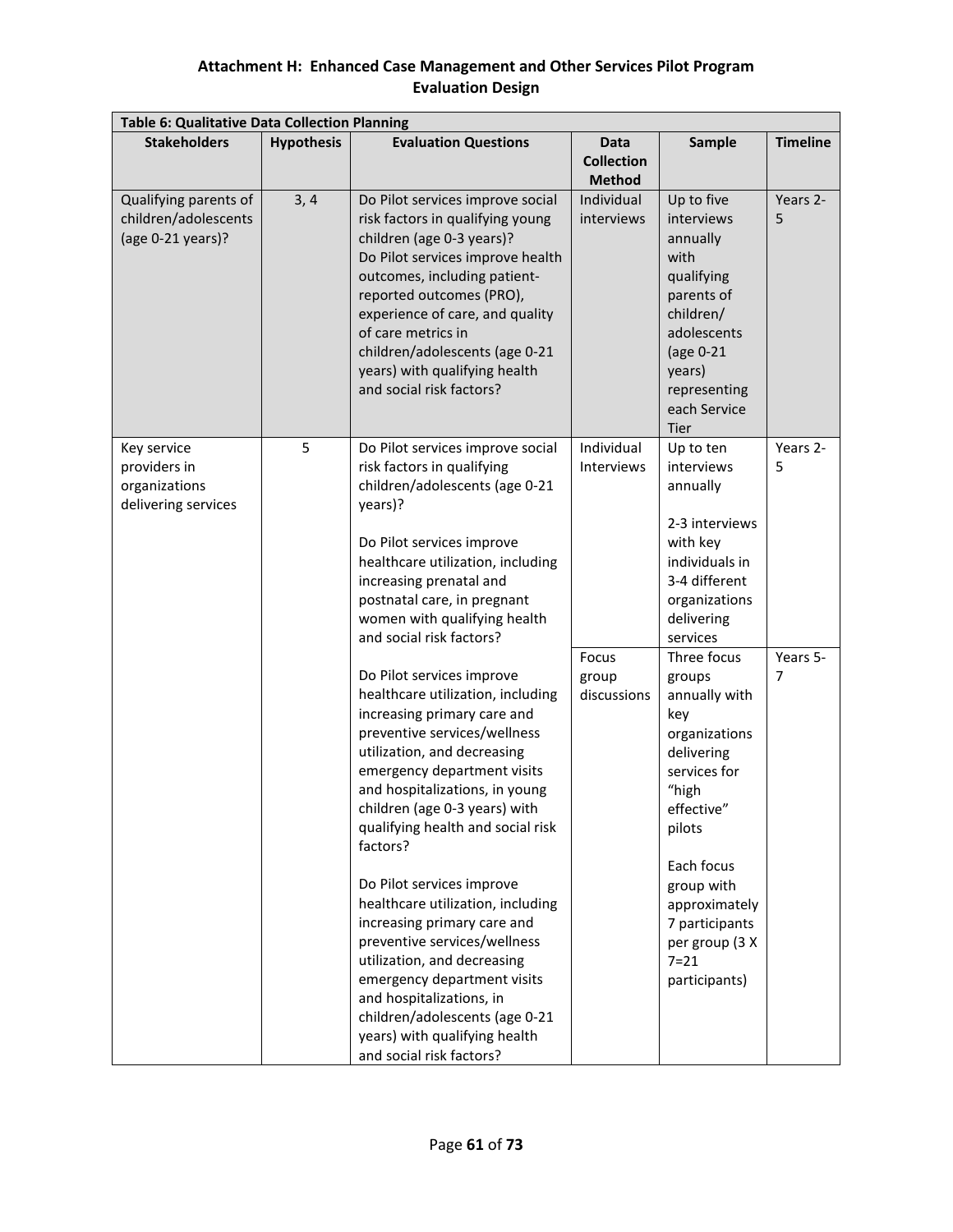## Hypotheses 3-6: SMART Design

To determine whether Tier 2 and Tier 3 pilot services had their intended effect, a key method of analysis will be drawing comparisons between individuals who were and were not randomized to receive the services. Owing to the randomized nature of the design, unadjusted analyses will give unbiased estimates of intervention effects. However, to increase power and precision, we will conduct adjusted analyses using regression models. The control group in the SMART evaluation (individuals who were eligible for but did not receive services from a given Tier) will allow us to isolate the effect of the intervention programs. Analyses will be conducted using the intention-to-treat principle. To investigate whether differential loss to follow-up (censoring) could have affected the results, we will conduct sensitivity analysis that account for censoring using the inverse probability of censoring weighting approach. For the regression models, we will test the distributional assumptions of the model in the data prior to conducting hypothesis testing analyses and select distributions for which the observed data meet the requisite assumptions. Where applicable, regression models will account for repeated measurements within individuals. These methods will be applied to all outcomes associated with the randomized evaluation listed in Table 4.

### Hypotheses 3-6: Difference-in-Difference Comparison

In order to compare Tier 1 services to receipt of 'standard' demonstration services, we will use a difference-in-difference evaluation, as all pilot participants will receive Tier 1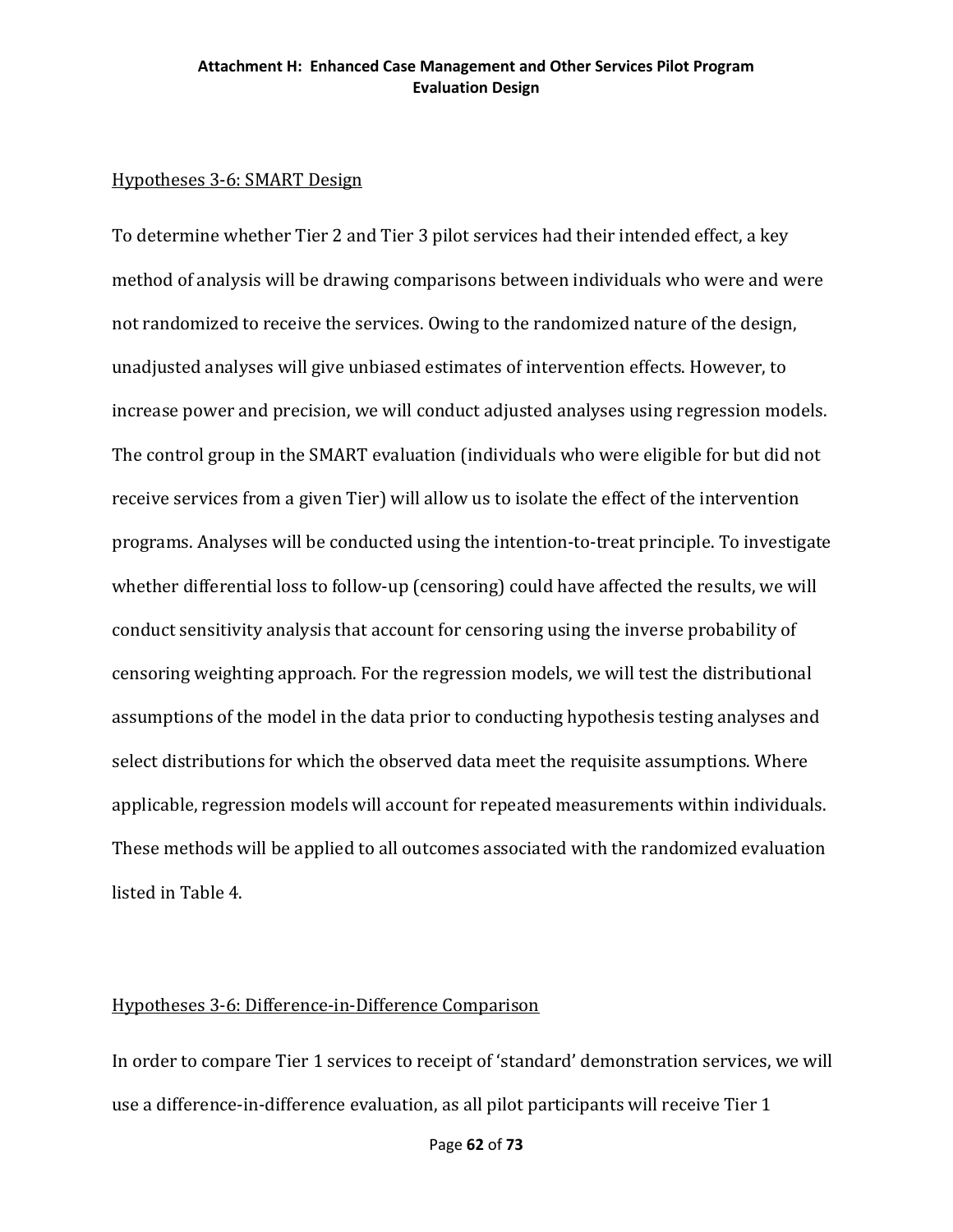services and thus there is no 'internal' comparison group. Instead, to isolate the effect of the intervention, we will use individuals in other parts of the states, where pilots are not active, to serve as the comparison group. This will enable us to determine the incremental effect, if any, of the pilots over and above the other initiatives happening state-wide. We will select individuals who would have been eligible for the pilots, on the basis of health and social risk factors, had they lived in an area with pilot programs. From this set of individuals, we will use a high-dimensional propensity score approach<sup>28–30</sup>, where the propensity score to be estimated is the probability of participating in the pilot programs conditional on data captured in claims and the social risk assessment all plans will administer to their beneficiaries. We will then additionally adjust for pre-intervention measurements of the outcome (for example, emergency department visits in the year prior to the intervention when analyzing the outcome of emergency department visits), and also area-level indicators of healthcare use (for example, emergency department visits per 1000 Medicaid beneficiaries in the region) and socioeconomic characteristics (from U.S. Census data sources such as the American Community Survey). We will further consider demographic and clinical differences in those who and do not participate in the pilots (differential selection) and issues of length of participation and loss of beneficiary status (churn). We will also conduct analyses of the level and trends in outcomes prior to the implementation of the Pilots, and, if differences are observed in outcomes trends, we will additionally using weighting techniques in order to create a comparison group that is as similar as possible to the pilot intervention group outcomes, in the absence of the pilots. We will analyze the same outcomes as in the SMART evaluation above (listed in Table 4). The high-dimensional propensity score28 adjusted difference-in-difference analysis will use regression models for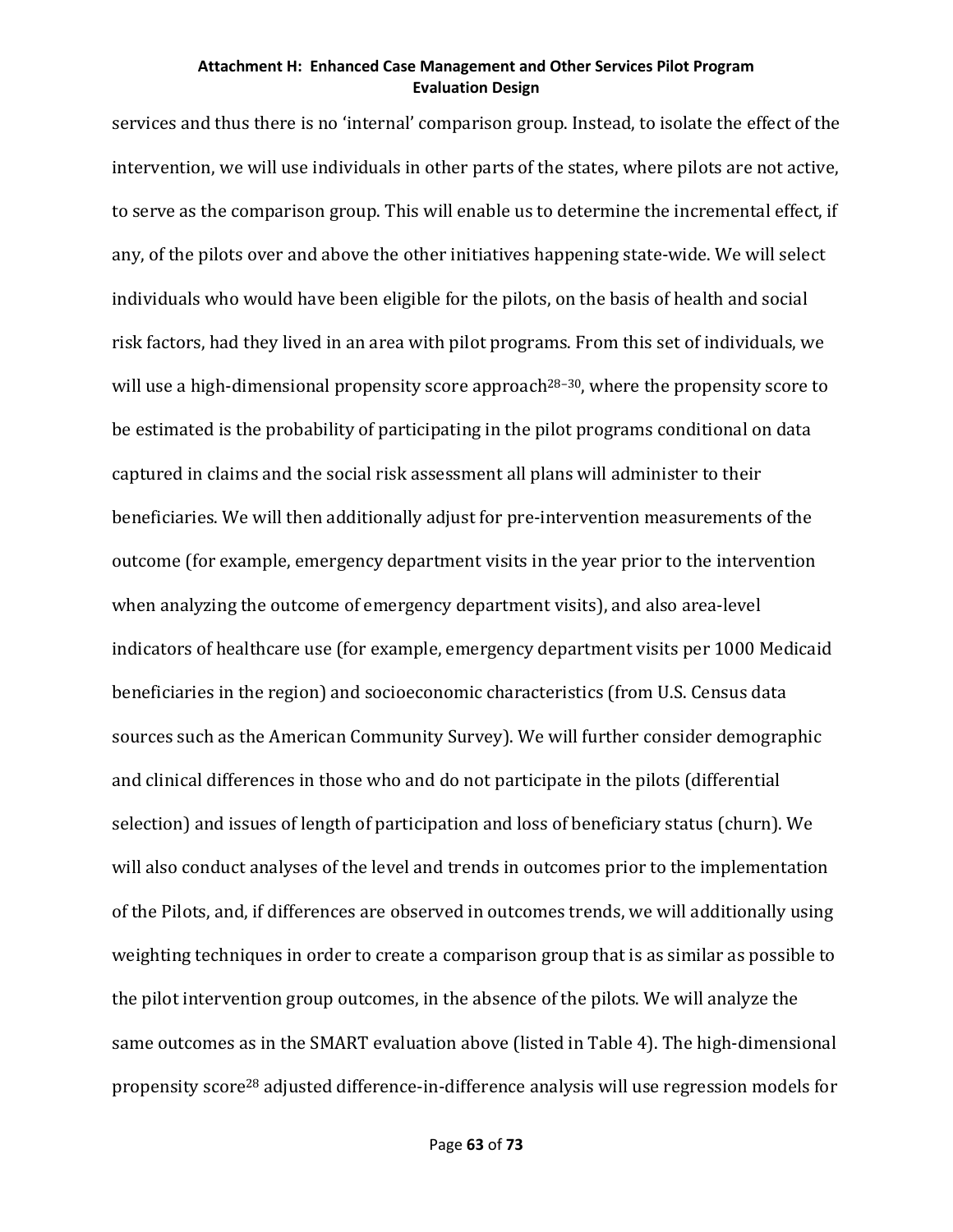hypothesis testing. For the regression models, we will test the distributional assumptions of the model in the data prior to conducting hypothesis testing analyses and select distributions for which the observed data meet the requisite assumptions. Where applicable, regression models will account for repeated measurements within individuals using generalized estimating equations. Data will reflect monthly, quarterly, or annual outcomes, as appropriate. Each outcome will be regressed in a separate model as a function of a series of binary indicators of actual pilot services received during the period, controlling for demographic factors and risk-adjustment factors such as chronic condition indicators. If individuals are in the pilot for a shorter time period than the period that the outcomes are observed (e.g., participants are in the pilot for several months, but some outcomes are only observed annually), appropriate adjustments will be made. Results from the GEE models will be converted to average marginal effects, which will reflect the impact the use of each service type has on the outcome in natural units. For example, we may find that the average marginal effect of tenancy support services is a \$25 reduction in Medicaidfunded health services use, controlling for risk factors and other baseline covariates.

In addition to the main analyses described above, we will conduct a number of sensitivity analyses. First, it is likely that the effects of the pilots may occur with a lag. Therefore, we will also examine the effect of lagged participation on all outcomes as appropriate. This analysis will determine whether the pilot models create short versus long-run effects on spending and health outcomes. Second, it is likely that there are heterogeneous effects of the pilots across different groups of PHP enrollees, such as by number of need-based factors such as chronic conditions. We will run a limited number of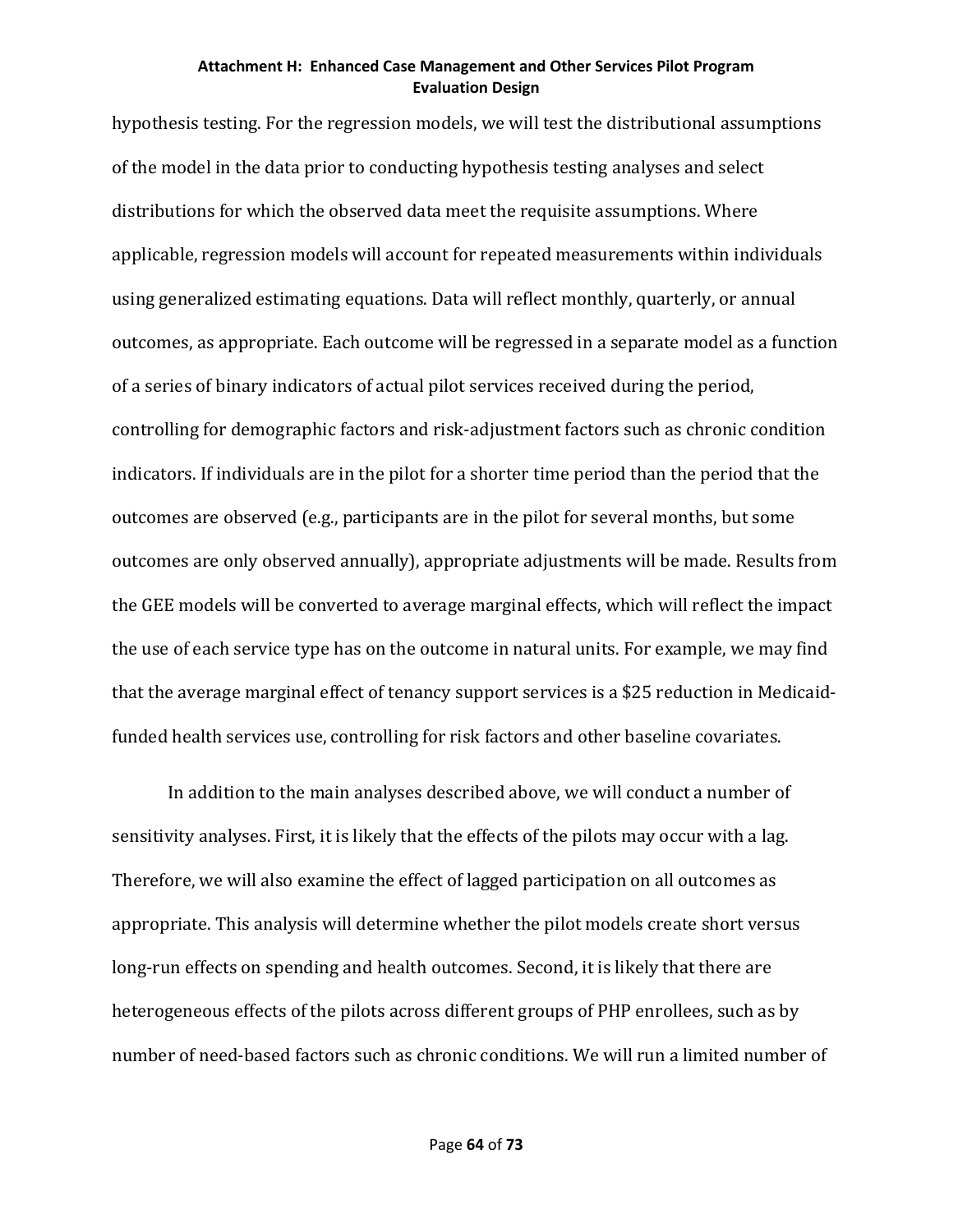subgroup analyses as sample size permits in order to determine the effectiveness of the

pilot services in specific subgroups.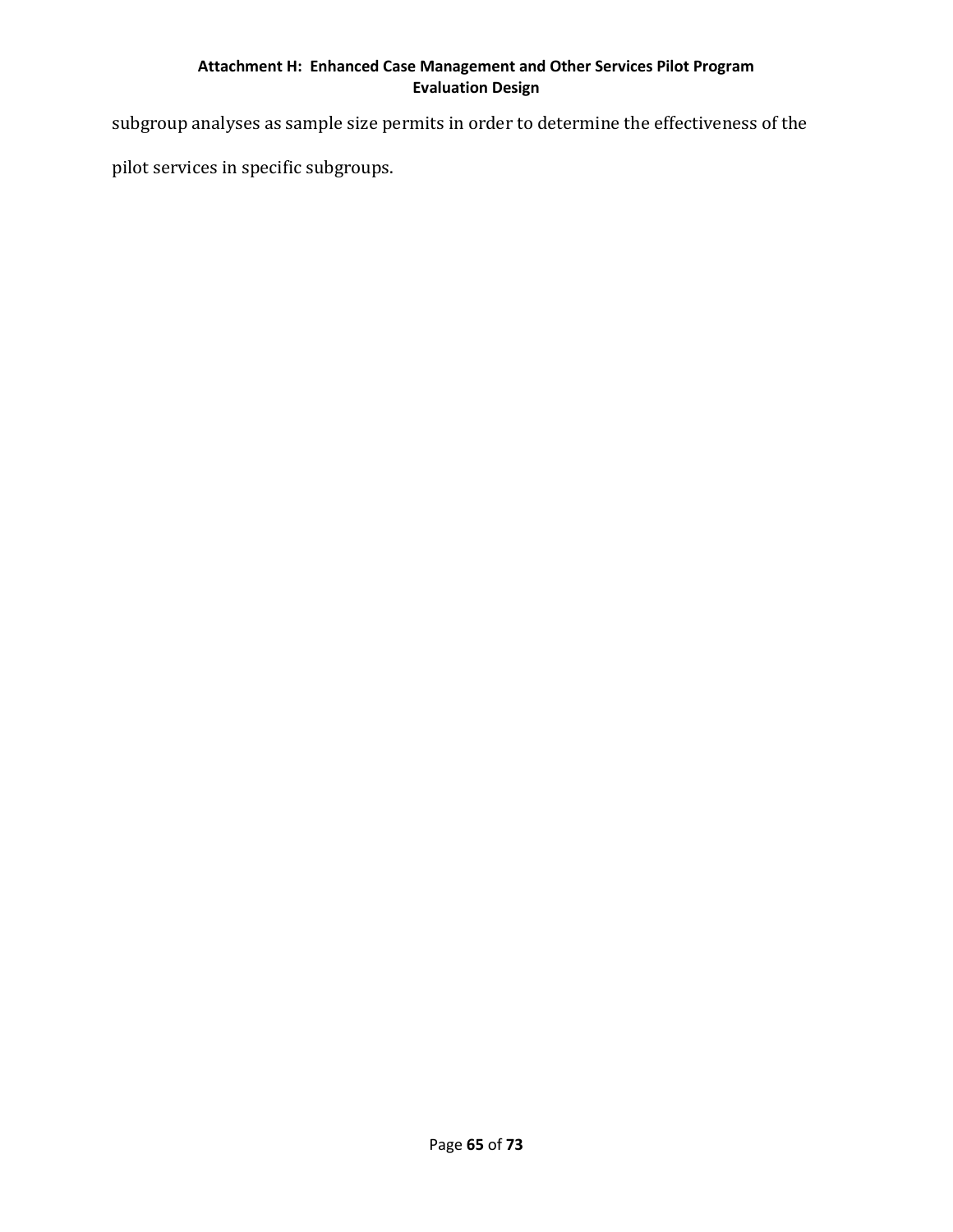## **Evaluation Challenges, Methodological Limitations, and Plans to Address Them**

Despite the overall rigor of the evaluation design, there are important challenges and limitations to consider. Participants can opt-in or out of pilot participation, and some participants may lose Medicaid eligibility during the evaluation period. These issues are addressed by using randomization, the intention-to-treat principle for analyses, and inverse probability of censoring weighting in analyses comparing pilot participants. For analyses comparing pilot participants to non-pilot participants, these issues are addressed by using difference-in-difference analyses, explicitly considering length of participation, and analyzing characteristics of those who do and do not enroll. In the rapid cycle assessment, it is not possible to use an external comparison group given the pace with which the interventions evolve. In order to help mitigate this, an interrupted time series design is used. Additionally, the rapid cycle assessments need to balance the speed with which assessments occur and the statistical power of the analysis. Since the goal is quickly provide needed information, the rapid cycle assessment may lack power to detect smaller or longer-term intervention effects that would only become apparent with larger samples followed for long periods of time. However, given North Carolina's pressing need to prioritize the most effective interventions, we believe these limitations are offset by the benefits of the rapid cycle assessments—specifically the ability to quickly 'course correct' during the early phase of the evaluation. We also note that the summative evaluation has complementary strengths, allowing for longer term follow-up and detection of more subtle effects. The main limitation of the summative evaluation is the complexity of the evaluation design. Adding randomization inherently increases the amount of infrastructure and coordination needed to implement the evaluation. However, we believe the benefits of a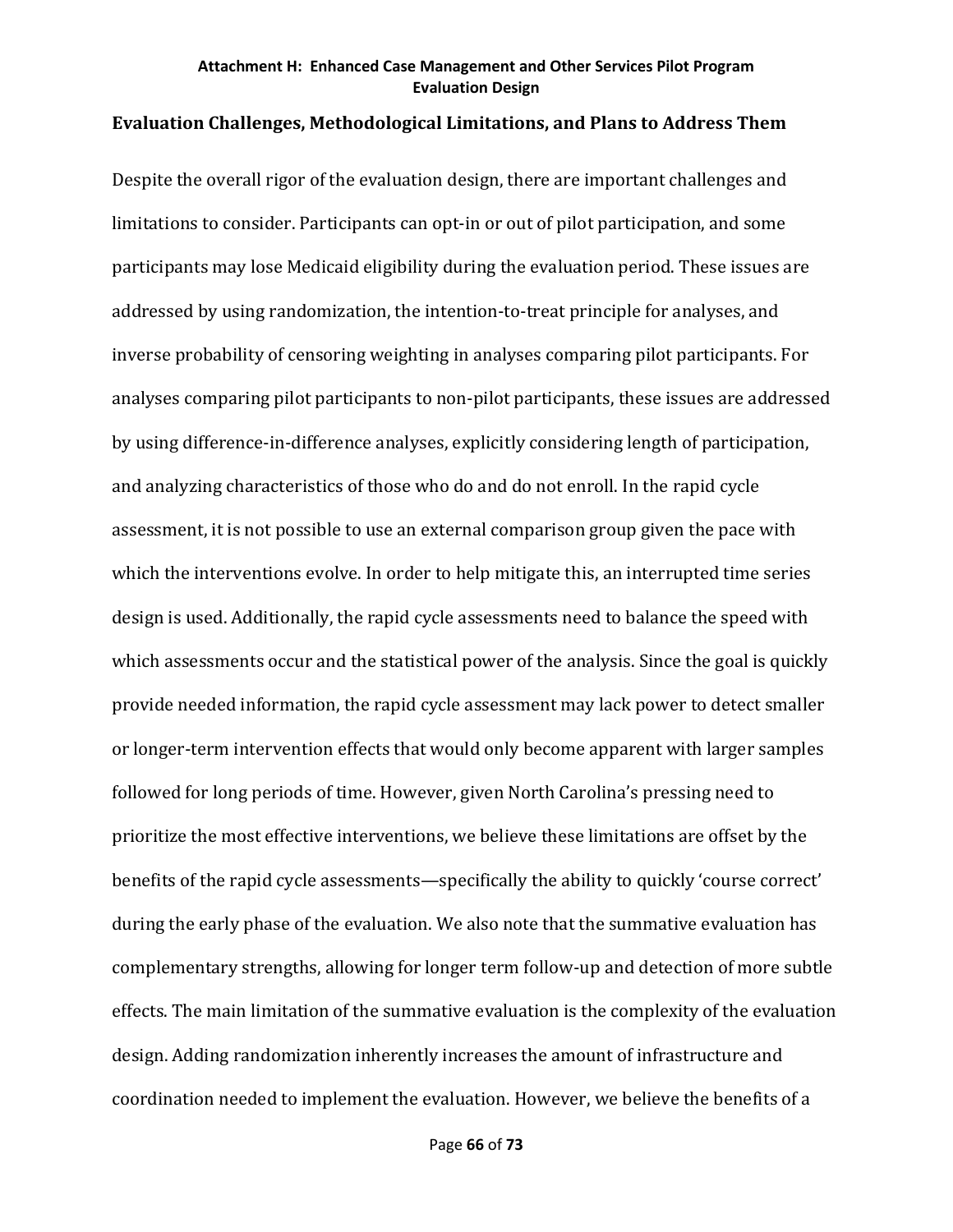randomized design of the type we propose, which ensures all participants receive services likely to be effective for their social risk factors and physical/behavioral health conditions while still enabling us to make comparisons across types of interventions in order to determine their comparative effectiveness, vastly outweigh this limitation. Additionally, having sufficient participants for statistical power is always a concern. Because the evaluation design focuses the initial stage of the evaluation on ways to identify and retain pilot participants, this will maximize participation and thus statistical power.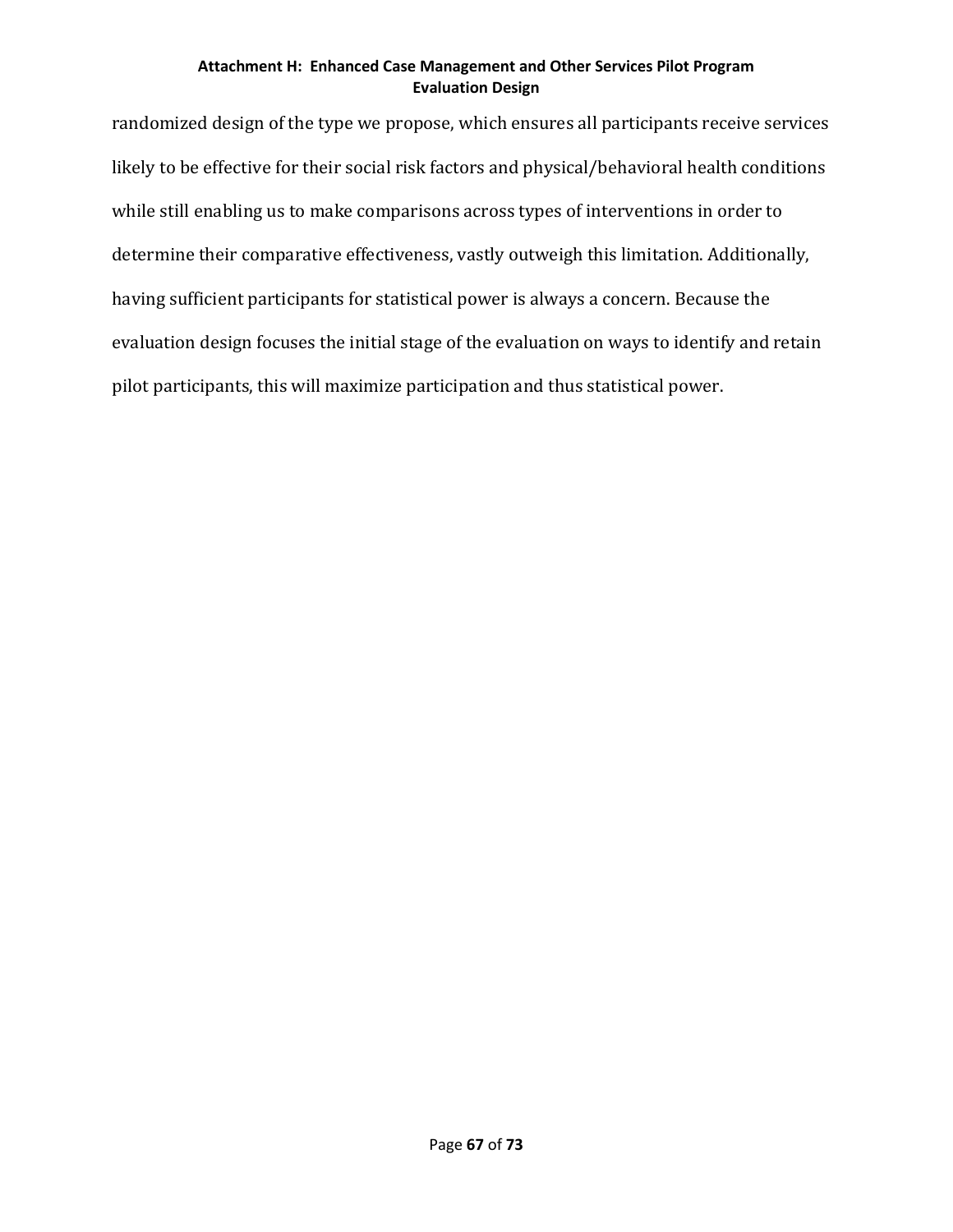## **Attachments**

## **1. Independent Evaluator**

As stated in the Special Terms and Conditions, the state is required to select an independent evaluator for the Enhanced Case Management and Other Services Pilots. Key requirements for the evaluator are that the evaluator be free of any conflict of interest with the pilots, have experience with large scale evaluations, have experience working with the necessary data sources and types to evaluate the pilots, and have expertise with the evaluation methodologies that will be needed to evaluate the pilots. Further, the evaluator must be able to conduct a fair and impartial evaluation and prepare an objective evaluation report. Considering these factors, the state selected the Cecil G. Sheps Center for Health Services Research at the University of North Carolina at Chapel Hill ('the Sheps Center') to conduct the evaluation. The Sheps Center has a long history over several decades working with North Carolina Medicaid data (claims, provider, and de-identified beneficiary) and other state data sources including from Divisions of Public Health/State Health Statistics and Mental Health, Substance Use Disorder, and Intellectual/Developmental Disabilities. Under a Master Data Use Agreement, the Sheps Center will have access to necessary data and stringent conflict of interest policies are in place to ensure the absence of conflict of interest in the evaluation.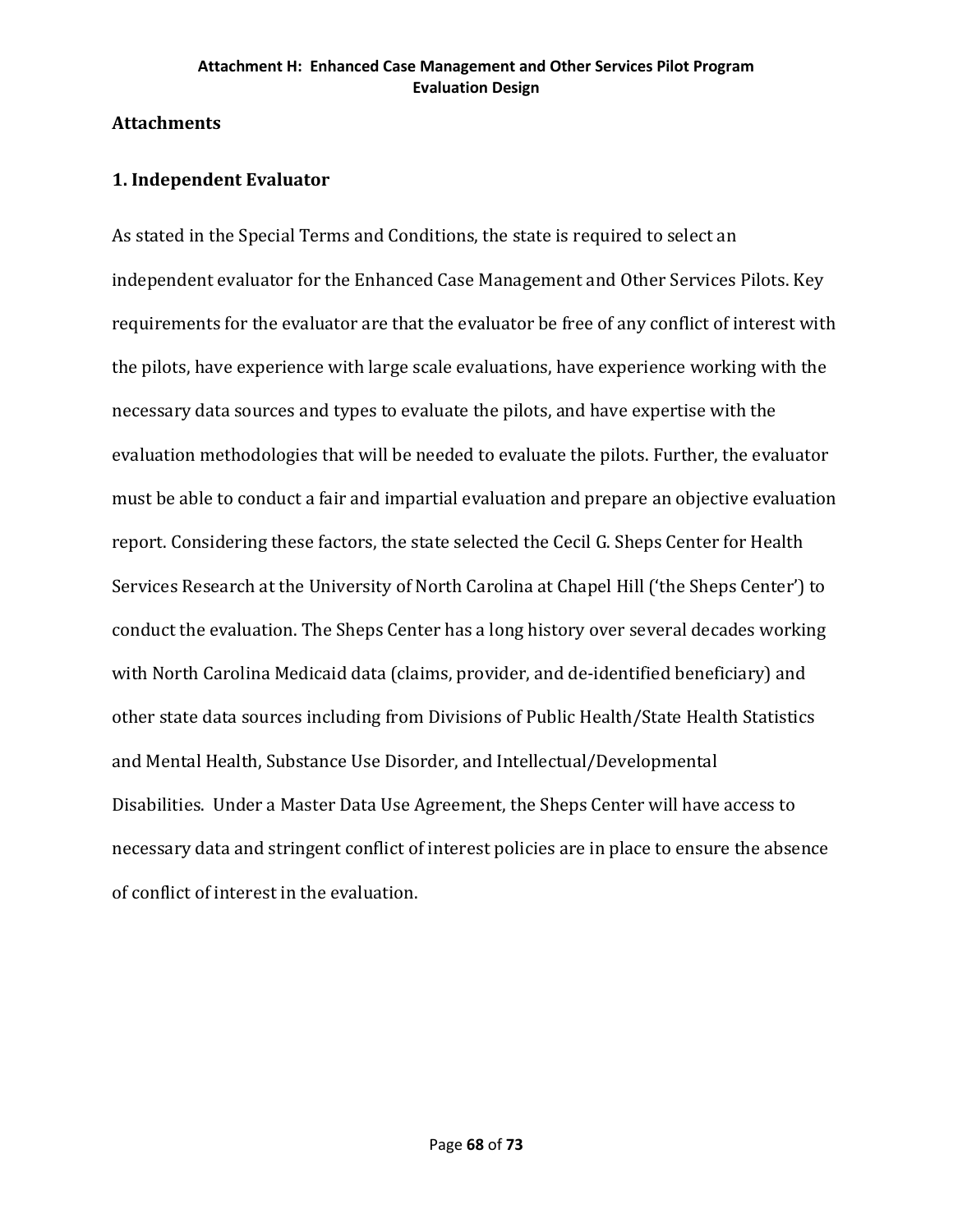# **2. Evaluation Budget**

*Please see separate attachment*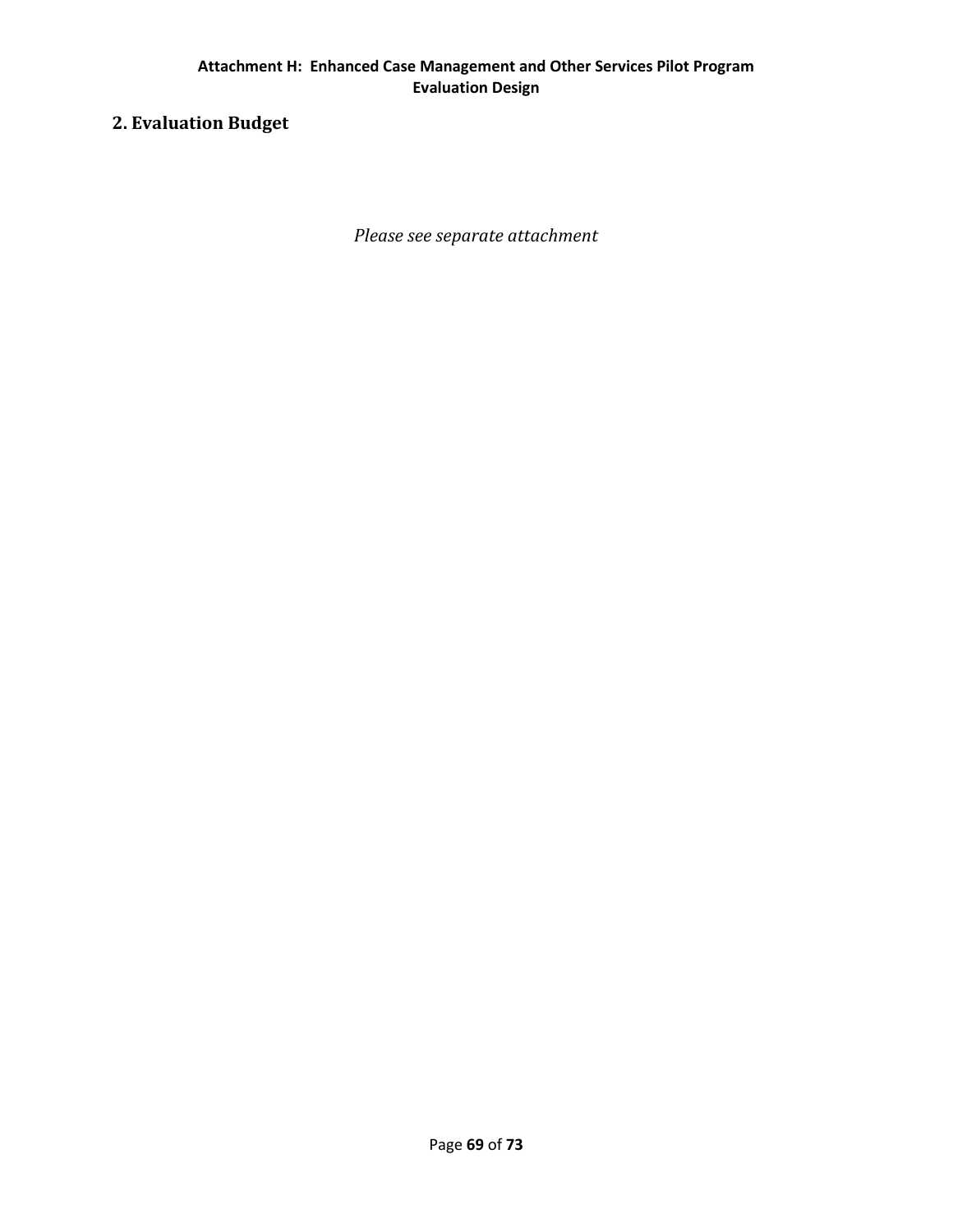# **3. Timeline**

| <b>Healthy Opportunities Pilots: Key Timelines</b>      |            |  |                                                                       |      |                                 |  |      |      |      |                                     |             |       |  |      |
|---------------------------------------------------------|------------|--|-----------------------------------------------------------------------|------|---------------------------------|--|------|------|------|-------------------------------------|-------------|-------|--|------|
|                                                         | Milestones |  |                                                                       |      | Ongoing Pilot Services Occuring |  |      |      |      |                                     |             |       |  |      |
| Activity                                                | 2019       |  |                                                                       | 2020 |                                 |  | 2021 | 2022 | 2023 | 2024                                | 2025        | 2026  |  |      |
|                                                         | Jan-Mar    |  | Apr-Jun   Jul-Sept   Oct-Dec   Jan-Mar   Apr-Jun   Jul-Sept   Oct-Dec |      |                                 |  |      |      |      |                                     |             |       |  |      |
| <b>Waiver Effective Period</b>                          |            |  |                                                                       |      |                                 |  |      |      |      |                                     |             |       |  |      |
| 1115 waiver effective dates                             |            |  |                                                                       | 11/1 |                                 |  |      |      |      |                                     |             | 10/31 |  |      |
| Pilot Procurement, Launch and Service Delivery          |            |  |                                                                       |      |                                 |  |      |      |      |                                     |             |       |  |      |
| Release RFP                                             |            |  |                                                                       |      |                                 |  |      |      |      |                                     |             |       |  |      |
| Entities submits RFP responses                          |            |  |                                                                       |      |                                 |  |      |      |      |                                     |             |       |  |      |
| State awards LPE contracts                              |            |  |                                                                       |      |                                 |  |      |      |      |                                     |             |       |  |      |
| Pilot service delivery                                  |            |  |                                                                       |      |                                 |  |      |      |      |                                     |             |       |  |      |
| <b>Evaluation Design and Reports Submission</b>         |            |  |                                                                       |      |                                 |  |      |      |      |                                     |             |       |  |      |
| Submit evaluation design to CMS for review and approval | 2/21       |  |                                                                       |      |                                 |  |      |      |      |                                     |             |       |  |      |
| Submit annual rapid cycle assessment to CMS             |            |  |                                                                       |      |                                 |  |      |      |      | 1st Quarter 1st Quarter 1st Quarter |             |       |  |      |
| Submit Interim Evalutation                              |            |  |                                                                       |      |                                 |  |      |      |      |                                     | 4th Quarter |       |  |      |
| Conduct summative evaluation and prepare report         |            |  |                                                                       |      |                                 |  |      |      |      |                                     |             |       |  |      |
| Submit summative evaluation to CMS                      |            |  |                                                                       |      |                                 |  |      |      |      |                                     |             |       |  | 4/30 |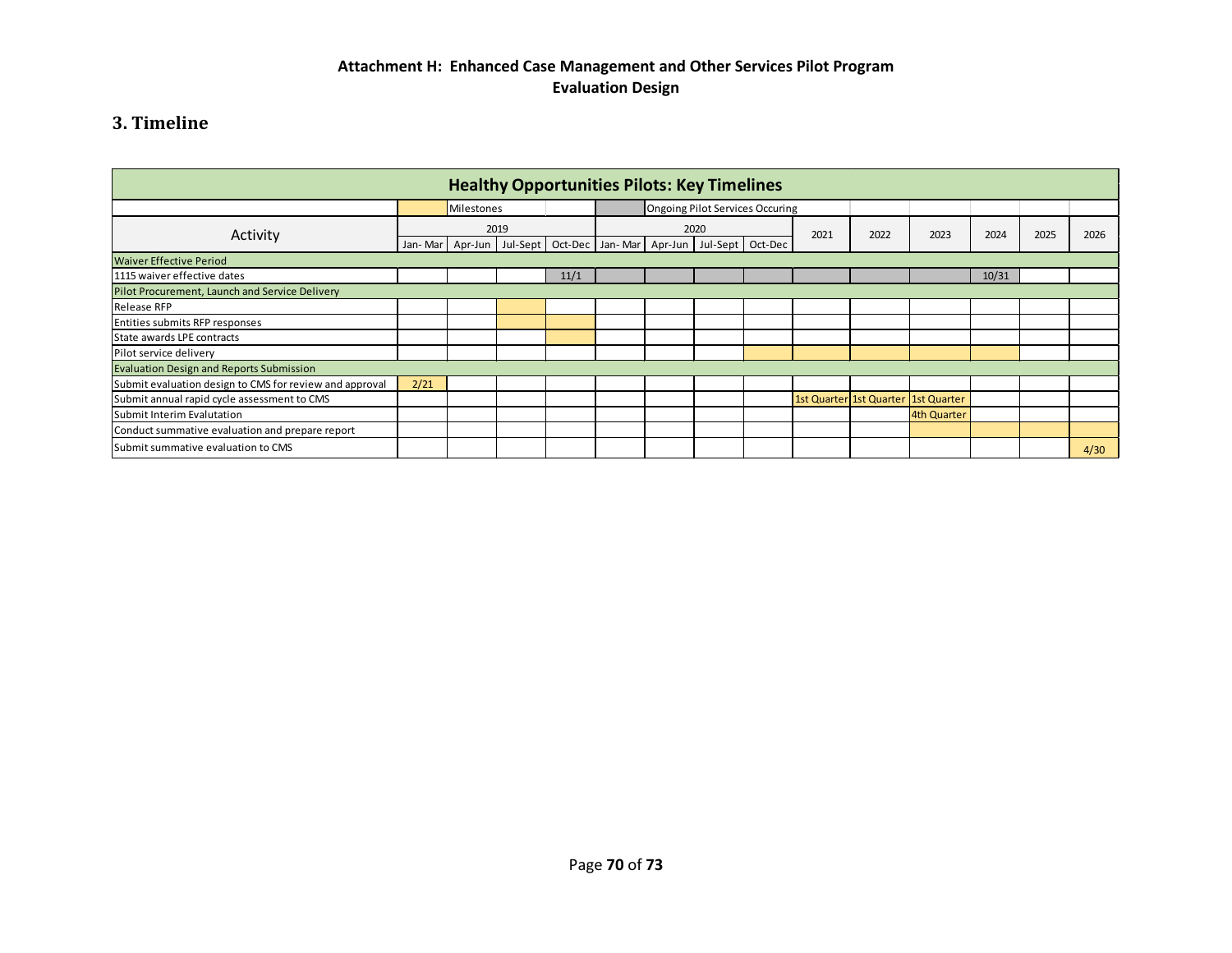## **REFERENCES**

- 1. Braveman P, Gottlieb L. The Social Determinants of Health: It's Time to Consider the Causes of the Causes. *Public Health Rep*. 2014;129(Suppl 2):19-31.
- 2. Braveman P, Egerter S, Williams DR. The social determinants of health: coming of age. *Annu Rev Public Health*. 2011;32:381-398. doi:10.1146/annurev-publhealth-031210-101218
- 3. Simon AE, Fenelon A, Helms V, Lloyd PC, Rossen LM. HUD Housing Assistance Associated With Lower Uninsurance Rates And Unmet Medical Need. *Health Aff (Millwood)*. 2017;36(6):1016-1023. doi:10.1377/hlthaff.2016.1152
- 4. Coleman-Jensen A, Rabbitt MP, Gregory CA, Singh A. Household Food Security in the United States in 2017. https://www.ers.usda.gov/publications/pub-details/?pubid=90022. Accessed September 25, 2018.
- 5. Syed ST, Gerber BS, Sharp LK. Traveling Towards Disease: Transportation Barriers to Health Care Access. *J Community Health*. 2013;38(5):976-993. doi:10.1007/s10900-013-9681-1
- 6. Resnick HS, Acierno R, Kilpatrick DG. Health impact of interpersonal violence. 2: Medical and mental health outcomes. *Behav Med Wash DC*. 1997;23(2):65-78. doi:10.1080/08964289709596730
- 7. Felitti VJ, Anda RF, Nordenberg D, et al. Relationship of childhood abuse and household dysfunction to many of the leading causes of death in adults. The Adverse Childhood Experiences (ACE) Study. *Am J Prev Med*. 1998;14(4):245-258.
- 8. Gottlieb LM, Quiñones-Rivera A, Manchanda R, Wing H, Ackerman S. States' Influences on Medicaid Investments to Address Patients' Social Needs. *Am J Prev Med*. 2017;52(1):31-37. doi:10.1016/j.amepre.2016.07.028
- 9. Berkowitz SA, Basu S, Meigs JB, Seligman HK. Food Insecurity and Health Care Expenditures in the United States, 2011-2013. *Health Serv Res*. June 2017. doi:10.1111/1475-6773.12730
- 10. Tarasuk V, Cheng J, Oliveira C de, Dachner N, Gundersen C, Kurdyak P. Association between household food insecurity and annual health care costs. *CMAJ*. 2015;187(14):E429-E436. doi:10.1503/cmaj.150234
- 11. Berkowitz SA, Seligman HK, Meigs JB, Basu S. Food insecurity, healthcare utilization, and high cost: a longitudinal cohort study. *Am J Manag Care*. 2018;24(9):399-404.
- 12. Srebnik D, Connor T, Sylla L. A pilot study of the impact of housing first-supported housing for intensive users of medical hospitalization and sobering services. *Am J Public Health*. 2013;103(2):316-321. doi:10.2105/AJPH.2012.300867
- 13. Sadowski LS, Kee RA, VanderWeele TJ, Buchanan D. Effect of a housing and case management program on emergency department visits and hospitalizations among chronically ill homeless adults: a randomized trial. *JAMA*. 2009;301(17):1771-1778. doi:10.1001/jama.2009.561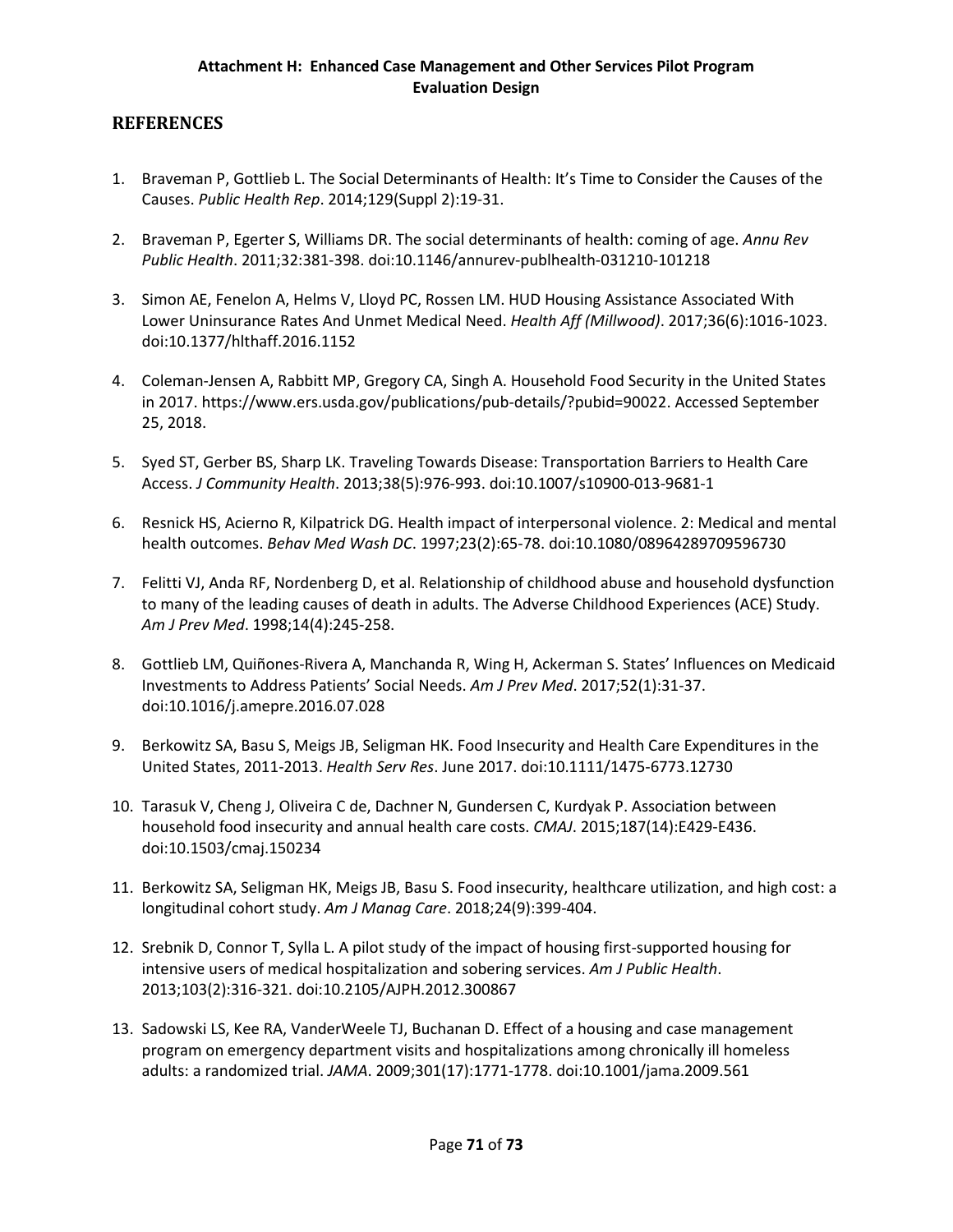## **Attachment H: Enhanced Case Management and Other Services Pilot Program Evaluation Design**

- 14. Gubits D, Shinn M, Wood M, Brown SR, Dastrup SR, Bell SH. What Interventions Work Best for Families Who Experience Homelessness? Impact Estimates from the Family Options Study. *J Policy Anal Manag J Assoc Public Policy Anal Manag*. 2018;37(4):735-766.
- 15. Krieger JW, Takaro TK, Song L, Weaver M. The Seattle-King County Healthy Homes Project: a randomized, controlled trial of a community health worker intervention to decrease exposure to indoor asthma triggers. *Am J Public Health*. 2005;95(4):652-659. doi:10.2105/AJPH.2004.042994
- 16. Gruber KJ, McKee-Huger B, Richard A, Byerly B, Raczkowski JL, Wall TC. Removing asthma triggers and improving children's health: The Asthma Partnership Demonstration project. *Ann Allergy Asthma Immunol Off Publ Am Coll Allergy Asthma Immunol*. 2016;116(5):408-414. doi:10.1016/j.anai.2016.03.025
- 17. Berkowitz SA, Seligman HK, Rigdon J, Meigs JB, Basu S. Supplemental Nutrition Assistance Program (SNAP) Participation and Health Care Expenditures Among Low-Income Adults. *JAMA Intern Med*. 2017;177(11):1642-1649. doi:10.1001/jamainternmed.2017.4841
- 18. Berkowitz SA, Terranova J, Hill C, et al. Meal Delivery Programs Reduce The Use Of Costly Health Care In Dually Eligible Medicare And Medicaid Beneficiaries. *Health Aff Proj Hope*. 2018;37(4):535- 542. doi:10.1377/hlthaff.2017.0999
- 19. Using Rapid-Cycle Research to Reach Goals: Awareness, Assessment, Adaptation, Acceleration-A Resource Document | Practice-Based Research Networks | Agency for Healthcare Research and Quality. https://pbrn.ahrq.gov/events/using-rapid-cycle-research-reach-goals-awarenessassessment-adaptation-acceleration-resource. Accessed June 18, 2019.
- 20. PCORI Methodology Standards: Standards for Studies of Complex Interventions. https://www.pcori.org/research-results/about-our-research/research-methodology/pcorimethodology-standards#Complex. Published November 12, 2015. Accessed December 6, 2018.
- 21. V. Organizational Change—rapid Cycle Evaluation. ASPE. https://aspe.hhs.gov/report/rapidevaluation-approaches-complex-initiatives/v-organizational-change%E2%80%94rapid-cycleevaluation. Published November 23, 2015. Accessed January 8, 2019.
- 22. Shrank W. The Center For Medicare And Medicaid Innovation's Blueprint For Rapid-Cycle Evaluation Of New Care And Payment Models. *Health Aff (Millwood)*. 2013;32(4):807-812. doi:10.1377/hlthaff.2013.0216
- 23. Proctor E, Silmere H, Raghavan R, et al. Outcomes for Implementation Research: Conceptual Distinctions, Measurement Challenges, and Research Agenda. *Adm Policy Ment Health*. 2011;38(2):65-76. doi:10.1007/s10488-010-0319-7
- 24. Berkowitz SA, Hulberg AC, Standish S, Reznor G, Atlas SJ. Addressing Unmet Basic Resource Needs as Part of Chronic Cardiometabolic Disease Management. *JAMA Intern Med*. 2017;177(2):244-252. doi:10.1001/jamainternmed.2016.7691
- 25. Community Care of North Carolina. Pregnancy Medical Home: improving maternal and infant outcomes in the Medicaid population. September 2017.